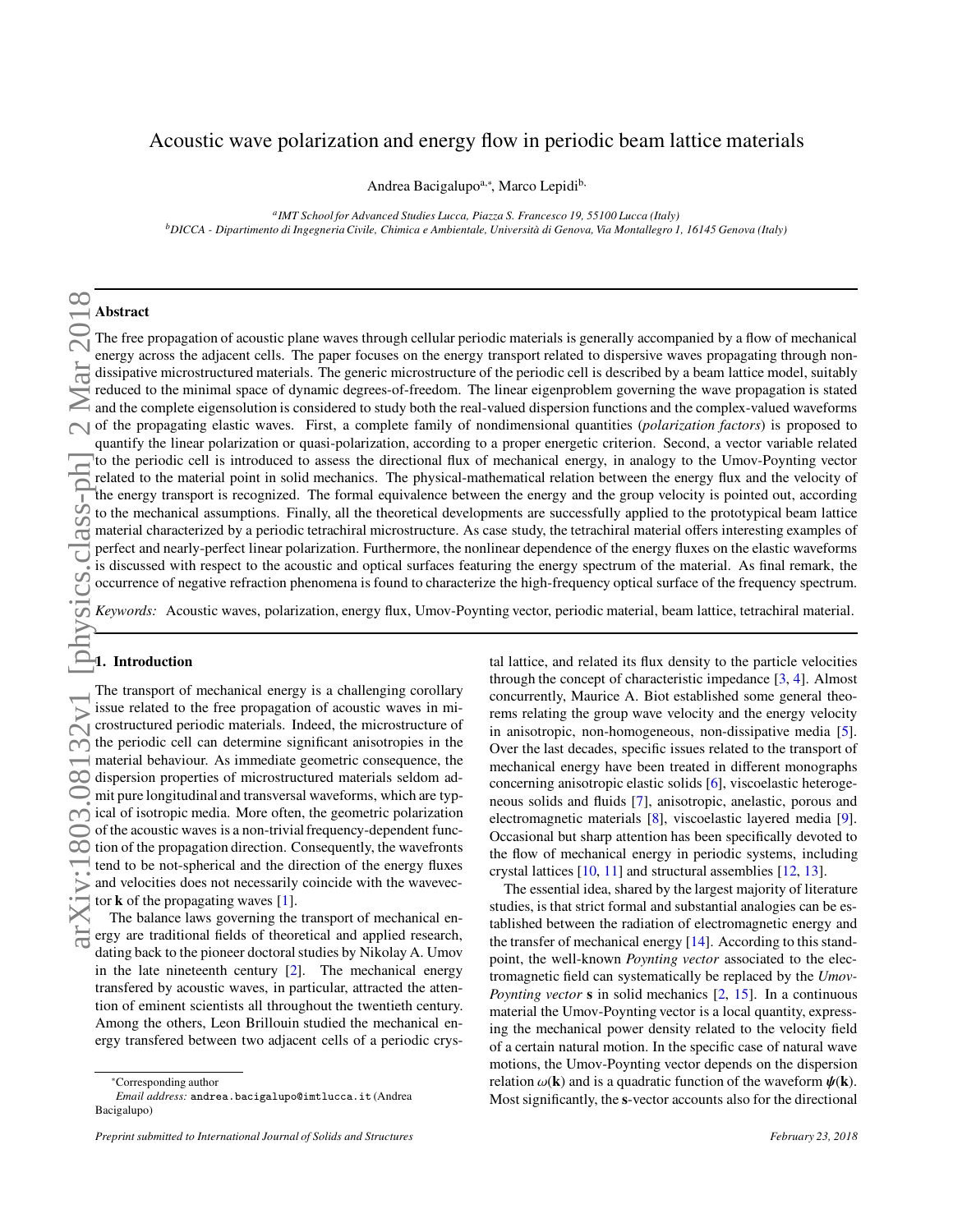density (per unit surface with outward unit normal n) of the mechanical power flux  $\mathbf{s} \cdot \mathbf{n}$  flowing through a certain material point undergoing harmonic wave oscillations. As primary consequence, the Umov-Poynting vector can directly be related to the direction and velocity of the mechanical energy transfered by the acoustic waves traveling through the medium.

Based on the above considerations, the Umov-Poynting vector is a valuable mathematical tool in a variety of research fields, ranging from the science of energy focusing and harvesting to the engineering of smart materials and metamaterials. Considering – in particular – the dispersion properties of materials, many literature studies have investigated how different constitutive properties (namely anisotropy, viscoelasticity, non-linearity, non-locality) modify the relation between the energy velocity and the group velocity of harmonic waves [1, 16– 19]. In this respect, it may be interesting to recall an early intuition by Ivan Tolstoy  $[20]$  (and emphasized by Biot  $[5]$ ), about the computational advantages of an energy-based assessment of the group velocity. Indeed, the group velocity can be assessed by inverting its analytical relation with the velocity of the energy flux. This indirect procedure allows to by-pass the computational bottleneck related to numerically evaluating the dispersion function derivative  $\nabla_{\mathbf{k}} \omega(\mathbf{k})$ . For all these motivations, the Umov-Poynting vector is gaining increasing attention in many contemporary works specifically devoted to the dispersion characterization of periodic materials [21–24]. Indeed, studying and governing the direction of the power flux is becoming a key aspect in several advanced applications, like the fine tuning of phononic filters [25–29], the elastic wave beaming and funneling [30–32] or the acoustic focusing, lensing and cloacking [33–36]. Among the other possibilities concerned with periodic materials, a fascinating prospect is the functional design of negative refraction properties  $(s \cdot k < 0)$  in phononic crystals [37] and in square chiral lattices [38].

Although the physical concept and the mathematical role of the Umov-Poynting vector are well-established aspects in continuum mechanics, the proper definition of its counterpart for periodic heterogeneous materials may still offer some open and challenging tasks. The first, quite natural option is to somehow circumvent the issue by adopting equivalent homogeneous continua [39–47]. By virtue of proper averaging procedures for the microscopic fields, the homogenization techniques filter out the irrelevant local fluctuations of the field variables around the periodic heterogeneities. This powerful methodological approach is quite popular in solid mechanics as well as in electromagnetism. Within the framework of Maxwell's theory, the leading idea is to homogenize the electric and magnetic fields. Roughly, this result is achievable by spatially averaging the field variables over the heterogeneous domain of the periodic cell. Ultimately, the homogenized electromagnetic fields allow a consistent formulation of the macroscopic (spatially-averaged) Poynting vector in periodic heterogeneous continua, such as lossless stratified media [48], lossy structured media [49] and negative-index metamaterials [50]. Within the parallel framework of solid mechanics, the homogenization techniques are adopted to describe the average flux of mechanical elastic energy flowing in periodic micro-architectured materials. The macroscopic strain and

stress fields of a suited energetically-equivalent continuum can be employed to the purpose. Following this approach, macroscopic quantities analogous to the Umov-Poynting vector can be introduced in homogenized classic or non-classic continua, such a strain-gradient anisotropic media [51]. It is worth remarking that, after the homogenization, the macroscopic equivalent of the Umov-Poynting vector defines a continuous vector field, that is, a directional density of mechanical power can be attributed to each material point of the homogenized solid.

As a valid alternative to homogenization, the flux of mechanical energy in heterogeneous materials can be evaluated according to lagrangian dynamic formulations. Specific issues related to the energy transport in periodic microstructured materials can be addressed by adopting crystal lattice models [10] or beam lattice models [13, 52]. According to this methodological approach, each periodic cell is regarded as a multi-atomic unit (molecule), whose configuration is described by a finite number of lagrangian coordinates. According to the basic crystal lattice model, purely attractive and repulsive potentials are defined to determine the reciprocal interactions between pairs of point masses (atoms). Long-term forces can be considered by establishing intermolecular interactions. According to the simplest beam lattice model, instead, axial-bending elastic potentials are defined to describe the elastic coupling between close pairs of orientable massive points (nodes). It is worth remarking that, within the lattice framework, the Umov-Poynting vector defines a discrete vector field, that is, the directional density of mechanical power must be attributed to a minimal reference unit, naturally coincident with the periodic cell.

The objective of the present work is to outline a general theoretical framework to investigate the transport of mechanical energy related to the propagation of dispersive acoustic waves in certain periodic microstructured materials. Specifically, the paper focuses on lagrangian formulations of non-dissipative beam lattice models, whose finite dimension can conveniently be reduced by classic procedures of quasi-static condensation (Section 2). The linear eigenproblem governing the free propagation of harmonic plane waves is stated for the generic microstructure (Paragraph 2.1). Specifically, energy-based mathematical tools are defined to quantify the linear polarization of the waveforms (Paragraph 2.2). Therefore, considering a dispersive wave propagating with generic polarization, a vector variable describing the directional flux of the transfered mechanical energy is defined (Paragraph 2.3). A mathematical relation between the velocity of the energy flux and the spectral properties of the condensed beam lattice model is established (Paragraph 2.4). Finally, the energy velocity is demonstrated coincident with the group velocity, which is assessed by means of different alternative formulations (Paragraph 2.5). All the theoretical developments are successfully applied to the tetrachiral periodic material (Section 3). For this specific case-study, perfect and quasi-perfect polarization of the waveforms are quantitatively evaluated, and negative refractions are recognized for the highfrequency optical surface of the dispersion spectrum. Concluding remarks are finally pointed out.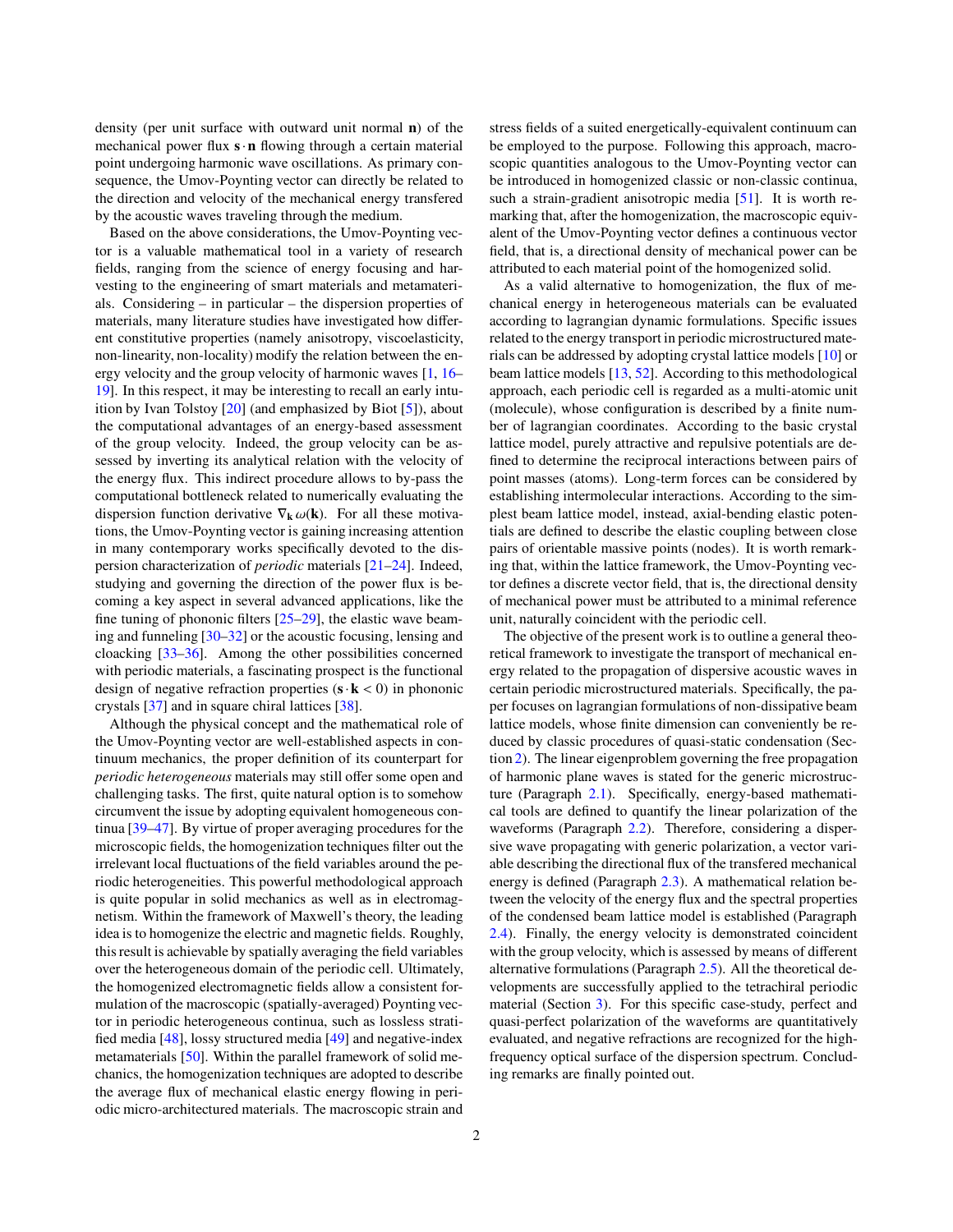

Figure 1: Two-dimensional periodic material (a) repetitive planar pattern, (b) periodic cell, (c) beam lattice model.

## 2. Beam lattice model

The mechanical behaviour of many periodic microstructured solids can be described  $-$  in its essence  $-$  by a geometrically regular pattern of material points (or bodies), coupled by linear elastic links with extensional and/or flexural stiffness. Therefore, a beam lattice model can be formulated by employing the material points as microstructural rigid nodes, and modeling the elastic inter-node connections as flexible massless beams.

Depending on the microstructural periodicity, the geometric domain  $D$  of the elementary cell may host one or more *internal* nodes, connected by internal beams. By virtue of the cellular symmetries, the closed boundary ∂D of the D-domain usually crosses the midspan of all the external beams, providing the elastic connection between two adjacent cells. Therefore, the microstructural boundary  $\Gamma$  of the elementary cell is composed by a certain number of massless external nodes, lying at the intersection between the ∂D-boundary and the external beams.

According to the beam lattice formulation, the dynamic response of the periodic cell is governed by a multi-degrees-offreedom lagrangian model, referred to a finite number  $N_n$  of internal and external nodes. In two-dimensional periodic materials, the in-plane configuration of the i-th node can be described by three nondimensional components of motions, namely the displacements  $u_i, v_i$  (along the coordinate in-plane directions  $e_1, e_2$ ) and the rotation  $\theta_i$  (along the out-of-plane direction  $e_3$ according to the right-hand rule). Therefore, the actual cell configuration is completely described by a generalized displacement vector  $\mathbf{q} = (\mathbf{q}_1, ..., \mathbf{q}_{N_n})$ , collecting column-wise all the nodal components of motion  $\mathbf{q}_i = (u_i, v_i, \theta_i)$  for  $i = 1, ..., N_n$ .

Within the compass of conservative materials, the free dynamics of the periodic cell is governed by an ordinary differential system of nondimensional equations of motion

$$
M(p)\ddot{q} + K(p)q = f \tag{1}
$$

where  $M(p)$  and  $K(p)$  are the symmetric mass and stiffness matrices, depending on a minimal set p of independent mechanical parameters. The dot indicates differentiation with respect to the nondimensional time  $\tau = \Omega_c t$ , where  $\Omega_c$  stands for a suited known dimensional frequency. Finally, the vector f collects the elastic forces exerted by the adjacent cells to the external nodes.

The N-dimensional configuration vector  $(N = 3N_n)$  can conveniently be partitioned  $\mathbf{q} = (\mathbf{q}_a, \mathbf{q}_p)$  by distinguishing

- the *active* displacements  $q_a$  of the massive internal nodes, where inertial forces may develop
- the *passive* displacements  $q_p$  of the massless external nodes, where only static forces may act.

with  $N_a$  and  $N_p$  (where  $N_a + N_p = N$ ) indicating the dimension of the displacement vectors  $\mathbf{q}_a$  and  $\mathbf{q}_p$ , respectively.

According to the displacement partition (and dropping the matrix dependence on p), the equations of motion read

$$
\begin{bmatrix} \mathbf{M}_a & \mathbf{O} \\ \mathbf{O} & \mathbf{O} \end{bmatrix} \begin{pmatrix} \ddot{\mathbf{q}}_a \\ \ddot{\mathbf{q}}_p \end{pmatrix} + \begin{bmatrix} \mathbf{K}_{aa} & \mathbf{K}_{ap} \\ \mathbf{K}_{pa} & \mathbf{K}_{pp} \end{bmatrix} \begin{pmatrix} \mathbf{q}_a \\ \mathbf{q}_p \end{pmatrix} = \begin{pmatrix} \mathbf{0} \\ \mathbf{f}_p \end{pmatrix} \tag{2}
$$

where O stands for empty matrices and the rectangular matrices  $\mathbf{K}_{ap} = \mathbf{K}_{pa}^{\top}$  account for the elastic coupling between the internal and external nodes. Due to the absence of inertial forces, the lower equation expresses the quasi-static equilibrium regulating the passive displacements of the external nodes. For the sake of generality, it is worth remarking that the presence of active nodes located at the microstructural boundary (for instance due to a different choice of the periodic cell) can be treated with an analogous procedure, without conceptual difficulties.

#### 2.1. Wave propagation

The acoustic wave propagation through the two-dimensional material can be analyzed by exploiting the periodicity of the cell microstructure, according to the Floquet-Bloch theory. If a rectangular D-domain is considered, the microstructural boundary  $\Gamma$  can conventionally be segmented into a *negative* and a *pos*itive sub-boundaries denoted  $\Gamma^-$  and  $\Gamma^+$ . The negative subboundary  $\Gamma^-$  includes all the external nodes belonging to the left  $\Gamma_l^-$  and bottom  $\Gamma_b^-$  segments of the rectangular boundary. The positive sub-boundary  $\Gamma^+$  includes instead all the external nodes belonging to the right  $\Gamma_r^+$  and top  $\Gamma_t^+$  segments of the rectangular boundary (Figure 1c).

According to the segmentation of the Γ-boundary, the vector collecting the passive displacements can be partitioned  $\mathbf{q}_p =$  $(q_p^-, q_p^+)$ , where  $N_p^-$  and  $N_p^+$  indicate the dimensions of the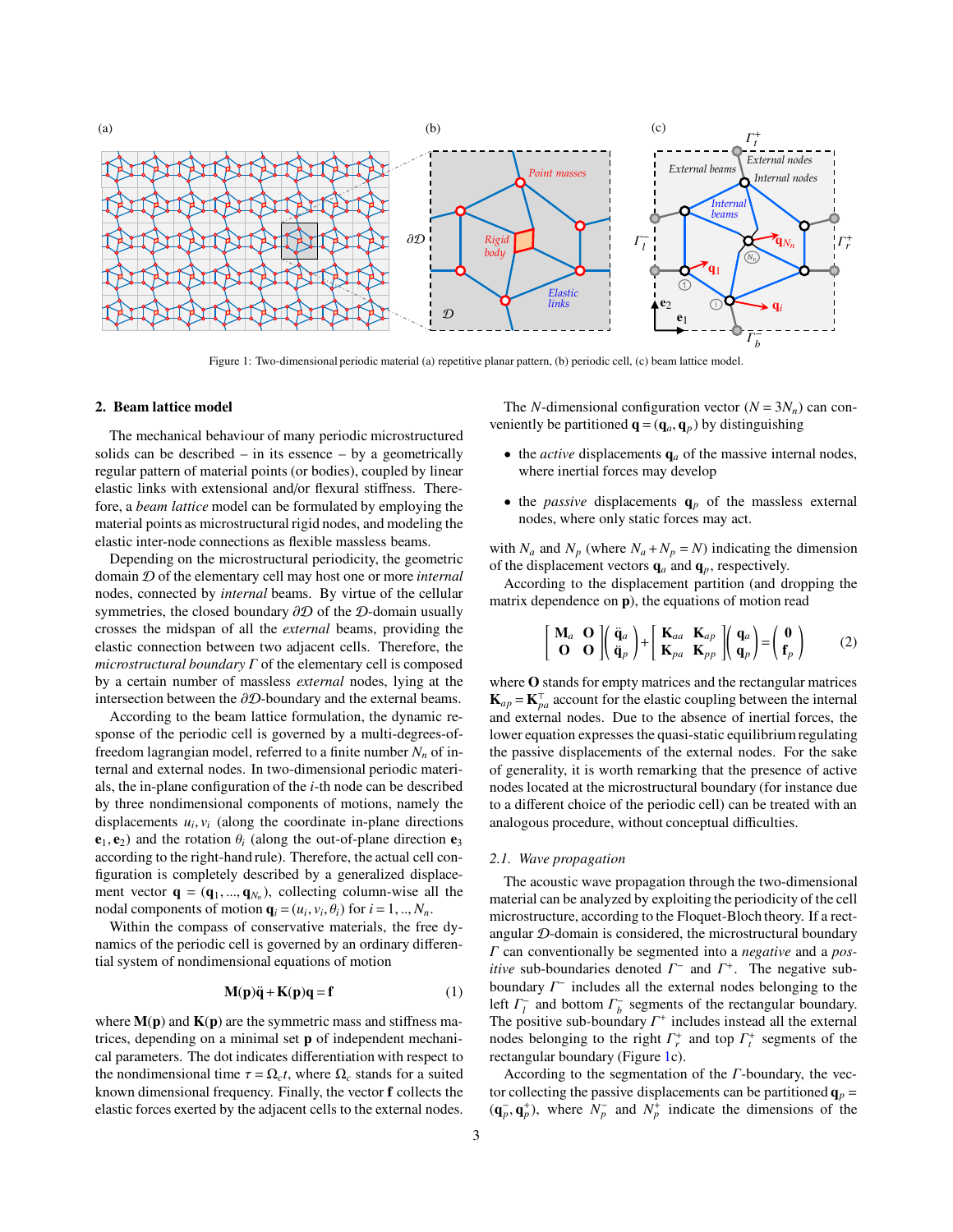

Figure 2: Linear polarization of elastic waves in periodic lattices: (a) three-dimensional lattice of point masses, (b) two-dimensional beam lattice.

subvectors  $\mathbf{q}_p^-$  and  $\mathbf{q}_p^+$ , respectively (with  $N_p^- + N_p^+ = N_p$  and  $N_p^- = N_p^+$ , for the periodicity). Furthermore, the displacement subvectors  $\mathbf{q}_p^-$  and  $\mathbf{q}_p^+$  can properly be partitioned  $\mathbf{q}_p^- = (\mathbf{q}_l^-,\mathbf{q}_b^-)$ and  $\mathbf{q}_p^+ = (\mathbf{q}_r^+, \mathbf{q}_t^+)$ , where  $N_l, N_b, N_r, N_t$  indicate the dimensions of the subvectors  $\mathbf{q}_l^-, \mathbf{q}_b^+, \mathbf{q}_r^+$  (with  $N_l = N_r$  and  $N_b = N_t$ ). The same partition is applied to the force vector  $f_p$ .

Within this framework, the elastic waves propagating across adjacent cells can be described by invoking the Floquet-Bloch theory for periodic systems [53]. To this purpose, the nondimensional wavenumbers  $\beta_1$  and  $\beta_2$  of the planar waves propagating along the coordinate axes can be defined. Then, the nondimensional wavevector  $\mathbf{b} = (\beta_1, \beta_2)$  can be introduced to span the first Brillouin zone  $\mathcal B$  related to the  $\mathcal D$ -domain. Therefore, the Floquet-Bloch conditions can be imposed on the passive displacements (and forces) in the form  $\mathbf{q}_p^+ = \mathbf{L}(\mathbf{b})\mathbf{q}_p^-$  and  $f_p^+ = -L(b)f_p^-$ , where the **b**-dependent matrix  $\dot{L}(b)$  is diagonal and complex-valued (see the AppendixA.1).

Moreover, a convenient reduction of the model dimension can be pursued by applying a classic quasi-static condensation to the passive displacements. This procedure univocally relates the passive displacements and forces to the active displacements according to the linear laws  $\mathbf{q}_p^- = \mathbf{S}_{pa}^- \mathbf{q}_a$  and  $\mathbf{f}_p^- = \mathbf{F}_{pa}^- \mathbf{q}_a$ , without approximation. Finally, the free wave dynamics of the periodic material is governed by the reduced equation

$$
\mathbf{M}_a(\mathbf{p})\ddot{\mathbf{q}}_a + \mathbf{K}_a(\mathbf{p}, \mathbf{b})\mathbf{q}_a = \mathbf{0}
$$
 (3)

where the active degrees-of-freedom  $q_a$  play the role of lagrangian coordinates and  $K_a(p, b)$  is a **b**-dependent generalization of the condensed stiffness matrix, with hermitian properties. The general form of the stiffness matrix  $K_a(p, b)$  and the auxiliary matrices  $S_{pa}^-$ ,  $F_{pa}^-$  are reported in the AppendixA.2.

The wave equation  $(3)$  can be tackled by imposing the harmonic mono-frequent solution  $\mathbf{q}_a = \mathbf{\psi}_a \exp(i\omega \tau)$ , where  $\omega =$  $\Omega/\Omega_c$  and  $\Omega$  are the unknown nondimensional and dimensional wave frequency, respectively. It is worth remarking that, in combination with the assigned Floquet-Bloch conditions, this solution describes forward propagating waves. Therefore, eliminating the dependence on time gives the linear eigenproblem

$$
(\mathbf{K}_a(\mathbf{p}, \mathbf{b}) - \lambda \mathbf{M}_a(\mathbf{p})) \psi_a = \mathbf{0}
$$
 (4)

which can be reformulated in the equivalent standard form by decomposing the mass matrix  $M(p) = Q(p)^T Q(p)$ , yielding

$$
\left(\mathbf{H}(\mathbf{p}, \mathbf{b}) - \lambda \mathbf{I}\right) \boldsymbol{\phi}_a = \mathbf{0} \tag{5}
$$

where  $\lambda = \omega^2$  and  $\mathbf{H}(\mathbf{p}, \mathbf{b}) = \mathbf{Q}(\mathbf{p})^{-T} \mathbf{K}_a(\mathbf{p}, \mathbf{b}) \mathbf{Q}(\mathbf{p})^{-1}$ . The complete eigensolution includes  $N_a$  real-valued eigenvalues  $\lambda(\mathbf{p}, \mathbf{b})$ and the corresponding complex-valued standard eigenvectors  $\phi_a(\mathbf{p}, \mathbf{b})$ . The eigenvalues  $\lambda$  are the zeros of the characteristic function  $F(\lambda, \mathbf{p}, \mathbf{b}) = \det(\mathbf{H}(\mathbf{p}, \mathbf{b}) - \lambda \mathbf{I})$ . The *active* waveforms  $\psi_a(\mathbf{p}, \mathbf{b})$  of the  $\omega(\mathbf{p}, \mathbf{b})$ -monofrequent propagating wave are related to the standard eigenvectors by the relation  $\psi_a = \mathbf{Q}^{-1} \phi_a$ . The condensation relations  $\psi_p^- = \mathbf{S}_{pa}^- \psi_a$  and  $\psi_p^+ = \mathbf{L} \mathbf{S}_{pa}^- \psi_a$  express the *passive waveforms*  $\psi_p$  as a linear function of the active waveforms  $\psi_a$ . Similarly, the relations  $\varphi_p^- = \mathbf{F}_{pa}^- \psi_a$  and  $\varphi_p^+ = -LF_{pa}^- \psi_a$  determine the form of the passive forces. The dispersion functions  $\omega(\mathbf{b})$  over the first Brillouin zone  $\mathcal{B}$  fully characterize the Floquet-Bloch spectrum (or band structure) of the material described by certain mechanical parameters p.

#### 2.2. Wave polarization

The polarization state is a geometric property characterizing the electromagnetic radiations. If a monochromatic electromagnetic wave radiates in the three-dimensional free space, the synchronous electric and magnetic fields oscillate transversally to the propagation direction, along two mutually orthogonal directions. Longitudinal oscillations, parallel to the propagation direction, are not allowed. If the transversal oscillation direction of the electric field is time-independent, the wave is said to be linearly polarized, and the oscillation direction is referred to as polarization line. The plane defined by the polarization line and the propagation direction is known as polarization plane.

In analogy with the electromagnetic polarization, the *acous*tic polarization is a dispersion property of the vibration waves propagating through an elastic medium. In a three-dimensional lattice of point masses (Figure 2a), transversal waves (shear S-waves) can co-exist with longitudinal waves (compression Pwaves). Coupled or hybrid waves, whose waveforms combine transversal and longitudinal oscillations, can also occur. Rigorously, only transversal (shear) waves can be polarized, that is, geometrically oriented along a certain polarization line  $L<sub>S</sub>$ ,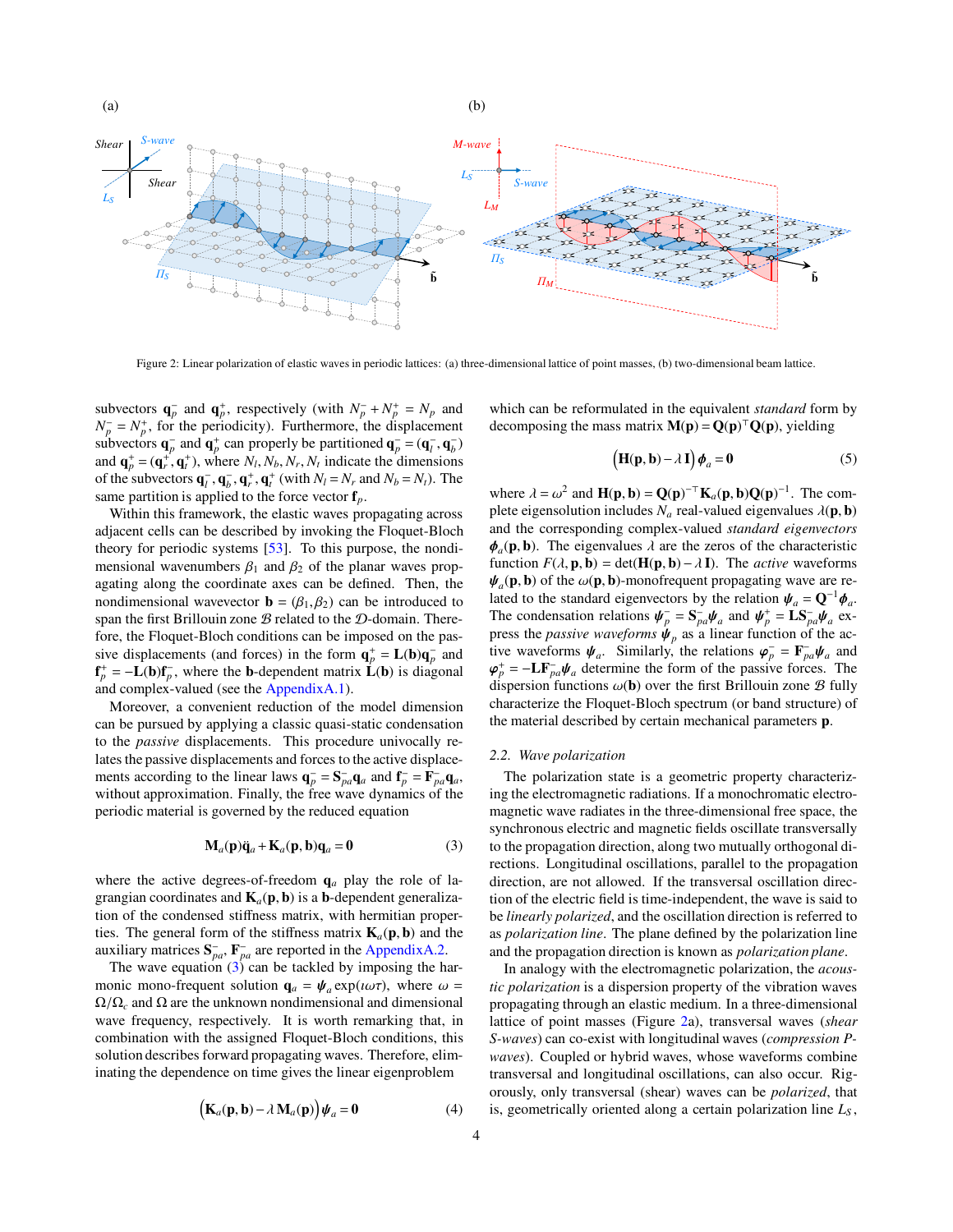orthogonal to the propagation direction  $\tilde{b}$ . The polarization line and the propagation direction identify the polarization plane  $\Pi_{\rm S}$ . Conversely, longitudinal (compression) waves cannot be polarized, because a polarization plane cannot be identified.

In the specific framework of two-dimensional beam lattices (Figure 2b), the wave motion is confined in the material plane. Nonetheless, the linear wave polarization can occur in two principal forms. First, the beam lattice can develop in-plane shear S -waves, vibrating orthogonally to the propagation direction (blue wave in Figure 2b). The corresponding polarization line  $L<sub>S</sub>$  define the polarization plane  $\Pi<sub>S</sub>$ , which coincides with the material plane. Second, the beam lattice is composed of orientable rigid nodes. The oscillations of their rotational degrees of freedom allow the propagation of rotation, or moment Mwaves (red wave in Figure 2b), fully decoupled by the shear Swaves. The corresponding polarization line  $L_M$  defines the polarization plane  $\Pi_M$ , which is orthogonal to the material plane. Finally, non-polarized longitudinal P-waves can also occur.

The acoustic waves propagating in a beam lattice are generally not perfectly polarized. Indeed, the generic propagation direction, fixed by the unit vector  $\tilde{\mathbf{b}} = \mathbf{b}/||\mathbf{b}||$  corresponds to coupled or hybrid waves, whose waveforms are simultaneously participated by transversal, longitudinal and rotational oscillations. Consequently, a first basic task may be to immediately recognize the exceptional occurrence of (perfect) wave polarization. Therefore, if perfect polarization occurs, a second task may be to clearly identify the qualitative nature (shear or moment) of the polarized wave. Finally, if perfect polarization does not occur, a third advanced task may be to quantify the degree of quasi-polarization (or, equivalently, the defect of perfect polarization) of a certain waveform.

With respect to the existing literature on the topic, here the novel idea is to approach this threefold task with a unique mathematical tool, by introducing a pair of polarization factors

• Shear factor 
$$
\Lambda_S = \frac{(\mathbf{R}_S \mathbf{B} \phi_a)^{\dagger} (\mathbf{R}_S \mathbf{B} \phi_a)}{\phi_a^{\dagger} \phi_a}
$$
(6)

• *Moment factor* 
$$
\Lambda_M = \frac{(\mathbf{R}_M \mathbf{B} \boldsymbol{\phi}_a)^{\dagger} (\mathbf{R}_M \mathbf{B} \boldsymbol{\phi}_a)}{\boldsymbol{\phi}_a^{\dagger} \boldsymbol{\phi}_a}
$$
(7)

where the boolean matrices  $\mathbf{R}_s = [\text{diag}(\mathbf{e}_2), ..., \text{diag}(\mathbf{e}_2)]$  and  $\mathbf{R}_M = [\text{diag}(\mathbf{e}_3), ..., \text{diag}(\mathbf{e}_3)]$  are diagonal, while the symbol  $()^{\dagger}$ stands for the transpose and complex conjugate. The skewsymmetric matrix  $\bf{B}$  is a **b**-dependent rotation matrix, which can be built up to align the  $\phi_a$ -wavecomponents with the propagation direction, as reported in the AppendixA.

From the mathematical viewpoint, the polarization factors are quadratic functions of the standard waveform  $\phi_a$  and can attain all the real values in the range [0, 1]. It is worth remarking that the polarization factors are independent of the particular waveform normalization, by construction. From the mechanical viewpoint, the  $\Lambda_s$ -value and the  $\Lambda_M$ -value quantify the degree of wave polarization in the planes  $\Pi_S$  and  $\Pi_M$ , respectively (Figure 3). Perfectly polarized  $S$ -waves have unitary shear factor ( $\Lambda_s = 1$ ) and null moment factor ( $\Lambda_M = 0$ ). Conversely, perfectly polarized M-waves have unitary moment factor ( $\Lambda_M$  = 1) and null shear factor ( $\Lambda_S$  = 0). The complementary



Figure 3: Perfectly polarized shear ad moment waves propagating through a two-dimensional beam lattice material.

compression factor  $\Lambda_P = 1 - \Lambda_S - \Lambda_M$  can also be defined to identify non-polarized, perfectly longitudinal compression P-waves  $(\Lambda_P = 1)$ . Clearly, polarization factors close to unity correspond to nearly-polarized S-waves ( $\Lambda_S \simeq 1$ ) or M-waves ( $\Lambda_M \simeq 1$ ). Conversely, hybrid waves have comparable polarization factors, indicating that two or more components of motion (shear, moment, compression) participate in the beam lattice oscillations in a non-negligible manner.

An immediate physical interpretation can be recognized for the polarization factors, based on the mechanical energy of the propagating wave. Indeed, recalling the relation  $\psi_a = \mathbf{Q}^{-1} \phi_a$ , the localization factors can be expressed

• Shear factor 
$$
\Lambda_S = \frac{\mathbf{\psi}_a^{\dagger} \mathbf{R}_S^{\dagger} \mathbf{M}_a \mathbf{R}_S \mathbf{\psi}_a}{\mathbf{\psi}_a^{\dagger} \mathbf{M}_a \mathbf{\psi}_a}
$$
(8)

• *Moment factor* 
$$
\Lambda_M = \frac{\psi_a^{\dagger} \mathbf{R}_M^{\top} \mathbf{M}_a \mathbf{R}_M \psi_a}{\psi_a^{\dagger} \mathbf{M}_a \psi_a}
$$
(9)

where the relation  $\mathbf{B}^\top \mathbf{B} = \mathbf{I}$  has been used. Therefore, the polarization factors  $\Lambda_s$  and  $\Lambda_M$  can be recognized as the ratio of the kinetic energy stored in one or the other polarization plane  $(\Pi_S$  and  $\Pi_M$ ) with respect to the total kinetic energy of a harmonically propagating wave. Similarly, the compression factor  $\Lambda_P = 1 - \Lambda_S - \Lambda_M$  expresses the complementary fraction of total kinetic energy, which remains in the propagation direction. In this respect, the polarization factors have close similarity with the localization factors currently employed in the classic modal analysis of periodic or quasi-periodic structures [54, 55].

It is worth noting that, if the propagation direction  $\hat{\mathbf{b}}$  coincides with one of the coordinate axes identified by the unit vectors  $e_1$ , the localization factors assume the simplified form

$$
A_S = \frac{(\mathbf{R}_S \boldsymbol{\phi}_a)^{\dagger} (\mathbf{R}_S \boldsymbol{\phi}_a)}{\boldsymbol{\phi}_a^{\dagger} \boldsymbol{\phi}_a}, \qquad A_M = \frac{(\mathbf{R}_M \boldsymbol{\phi}_a)^{\dagger} (\mathbf{R}_M \boldsymbol{\phi}_a)}{\boldsymbol{\phi}_a^{\dagger} \boldsymbol{\phi}_a} \tag{10}
$$

and similar simplifications can be derived for wave propagating along the other coordinate axes identified by the unit vectors  $e_2$ .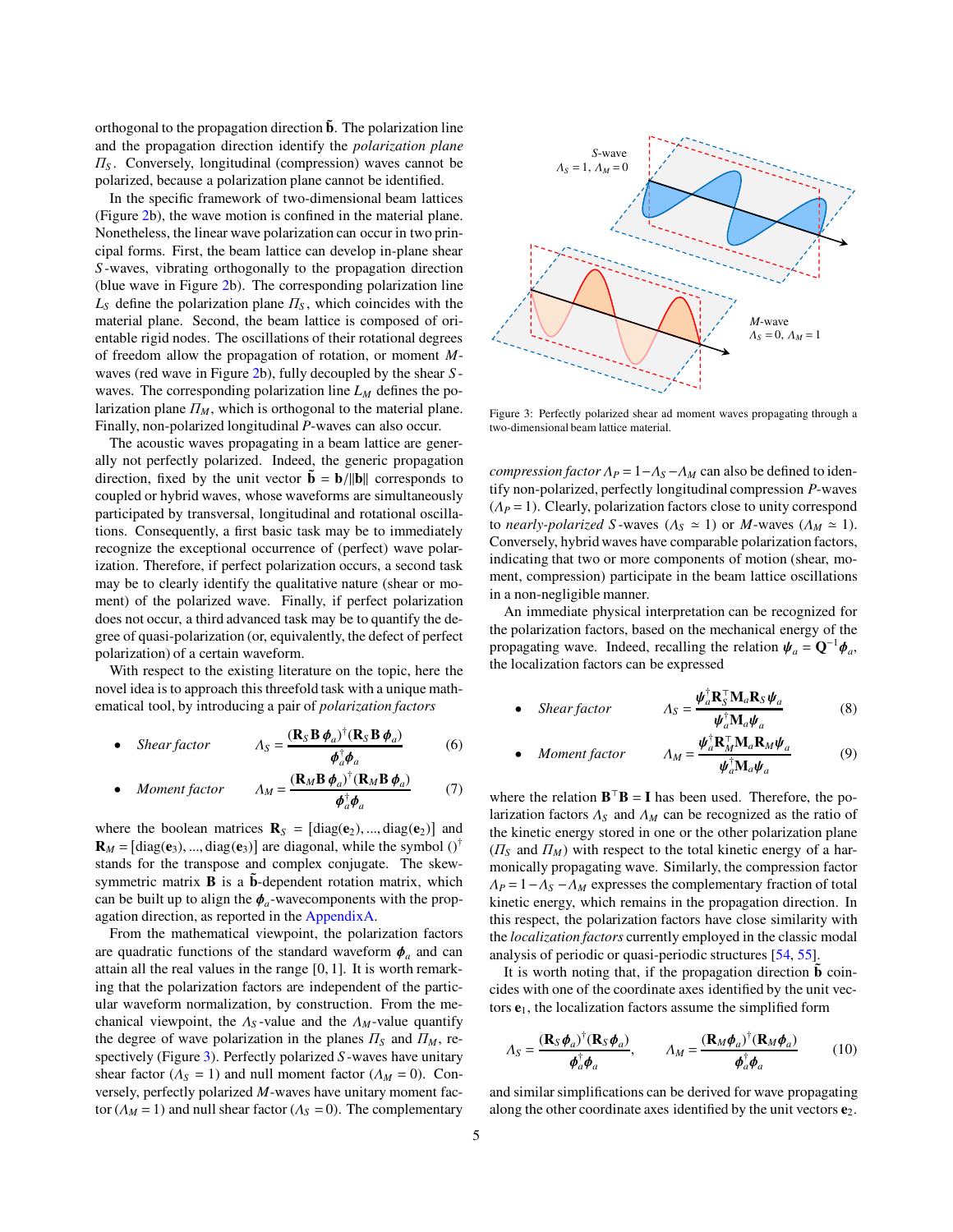## 2.3. Energy flux

In electrodynamics, the Poynting Theorem [15] states a variant of the energy conservation law. According to the integral form of this theorem, the decrease rate of the electromagnetic energy  $\mathcal E$  stored in a finite control volume  $\mathcal V$ , bounded by the closed surface  $S$  with unit outward normal  $n$ , is

$$
-\dot{\mathcal{E}} = \int_{\mathcal{S}} (\mathbf{s} \cdot \mathbf{n}) \, dS + \int_{\mathcal{V}} (\mathbf{\mathfrak{E}} \cdot \mathbf{\mathfrak{I}}) \, dV \tag{11}
$$

where  $\mathfrak{E}$  and  $\mathfrak{I}$  stand for the electric field and the current density, respectively, while  $\boldsymbol{s}$  is the *Poynting vector* 

$$
\mathfrak{s} = \frac{1}{\mu} \mathfrak{E} \times \mathfrak{B} \tag{12}
$$

where  $\mathfrak B$  is the magnetic flux density,  $\mu$  is the magnetic permittivity and  $\times$  stands for the vector product. The physical interpretation is that the energy decrease per unit time is equal to the energy lost in the control region of space due to the Joule effect ( $V$ -volume integral), plus the energy flux leaving that region through its boundary (S-surface integral). Consequently, the Poynting vector can be interpreted as an energy flux density or – rigorously – a directional energy flux per unit surface.

In adiabatic conditions, a non-dissipative solid obeys to the conservation principle of the mechanical energy  $\mathcal E$ . In analogy with the Poynting theorem in the electrodynamic theory, the Umov-Poynting Theorem [2] is a variant of the balance law for the mechanical energy. In the standard form, this law states that the variation rate of mechanical energy  $\dot{\mathcal{E}}$  is equal to the external mechanical power  $P_E$  [7, 56]. In the integral form, the Umov-Poynting Theorem expresses the decrease rate of mechanical energy in a finite material volume  $V$ , bounded by the closed surface  $S$  with unit outward normal  $n$ , as

$$
-\dot{\mathcal{E}} = \int_{\mathcal{S}} (\mathbf{s} \cdot \mathbf{n}) \, dS + \int_{\mathcal{V}} \left( (\nabla \cdot \mathbf{T} - \varrho \ddot{\mathbf{u}}) \cdot \dot{\mathbf{u}} \right) dV \tag{13}
$$

where **u** is the displacement field, **T** is the stress tensor,  $\rho$  is the mass density, and finally s is the Umov-Poynting vector

$$
s = -Tu \tag{14}
$$

which represents the directional flux of mechanical energy per unit S-surface. The equation  $(13)$  assumes an immediate physical interpretation in the *free oscillations* regime ( $P_E = 0$ ): the mechanical energy in the material volume is conserved in time  $(\mathcal{E} = 0)$  if, first, the increment rate of the internal energy (with density  $(\nabla \cdot \mathbf{T}) \cdot \dot{\mathbf{u}}$  is fully balanced by the decrement rate of the kinetic energy (with density  $(\rho \ddot{\mathbf{u}}) \cdot \dot{\mathbf{u}}$ ) and, second, the total energy transfer across the boundary (the  $S$ -surface integral) is null. The derivation of the equation  $(13)$  from the balance law of the mechanical energy is reported in the AppendixB.1.

The mathematical definition of the Umov-Poynting vector for homogeneous continua can properly be adapted to study the mechanical energy flux through periodic solids and beam lattices. Considering first a generic periodic solid, the elementary cell domain  $D$  can be assumed as reference material volume. Following the Umov-Poynting Theorem, the total flux of mechanical energy flowing out of the cell boundary ∂D is

$$
J = \int_{\partial \mathcal{D}} (\mathbf{s} \cdot \mathbf{n}) \, dS \tag{15}
$$

where, in the absence of internal body forces and considering that the normal n is necessarily determined (by the geometric assumption of the cell domain as reference volume), the integral kernel can be conveniently expressed by the important relation

$$
\mathbf{s} \cdot \mathbf{n} = -\mathbf{f} \cdot \dot{\mathbf{u}} \tag{16}
$$

which relates the Umov-Poynting vector s to the velocity field u˙ of the cell boundary and the forces f exerted by the adjacent cells (see also the AppendixB.1). Consequently, for a given natural motion  $\mathbf{u}(t)$ , the flux density of the mechanical energy  $\mathbf{s} \cdot \mathbf{n}$ is a local dynamic quantity, defined all along the closed cellular boundary. Locally, it is equal to the (opposite of the) dot product between the force f acting on a certain moving point of the  $\partial D$ -boundary, and the point velocity **u**. It is worth noting that, in the free oscillations regime, the Umov-Poynting vector establishes a solenoidal field (see also the AppendixB.1). Consequently, the flux of mechanical energy flowing out of any closed boundary, including the  $j$ -flux flowing out of the cellular boundary  $\partial \mathcal{D}$  in the equation (15), is identically null.

Considering a beam lattice, the closed boundary  $\partial \mathcal{D}$  must be replaced by the entire microstructural Γ-boundary of the elementary cell. Similarly, the equations  $(15)-(16)$  for the mechanical energy flux can be adapted by replacing the integral formulation with the dot product between the passive forces  $f_p$ and the passive velocities  $\dot{\mathbf{q}}_p$  of all and only the external massless nodes of the cell microstructure. Consequently, the total flux of mechanical energy flowing out of the microstructural Γ-boundary of the periodic cell can be determined as

$$
j = -\mathbf{f}_p \cdot \dot{\mathbf{q}}_p = -(\mathbf{f}_p)^\top \dot{\mathbf{q}}_p \tag{17}
$$

while the local definition of flux density per unit surface can be replaced by the partial fluxes flowing out of one or the other of the cellular sub-boundaries. Specifically, the energy fluxes

$$
j^- = -(\mathbf{f}_p^-)^\top \dot{\mathbf{q}}_p^-, \qquad j^+ = -(\mathbf{f}_p^+)^\top \dot{\mathbf{q}}_p^+ \tag{18}
$$

give the mechanical energy flowing out of the negative and positive microstructural sub-boundaries  $\Gamma^-$  and  $\Gamma^+$ , respectively. Again, in the *free oscillations* regime the  $j$ -flux flowing out of the cellular microstructural  $\Gamma$ -boundary is null and  $\Gamma = -\Gamma^+$ .

In the framework of the wave dynamics, it may be convenient to define a pair of directional flux vectors, collecting columnwise the companion fluxes flowing out of the orthogonal left and bottom segments  $\Gamma_l^-$  and  $\Gamma_b^-$  (right and top segments  $\Gamma_r^+$ and  $\Gamma_t^+$ ) of the negative (positive) sub-boundaries

$$
\boldsymbol{J}^{-} = \begin{pmatrix} Jl \\ Jb \end{pmatrix} = -\begin{pmatrix} (\mathbf{f}_{l}^{-})^{\top} \dot{\mathbf{q}}_{l}^{-} \\ (\mathbf{f}_{b}^{-})^{\top} \dot{\mathbf{q}}_{b}^{-} \end{pmatrix}, \quad \boldsymbol{J}^{+} = \begin{pmatrix} Jr \\ Jt \end{pmatrix} = -\begin{pmatrix} (\mathbf{f}_{r}^{+})^{\top} \dot{\mathbf{q}}_{r}^{+} \\ (\mathbf{f}_{r}^{+})^{\top} \dot{\mathbf{q}}_{r}^{+} \end{pmatrix} (19)
$$

which can be regarded as a sort of the Umov-Poynting vectors for the periodic cell of the beam lattice material. The essential difference with respect to homogeneous continua is that the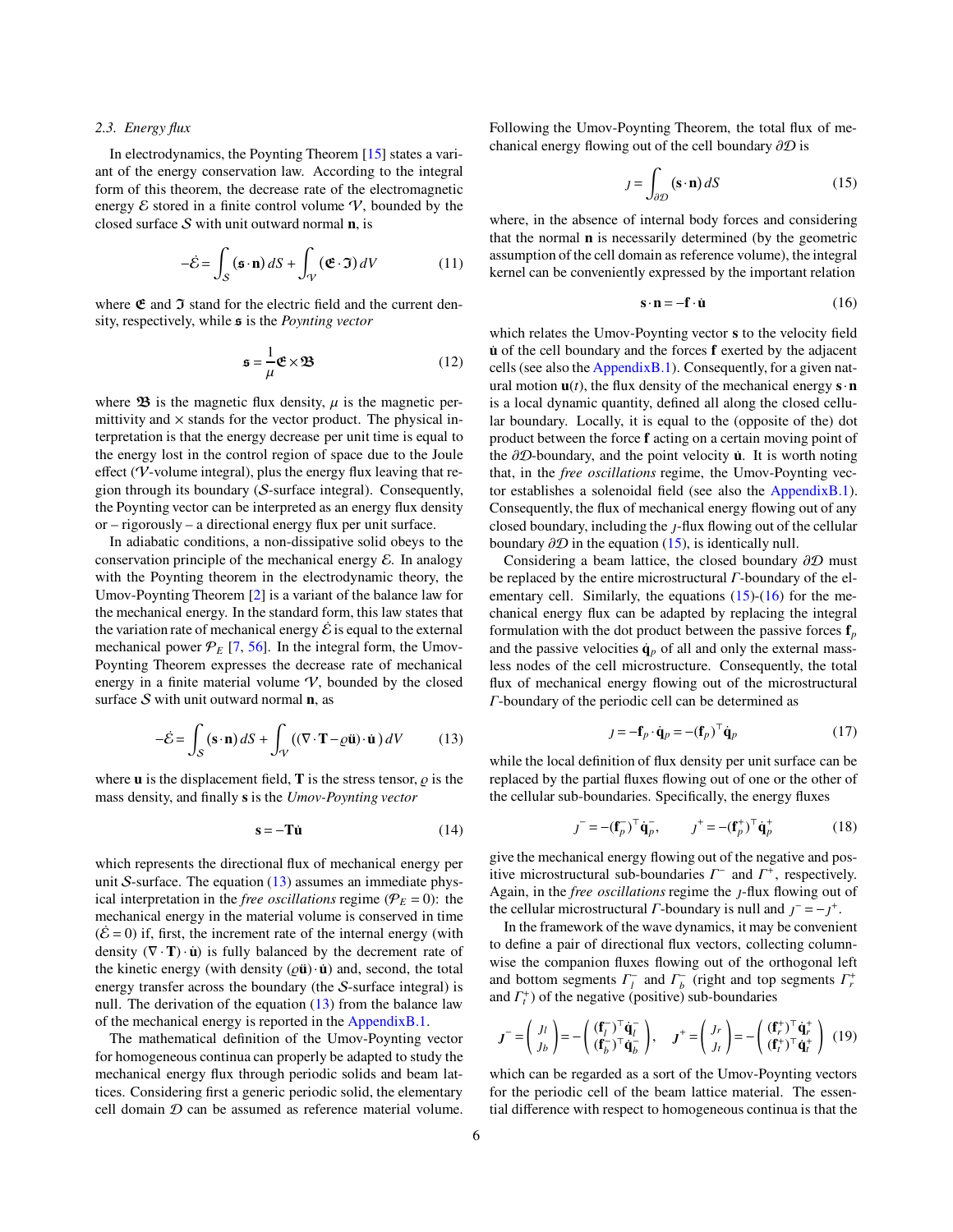vectors  $j^-$  and  $j^+$  cannot be considered local quantities (referred to the generic material point). On the contrary, they are referred to a minimal unit of volume (the finite domain of the periodic cell). Attention is focused on the flux vector  $j^+$  in the following, and the superscript  $()^+$  is omitted for the sake of simplicity.

The Umov-Poynting vector  $\boldsymbol{\mu}$  is known to be a real quantity in elastic media [1]. Indeed, considering the natural free motion of a monochromatic wave with frequency  $\omega$  and complex waveform  $\psi_a$ , the energy flux  $j(\tau)$  is the dot product of the timeharmonic vector fields  $f_p^+$  and  $\dot{q}_p^+$ , whose amplitudes vary harmonically in time (with the same frequency  $\omega$ ) and multiplies the complex-valued forms  $\varphi_p^+$  and  $\psi_p^+$ . Therefore, if  $\mathbf{f}_p^+$  and  $\mathbf{q}_p^+$ are harmonically varying complex-valued quantities, the corresponding real-valued vector fields are

$$
\mathcal{R}(\mathbf{f}_p^+) = \frac{1}{2} \left( \mathbf{f}_p^+ + (\mathbf{f}_p^+)^* \right), \qquad \mathcal{R}(\dot{\mathbf{q}}_p^+) = \frac{1}{2} \left( \dot{\mathbf{q}}_p^+ + (\dot{\mathbf{q}}_p^+)^* \right) \tag{20}
$$

and the time-dependent energy flux is the real valued product

$$
\mathfrak{R}(j(\tau)) = -\mathfrak{R}(\mathbf{f}_p^+)^\top \mathfrak{R}(\dot{\mathbf{q}}_p^+) \tag{21}
$$

where the ()<sup>\*</sup> superscript stands for the complex conjugate.

From the physical viewpoint, it may be convenient to introduce the *mean* energy flux  $\bar{j}$ , defined as the time-averaged flux over an oscillation cycle of period  $2\pi/\omega$ 

$$
\bar{j} = \frac{\omega}{2\pi} \int_0^{\frac{2\pi}{\omega}} \mathfrak{R}(j(\tau)) d\tau = -\frac{\omega}{2\pi} \int_0^{\frac{2\pi}{\omega}} \mathfrak{R}(\mathbf{f}_p^+)^\top \mathfrak{R}(\dot{\mathbf{q}}_p^+) d\tau \tag{22}
$$

which is known to be  $[5, 8, 53]$ 

$$
\bar{j} = \frac{1}{2} \Re \left( -(\mathbf{f}_p^+)^\top (\dot{\mathbf{q}}_p^+)^* \right) = -\frac{1}{4} \left( (\mathbf{f}_p^+)^\top (\dot{\mathbf{q}}_p^+)^* + (\mathbf{f}_p^+)^\top (\dot{\mathbf{q}}_p^+) \right) \tag{23}
$$

where the superscript  $()^{\dagger}$  stands for the conjugate transpose.

Moreover, a mean directional flux of mechanical energy can be defined, by collecting columnwise the flux components  $\bar{J}_r$ and  $\bar{I}_t$  flowing out of the boundary segments  $\Gamma_t$  and  $\Gamma_t$ 

$$
\bar{\boldsymbol{J}} = \begin{pmatrix} \bar{J}_r \\ \bar{J}_t \end{pmatrix} = -\frac{1}{4} \begin{pmatrix} (\mathbf{f}_r^+)^\top (\dot{\mathbf{q}}_r^+)^\ast + (\mathbf{f}_r^+)^\dagger (\dot{\mathbf{q}}_r^+) \\ (\mathbf{f}_r^+)^\top (\dot{\mathbf{q}}_r^+)^\ast + (\mathbf{f}_r^+)^\dagger (\dot{\mathbf{q}}_r^+) \end{pmatrix} \tag{24}
$$

The vector  $\bar{\jmath}$  is the time-average of the vector  $j^+$  in the equation (19), and is referred to as Umov-Poynting vector (for the beam lattice) in the following, for the sake of simplicity.

The passive forces and velocities are linearly depending on the active displacements and velocities through the relations

$$
\mathbf{f}_r^+ = -e^{-i\beta_1} \mathbf{F}_{la}^- \mathbf{q}_a, \qquad \mathbf{f}_t^+ = -e^{-i\beta_2} \mathbf{F}_{ba}^- \mathbf{q}_a \tag{25}
$$

$$
\dot{\mathbf{q}}_r^+ = e^{-i\beta_1} \mathbf{S}_{la}^- \dot{\mathbf{q}}_a, \qquad \dot{\mathbf{q}}_t^+ = e^{-i\beta_2} \mathbf{S}_{ba}^- \dot{\mathbf{q}}_a \tag{26}
$$

by virtue of the quasi-static condensation and the material periodicity. Consequently, the components of the Umov-Poynting vector  $\bar{j}$  can conveniently be expressed as a function of the only active displacements and velocities

$$
\bar{J}_r = \frac{1}{4} \left( \mathbf{q}_a^\top (\mathbf{F}_{la}^\top)^\top (\mathbf{S}_{la}^\top)^* \dot{\mathbf{q}}_a^* + \mathbf{q}_a^\top (\mathbf{F}_{la}^\top)^\top \mathbf{S}_{la}^\top \dot{\mathbf{q}}_a \right) \tag{27}
$$

$$
\bar{J}_t = \frac{1}{4} \left( \mathbf{q}_a^\top (\mathbf{F}_{ba}^-)^\top (\mathbf{S}_{ba}^-)^* \dot{\mathbf{q}}_a^* + \mathbf{q}_a^\dagger (\mathbf{F}_{ba}^-)^\dagger \mathbf{S}_{ba}^- \dot{\mathbf{q}}_a \right)
$$
(28)

where the auxiliary complex-valued matrices  $\mathbf{F}_{la}^-$ ,  $\mathbf{F}_{ba}^-$ ,  $\mathbf{S}_{la}^-$ ,  $\mathbf{S}_{ba}^$ are reported in the AppendixA.2.

Making explicit the natural wave solution  $\mathbf{q}_a = A \mathbf{\psi}_a \exp(i \omega \tau)$ for the forward propagating wave with frequency  $\omega$  and waveform  $\psi_a$ , the flux components can be expressed in the form

$$
\bar{J}_r = \frac{A A^*}{4} \iota \omega \left( - \boldsymbol{\psi}_a^\top (\mathbf{F}_{la}^-)^\top (\mathbf{S}_{la}^-)^* \boldsymbol{\psi}_a^* + \boldsymbol{\psi}_a^\dagger (\mathbf{F}_{la}^-)^{\dagger} \mathbf{S}_{la}^- \boldsymbol{\psi}_a \right) \tag{29}
$$

$$
\bar{J}_t = \frac{AA^*}{4}i\omega \left( -\boldsymbol{\psi}_a^\top (\mathbf{F}_{ba}^-)^\top (\mathbf{S}_{ba}^-)^* \boldsymbol{\psi}_a^* + \boldsymbol{\psi}_a^\dagger (\mathbf{F}_{ba}^-)^{\dagger} \mathbf{S}_{ba}^- \boldsymbol{\psi}_a \right) \tag{30}
$$

and can be proved to be real-valued, since the terms between brackets are purely imaginary (see also AppendixB.2). Recalling the significant relation  $\psi_a = \mathbf{Q}^{-1} \phi_a$ , the flux components can also be expressed as function of the standard eigenvectors

$$
\bar{J}_r = \frac{A A^*}{4} i \left( -\boldsymbol{\phi}_a^\top \mathbf{J}_r \boldsymbol{\phi}_a^* + \boldsymbol{\phi}_a^\dagger \mathbf{J}_r^* \boldsymbol{\phi}_a \right)
$$
(31)

$$
\bar{J}_t = \frac{A A^*}{4} \iota \left( -\boldsymbol{\phi}_a^\top \mathbf{J}_t \boldsymbol{\phi}_a^* + \boldsymbol{\phi}_a^\dagger \mathbf{J}_t^* \boldsymbol{\phi}_a \right) \tag{32}
$$

where the auxiliary square matrices

$$
\mathbf{J}_r = \omega \, \mathbf{Q}^{-\top} (\mathbf{F}_{la}^{-})^{\top} (\mathbf{S}_{la}^{-})^* \mathbf{Q}^{-1} \tag{33}
$$

$$
\mathbf{J}_t = \omega \, \mathbf{Q}^{-\top} (\mathbf{F}_{ba}^{-})^{\top} (\mathbf{S}_{ba}^{-})^* \mathbf{Q}^{-1} \tag{34}
$$

are complex-valued. Separating the real and imaginary parts of the eigenvectors  $\phi_a = \chi + i\gamma$ , the formulas (31),(32) read

$$
\bar{J}_r = \frac{AA^*}{2} \left( \chi^\top \mathfrak{I}(\mathbf{J}_r) \chi + \gamma^\top \mathfrak{I}(\mathbf{J}_r) \gamma - \chi^\top \mathfrak{R}(\mathbf{J}_r) \gamma + \gamma^\top \mathfrak{R}(\mathbf{J}_r) \chi \right) (35)
$$

$$
\bar{J}_t = \frac{AA^*}{2} \left( \chi^\top \mathfrak{I}(\mathbf{J}_t) \chi + \gamma^\top \mathfrak{I}(\mathbf{J}_t) \gamma - \chi^\top \mathfrak{R}(\mathbf{J}_t) \gamma + \gamma^\top \mathfrak{R}(\mathbf{J}_t) \chi \right) \tag{36}
$$

where the real and imaginary parts of the auxiliary matrices are

$$
\mathfrak{R}(\mathbf{J}_r) = \omega \mathbf{Q}^{-\top} \left( \mathfrak{I}(\mathbf{F}_{la}^{-})^{\top} \mathfrak{I}(\mathbf{S}_{la}^{-}) + \mathfrak{R}(\mathbf{F}_{la}^{-})^{\top} \mathfrak{R}(\mathbf{S}_{la}^{-}) \right) \mathbf{Q}^{-1} \tag{37}
$$

$$
\mathbf{\mathcal{R}}(\mathbf{J}_t) = \omega \mathbf{Q}^{-\top} \left( \mathbf{\mathcal{I}}(\mathbf{F}_{ba}^{-})^{\top} \mathbf{\mathcal{I}}(\mathbf{S}_{ba}^{-}) + \mathbf{\mathcal{R}}(\mathbf{F}_{ba}^{-})^{\top} \mathbf{\mathcal{R}}(\mathbf{S}_{ba}^{-}) \right) \mathbf{Q}^{-1} \tag{38}
$$

$$
\mathfrak{I}(\mathbf{J}_r) = \omega \mathbf{Q}^{-\top} \left( \mathfrak{I}(\mathbf{F}_{la}^{-})^{\top} \mathfrak{R}(\mathbf{S}_{la}^{-}) - \mathfrak{R}(\mathbf{F}_{la}^{-})^{\top} \mathfrak{I}(\mathbf{S}_{la}^{-}) \right) \mathbf{Q}^{-1} \qquad (39)
$$

$$
\mathfrak{I}(\mathbf{J}_t) = \omega \mathbf{Q}^{-\top} \left( \mathfrak{I}(\mathbf{F}_{ba}^{-})^{\top} \mathfrak{R}(\mathbf{S}_{ba}^{-}) - \mathfrak{R}(\mathbf{F}_{ba}^{-})^{\top} \mathfrak{I}(\mathbf{S}_{ba}^{-}) \right) \mathbf{Q}^{-1} \tag{40}
$$

An equivalent alternative formulation of the Umov-Poynting vector is reported in AppendixB.2. As final remark, the mean complementary flux  $\bar{\mathbf{J}}^{\text{-}} = (\bar{\mathbf{J}}_l, \bar{\mathbf{J}}_b)$  obeys to the balance condition  $(\bar{\jmath}_l+\bar{\jmath}_b) = -(\bar{\jmath}_r+\bar{\jmath}_t)$ , according to the free oscillation assumption.

#### 2.4. Energy velocity

In classical homogeneous media, which are conservative and nondispersive, the velocity  $c_e$  of the mechanical energy transported by a monocromatic planar wave is a harmonicallyvarying vector field. According to a well-established definition, the energy velocity vector is determined by the ratio

$$
\mathbf{c}_e = \frac{\bar{\mathbf{s}}}{\bar{e}} \tag{41}
$$

where  $\bar{s}$  and  $\bar{e}$  are the mean Umov-Poynting vector and the mean energy density, averaged over an oscillation period. Within this context, the energy velocity  $c_e$  coincides the group velocity  $c_g$ , and its magnitude is also equal to the amplitude  $c_p = \omega / ||\mathbf{b}||$  of the phase velocity. The relation  $(41)$  holds also in the presence of dispersion due to heterogeneities, and the energy velocity is found to be equal to the group velocity  $[17, 18]$ , which in general differs from the phase velocity [51].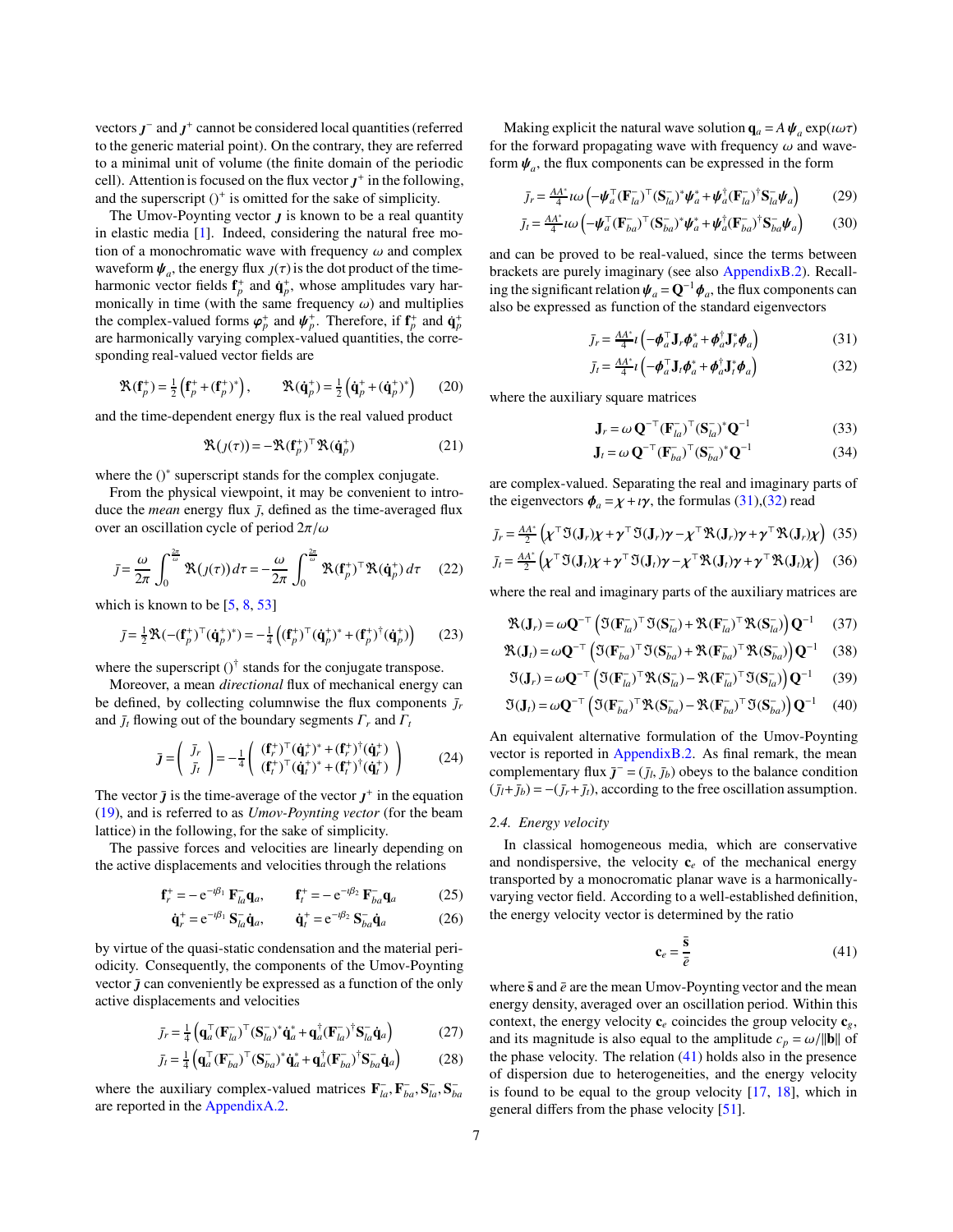In the context of periodic materials described by crystal lattice and beam lattice models, a formally analogous definition can be adopted to describe the velocity vector  $\mathbf{v}_e$  related to the mean directional flux of mechanical energy flowing out of the microstructural boundary of the periodic cell

$$
\mathbf{v}_e = \frac{\bar{\mathbf{J}}}{\bar{\mathbf{E}}}
$$
(42)

where the denominator is the mean total energy  $\bar{\mathcal{E}}$  stored in the periodic cell, averaged over an oscillation period. According to the balance law of the mechanical energy in the absence of dissipation, the mean total energy can be expressed

$$
\bar{\mathcal{E}} = 2\bar{\mathcal{K}}\tag{43}
$$

where  $\bar{K}$  is the average kinetic energy, which is also equal to the average potential energy  $\bar{\mathcal{U}}_a$  stored in the active degrees-offreedom (see the AppendixC).

Assuming again the natural wave solution  $\mathbf{q}_a = A \mathbf{\psi}_a \exp(i\omega \tau)$ for the forward propagating wave with frequency  $\omega$  and waveform  $\psi_a$ , the average kinetic energy reads

$$
\bar{\mathcal{K}} = \frac{A A^*}{8} \omega^2 \left( \boldsymbol{\psi}_a^{\top} \mathbf{M}_a \boldsymbol{\psi}_a^* + \boldsymbol{\psi}_a^{\top} \mathbf{M}_a \boldsymbol{\psi}_a \right)
$$
(44)

or, in terms of standard eigenvectors

$$
\bar{\mathcal{K}} = \frac{AA^*}{8} \omega^2 \left( \boldsymbol{\phi}_a^\top \boldsymbol{\phi}_a^* + \boldsymbol{\phi}_a^\dagger \boldsymbol{\phi}_a \right) \tag{45}
$$

Therefore, employing the equations  $(29)$ , $(30)$  for the numerator and the equations  $(43)$ , $(44)$  for the denominator, the components of the velocity vector  $\mathbf{v}_e = (v_r, v_t)$  read

$$
v_r = \frac{i\left(\boldsymbol{-}\boldsymbol{\psi}_a^\top (\mathbf{F}_{la}^\top)^\top (\mathbf{S}_{la}^\top)^* \boldsymbol{\psi}_a^* + \boldsymbol{\psi}_a^\dagger (\mathbf{F}_{la}^\top)^\top \mathbf{S}_{la}^\top \boldsymbol{\psi}_a\right)}{\omega \left(\boldsymbol{\psi}_a^\top \mathbf{M}_a \boldsymbol{\psi}_a^* + \boldsymbol{\psi}_a^\top \mathbf{M}_a \boldsymbol{\psi}_a\right)}\tag{46}
$$

$$
v_t = \frac{i\left(-\mathbf{\psi}_a^{\top}(\mathbf{F}_{ba}^{-})^{\top}(\mathbf{S}_{ba}^{-})^*\mathbf{\psi}_a^* + \mathbf{\psi}_a^{\dagger}(\mathbf{F}_{ba}^{-})^{\top}\mathbf{S}_{ba}^{-}\mathbf{\psi}_a\right)}{\omega\left(\mathbf{\psi}_a^{\top}\mathbf{M}_a\mathbf{\psi}_a^* + \mathbf{\psi}_a^{\dagger}\mathbf{M}_a\mathbf{\psi}_a\right)}\tag{47}
$$

where it can be verified that  $\psi_a^{\dagger} \mathbf{M}_a \psi_a^* = \psi_a^{\dagger} \mathbf{M}_a \psi_a$ , according to the properties of the eigenvectors of hermitian matrices. Therefore, the denominator can be expressed as  $2\omega \psi_a^{\dagger} \mathbf{M}_a \psi_a$ .

#### 2.5. Group velocity

The group velocity  $\mathbf{c}_g = (c_{g1}, c_{g2})$  is physically representative of the velocity with which the wave modulation or envelope propagates. For the natural wave  $\mathbf{q}_a = A \psi_a \exp(i \omega \tau)$  propagating wave with frequency  $\omega(\mathbf{b})$ , the classic definition is

$$
\mathbf{c}_g = \nabla_\mathbf{b} \omega \tag{48}
$$

where  $\nabla_{\mathbf{b}}$  stands for the gradient in the transformed space of the wavevector **b**. Therefore, according to the differential geometry, the  $c_{\varphi}$ -vector is collinear to the unit vector orthogonal to the iso-frequency curves of the dispersion surface  $\omega(\mathbf{b})$ .

From the methodological viewpoint, the components of the group velocity can be determined from the characteristic function  $F(\lambda, \mathbf{p}, \mathbf{b})$ , according to the implicit function theorem, as

$$
c_{gi} = \frac{\partial \omega}{\partial \beta_i} = \frac{2}{\omega} \frac{\partial \lambda}{\partial \beta_i} = -\frac{2}{\omega} \frac{\partial_{\beta_i} F(\lambda, \mathbf{p}, \mathbf{b})}{\partial_{\lambda} F(\lambda, \mathbf{p}, \mathbf{b})}
$$
(49)

where  $\partial_{\lambda}$  and  $\partial_{\beta_i}$  stand for the  $\lambda$ -derivative and the  $\beta_i$ -derivative, respectively, with  $\beta_i$  component of **b** =  $(\beta_1, \beta_2)$  and  $i = 1, 2$ . An analytical formula for the asymptotic approximation of the derivatives in the expression (49) can be found in [57].

An alternative method to determine the group velocity can be founded on the  $\beta_i$ -derivative of the condensed equations of motion (3). This approach leads to the ratio between two quadratic functions of the complex-valued waveforms  $\psi_a$ , and employs the  $\beta_i$ -derivative of the hermitian stiffness matrix  $\mathbf{K}_a$ 

$$
c_{gi} = \frac{1}{2\omega} \frac{\psi_a^{\dagger} \partial_{\beta_i} \mathbf{K}_a \psi_a}{\psi_a^{\dagger} \mathbf{M} \psi_a}
$$
(50)

where the numerator is real-valued for the properties of the complex quadratic forms with a hermitian matrix. A proper demonstration of this formula is extensively reported in the AppendixD.1. The equation  $(50)$  can alternatively be carried out by adopting a multiparameter perturbation technique, which employs the wavevector **b** as perturbation parameter  $[58]$ .

Finally, a third method to determine the group velocity can be based on the  $\beta_i$ -derivative of the non-condensed equations of motion (2). This approach differs from the previous one for the employment of the complex-valued passive waveforms  $\psi_n$ 

$$
c_{gi} = \frac{1}{2\omega} \frac{\varphi_p^{\top} \partial_{\beta_i} \psi_p - \psi_p^{\top} \partial_{\beta_i} \varphi_p}{\psi_a^{\top} \mathbf{M} \psi_a}
$$
(51)

where  $\varphi_p = (\varphi_p^-, \varphi_p^+)$  are the waveforms of the passive forces, which can be related to the passive waveforms through the relation  $\varphi_p^- = \mathbf{F}_{pp}^- \psi_p^-$  and  $\varphi_p^+ = -\mathbf{L}\varphi_p^- = -\mathbf{L}\mathbf{F}_{pp}^- \psi_p^-$ . A proper demonstration of this formula is extensively reported in the AppendixD.2, in analogy to the procedure proposed in  $[52]$ . An alternative demonstration can be carried out by adopting a multiparameter perturbation technique [58]. It is worth noting that the group velocity turns out to be equal to the energy velocities  $(46)$ , $(47)$ , consistently with the findings of  $[10, 52]$ . The details of the demonstration are reported in the AppendixD.3.

## 3. Tetrachiral material

The two-dimensional geometric pattern of the tetrachiral material is characterized by square cells realizing a regular, periodic tessellation of the infinite euclidean plane (Figure 4a). The mechanical behaviour of each elementary cell is determined by a distinctive centro-symmetric microstructure, including a central circular ring connected to four tangent ligaments organized according to a chiral topology (Figure 4b). The particular architecture of the cellular microstructure determines strong properties of anisotropy in the macroscopic response of the material. Furthermore, the marked auxeticity characterizing certain stretching directions makes the tetrachiral material a promising candidate for advanced engineering applications [59–64].

The tetrachiral material may represent a suited benchmark to study the polarization of acoustic waves and the transport of mechanical energy in beam lattice models. Indeed, a few mechanical hypotheses about the cell microstructure are sufficient to formulate a low-dimensional but representative Lagrangian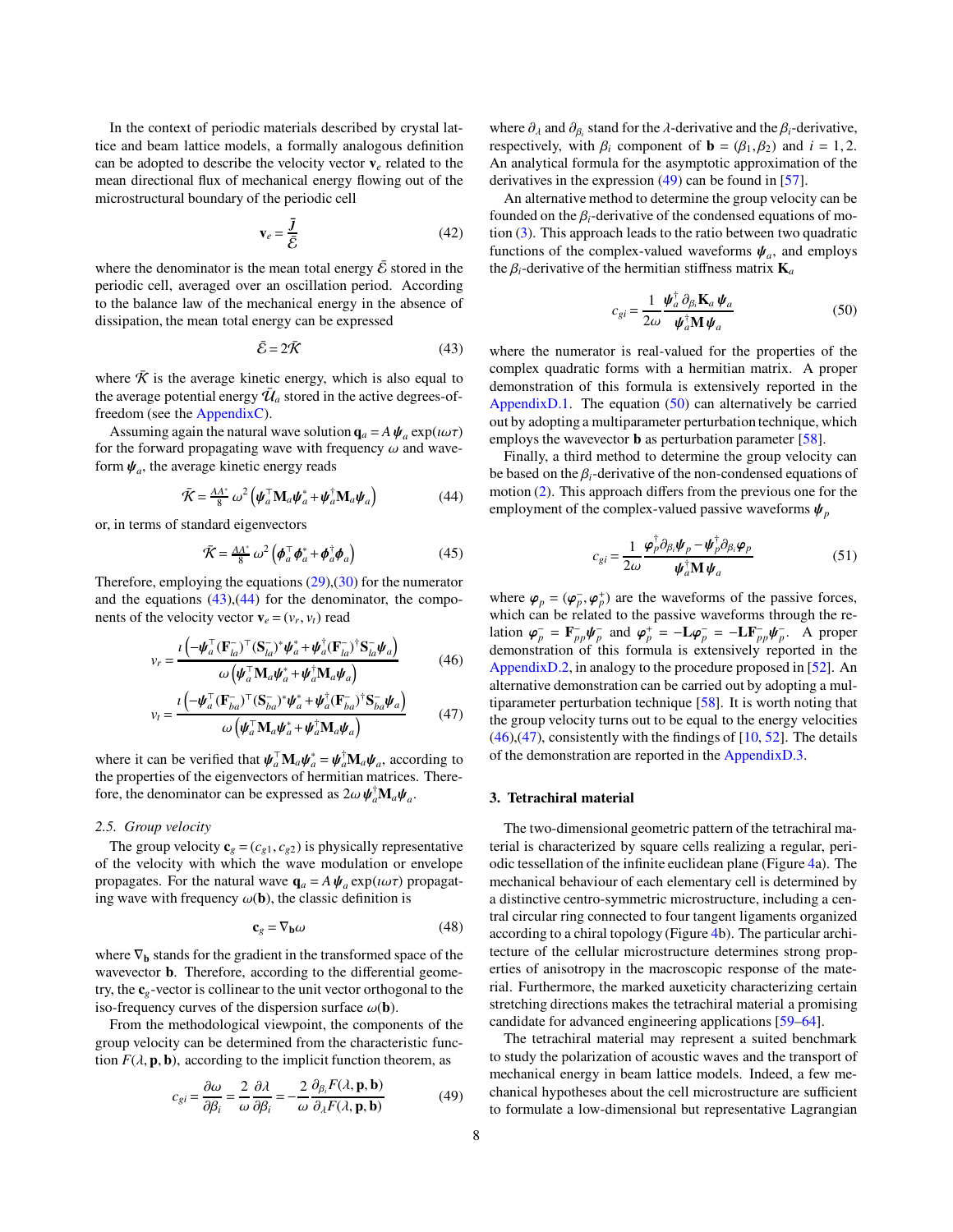

Figure 4: Tetrachiral metamaterial (a) repetitive planar pattern, (b) centro-symmetric microstructure of the periodic cell, (c) beam lattice model (black dotted lines represent rigid-end offsets connecting the beam-ring connections with the ring centroid

model (Figure 4c). Specifically, the circular ring is assumed heavy and sufficiently stiff to be modeled as a massive rigid body. The ring mass M and rotational inertia J can be freely assigned, by independently setting the mean diameter  $D$ , the annular width and the mass density. The varied configuration of the rigid body is described by the three planar displacements, namely the in-plane translations  $U_1, V_1$  and rotation  $\theta_1$  of the configurational node  $\odot$  located at the ring centroid. The four identical ligaments are supposed sufficiently light and flexible to be described by linear, extensible, unshearable and massless beams, with elastic and geometric properties defining the extensional EA and flexural rigidity EI. The natural length of the beams is  $L=H\cos\beta$ , where H is the cell side length and  $\beta$ =arcsin(D/H) is the ligament inclination angle (*chirality an*gle) with respect to the mesh lines connecting all the ring centres. The ring-beam connections are considered perfectly-rigid joints at the four points of tangency. Therefore, the planar displacements of the ring-beam joints are entirely dependent on the ring centroid motion, by virtue of the rigid body assumption. Due to the geometric periodicity, the cell boundary crosses the midspan of each ligament. Consequently, the varied configuration of the i-th beam is fully described by the rigid motion of the ligament-ring connection, at the one end, and the three planar displacements  $(U_i, V_i, \theta_i)$  of the *i*-th configurational node  $(i = 2, \ldots, 5)$  located at the cell boundary, at the other end.

Denoting  $\Omega_c$  a known circular frequency serving as auxiliary dimensional reference, the inertial, elastic and geometric properties of the cell microstructure are described by the minimal set p of independent nondimensional parameters

$$
\delta = \frac{D}{H}
$$
,  $\varrho^2 = \frac{I}{AL^2}$ ,  $\chi^2 = \frac{J}{MH^2}$ ,  $\omega_c^2 = \frac{EA}{MH\Omega_c^2}$  (52)

where  $\delta$  expresses the spatial density of the rings, measuring also the material mass density at the macroscopic scale. Furthermore, the parameter  $\delta$  is an indirect measure of the material chirality through the immediate relation  $\delta = \sin \beta$  with the chirality angle  $\beta$ . The inverse of the nondimensional radius of gy-

ration  $\varrho$  accounts for the beam slenderness. The parameter  $\chi^2$ describes the rotational-to-translational mass ratio of the rings and, for homogeneous mass distribution, essentially depends on the ring thickness. Finally, the parameter  $\omega_c$  describes a nondimensional normalization frequency, which can be assumed to be unitary in the following, without loss of generality.

#### 3.1. Equation of motion

According to the mechanical assumptions, the linear dynamics of the periodic cell is governed by a multi-degrees-offreedom model, referred to six configuration nodes. The actual configuration of the i-th node is described by the nondimensional displacement vector  $\mathbf{q}_i = (u_i, v_i, \theta_i)$ , where the variables

$$
u_i = \frac{U_i}{H}, \qquad v_i = \frac{V_i}{H}
$$
 (53)

are the nondimensional displacements in the material plane and  $\theta_i$  is the out-of-plane rotation. The cell configuration is described by the displacement vector  $\mathbf{q} = (\mathbf{q}_1, ..., \mathbf{q}_5)$ , with  $N = 15$ .

Employing the direct stiffness method to impose the equilibrium, the undamped free response of the Lagrangian model is governed by ordinary differential equations of motion that assume the general form of equation (1). The configuration vector can be partitioned in the form  $\mathbf{q} = (\mathbf{q}_a, \mathbf{q}_p)$ , where

- the *active* displacement vector  $q_a$  coincides with  $q_1$ , and collects the degrees-of-freedom of the central node at the ring centroid (internal node)
- the *passive* displacement vector  $\mathbf{q}_p = (\mathbf{q}_2, ..., \mathbf{q}_5)$  collects the degrees-of-freedom of the midspan nodes of the four ligaments (external nodes).

with  $N_a = 3$  and  $N_p = 12$ . According to the displacement partition, the equations of motion can be expressed in the partitioned form of equation (2). The mass and stiffness matrices M and K of the tetrachiral material are reported in the AppendixE.1.  $B = [-\pi, \pi] \times [-\pi, \pi].$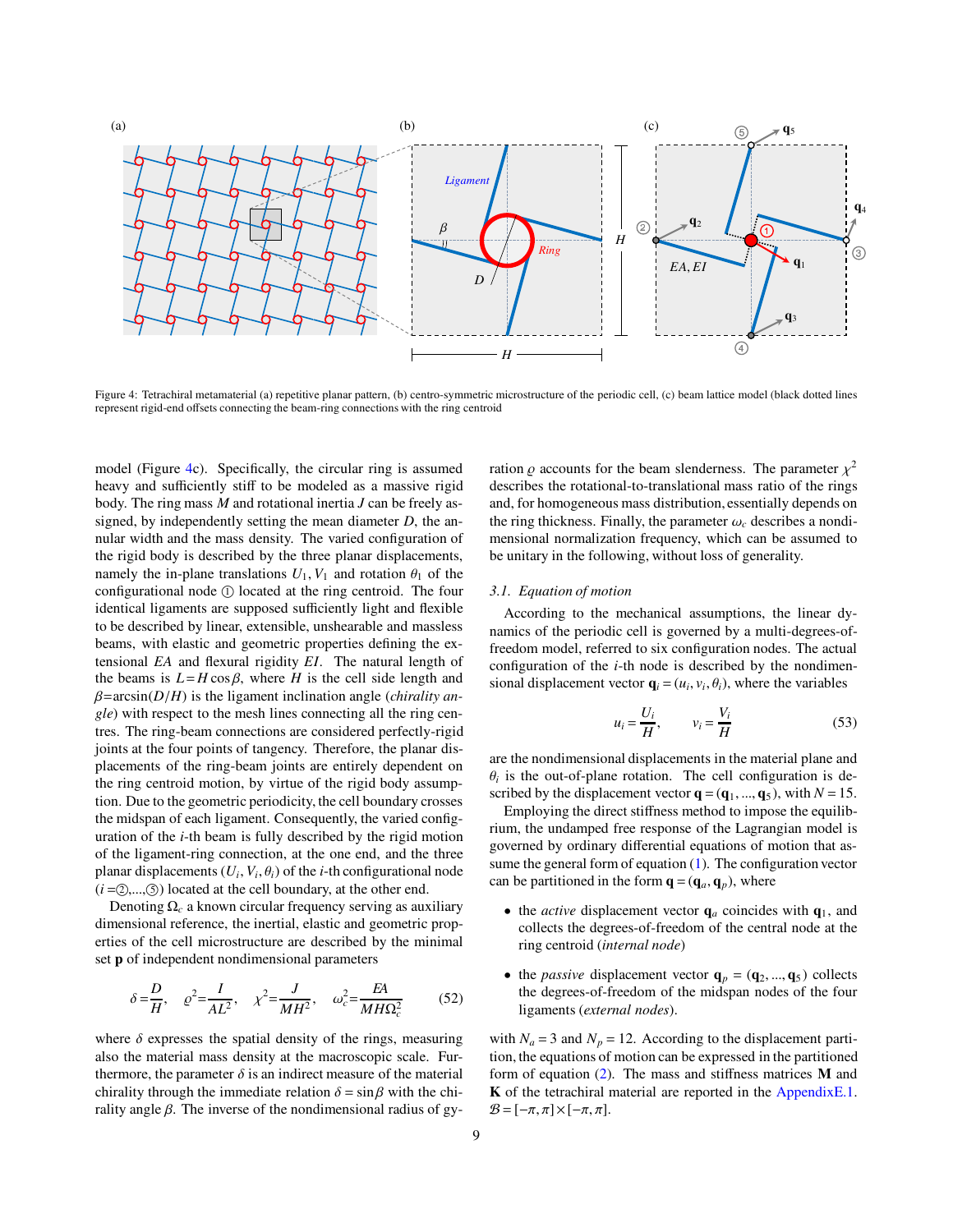

Figure 5: Dispersion spectrum of the tetrachiral material: (a) frequency spectrum, (b) mechanical energy spectrum with selected complex-valued waveforms.

The microstructural boundary  $\Gamma$  of the periodic cell can be decomposed into the negative sub-boundary  $\Gamma^- = \Gamma^-_l \cup \Gamma^+_b$  and the positive sub-boundary  $\Gamma^+ = \Gamma_r^+ \cup \Gamma_t^+$ . In the specific case of the tetrachiral material, each boundary segment includes a single external node of the cell microstructure. Consequently, the passive displacement vector is readily decomposed in the form  $\mathbf{q}_p = (\mathbf{q}_p^-, \mathbf{q}_p^+)$ . Furthermore, the passive displacement subvectors are immediately associated  $\mathbf{q}_p^- = (\mathbf{q}_l^-, \mathbf{q}_b^-) = (\mathbf{q}_2, \mathbf{q}_4)$  and  $\mathbf{q}_p^+ = (\mathbf{q}_r^+, \mathbf{q}_t^+) = (\mathbf{q}_3, \mathbf{q}_5)$ , with  $N_l = N_r = 3$  and  $N_b = N_t = 3$ .

Finally, imposing the quasi-periodicity conditions and applying the quasi-static condensation on the passive displacements leads to a condensed equation of motion that can be arranged in the form of equation  $(3)$ . The **b**-dependent condensed matrix  $\mathbf{K}_a$  of the tetrachiral material is reported in the AppendixE.2. In summary, the free propagation of elastic waves in the tetrachiral material is governed by a low-dimension (condensed) beam lattice model, in which the cell configuration is fully described by the three active degrees-of-freedom of the central rigid ring.

#### 3.2. Dispersion spectrum

Imposing the harmonic solution for forward propagating waves  $\mathbf{q}_a = \mathbf{\psi}_a \exp(i\omega \tau)$  in the equations of motion, the linear eigenproblem governing the wave propagation in the tetrachiral material assumes the classic form of equation (4) or, equivalently, the standard form of equation (5). The eigenproblem solution gives three **b**-dependent eigenpairs  $(\omega_i, \psi_{ai})$ , including the wave frequency  $\omega_i$  and the corresponding complex-valued waveform  $\psi_{ai}$  (i = 1, 2, 3). Fixed a certain set **p** of mechanical parameters, the dispersion relations  $\omega(\mathbf{b})$  of the tetrachiral

material is fully characterized by the three-valued dispersion function  $\omega(\xi)$ , where the curvilinear abscissa  $\xi$  spans the closed boundary of the triangular domain  $B_1$  (identified by the vertices  $B_1, B_2, B_3$  in Figure 5a), contained in the first Brillouin zone  $B$ .

The dispersion spectrum is featured by two acoustic branches related to the lower (first and second) frequencies  $\omega_1$  and  $\omega_2$ , and a single optical branch related to the highest (third) frequency  $\omega_3$ . Figure 5a illustrates the dispersion spectrum for a particular parameter set p<sup>∗</sup> corresponding to a typical cell microstructure, characterized by low material density and low chirality ( $\delta = \sin \beta = 1/10$ ), highly-flexible ligaments ( $\varrho = 1/10$ ) and thin rings ( $\chi$  = 1/9).

The two acoustic branches attain null frequency values ( $\omega_1$  =  $\omega_2$  = 0) in the limit of infinitely *long wavelengths*, represented by the vertex  $B_1$  (identified by the abscissa  $\xi = 0$  and corresponding to vanishing wavenumbers, or formally  $|b| \rightarrow 0$ ). Starting from this limit, the acoustic frequencies grow up almost linearly, with different slopes, for decreasing wavelengths (increasing wavenumbers). The initial linearity of the frequency growth tends to decay with the increasing distance from the vertex  $B_1$ . Finally, the dispersion relation  $\omega_i(\xi)$  becomes strongly nonlinear in the proximity of the limits of short wavelengths represented by the vertices  $B_2$  (identified by the abscissa  $\xi = \pi$  and pointed by the wavevector  $\mathbf{b} = (\pi, 0)$  and  $B_3$ (identified by the abscissa  $\xi = 2\pi$  and pointed by the wavevector  $\mathbf{b} = (\pi, \pi)$ . On the contrary, the optical branch attains a not-null, high frequency value ( $\omega_3 \approx 4.6$ ) in the limit of long wavelengths. Therefore, the optical frequency decreases with a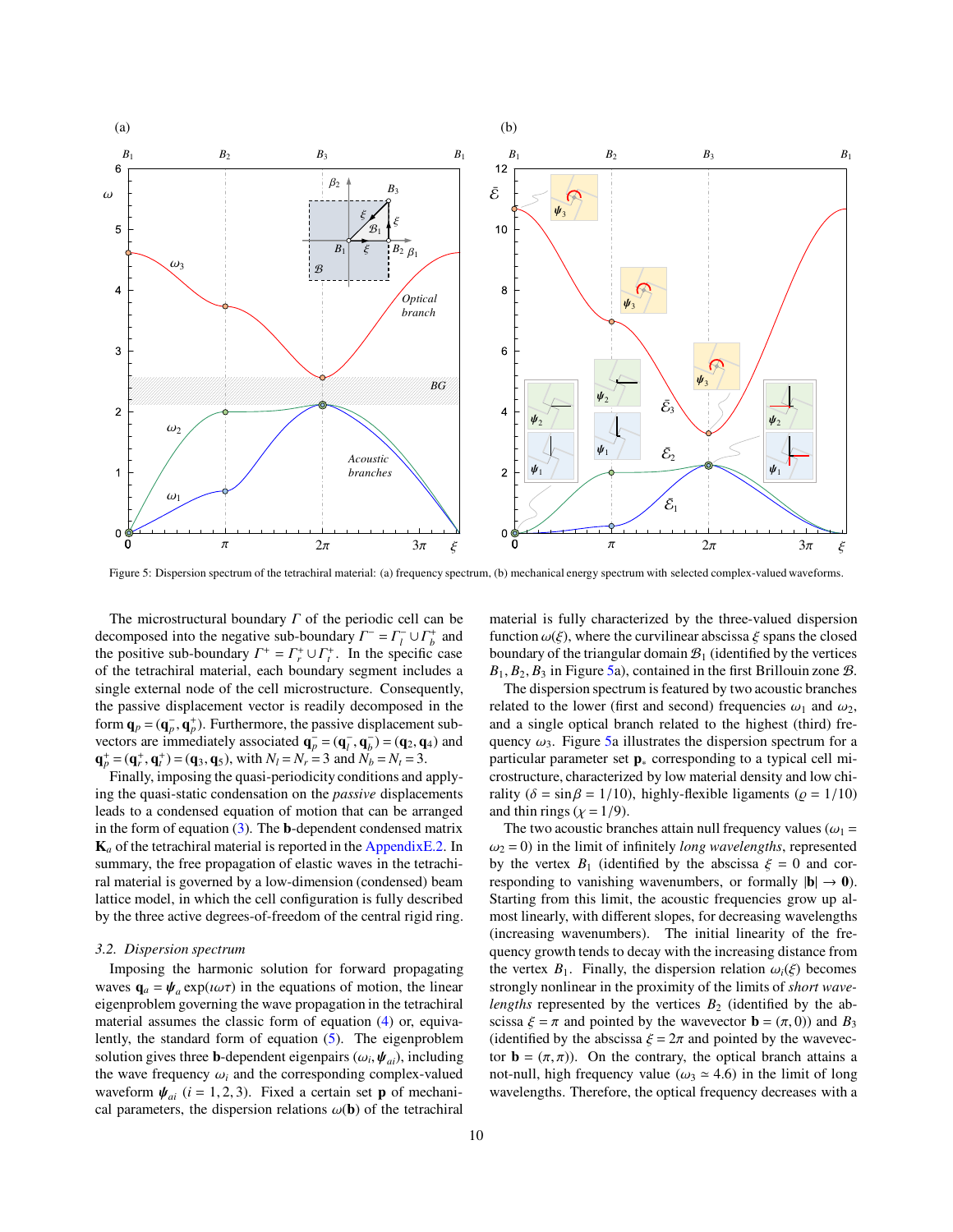

Figure 6: Waveforms  $\psi_a = (\psi_a, \psi_y, \psi_\theta)$  and polarization factors versus the wavenumber  $\beta_1$  (horizontally propagating waves) for the tetrachiral material with parameter set  $\mathbf{p}^*$  ( $\delta = \sin \beta = 1/10, \rho = 1/10, \chi = 1/9$ ): (a) components of the first waveform  $\psi_{a1}$ , (b) components of second waveform  $\psi_{a2}$ , (c) components of third waveform  $\psi_{a3}$ , (d) complementary compression factor  $\Lambda_P$ , (e) polarization shear factor  $\Lambda_S$ , (f) polarization moment factor  $\Lambda_M$ .

marked nonlinear dependence on the increasing wavenumbers. This persistent qualitative scenario can be verified to characterize the dispersion spectrum of the tetrachiral material over large ranges of the mechanical parameters (wide parametric analyses are reported in [65]). As complementary remark, it is worth noting that the full band gap BG exists between the maximum of the acoustic low-frequency branches and the minimum of the optical high-frequency branch. The parametric conditions for the opening/closing of this band gap can be determined analytically, by virtue of perturbation methods for the asymptotic solution of the eigenproblem [58].

The mechanical energy spectrum can be determined by evaluating the mean total energy  $\bar{\mathcal{E}}$  transfered by the forward propagating wave  $\mathbf{q}_a = A \boldsymbol{\psi}_a \exp(i\omega \tau)$  according to the equation (43). Figure 5b illustrates the energy spectrum for the particular parameter set  $\mathbf{p}_*$ . The oscillation amplitude A is assumed unitary and the waveform  $\psi_a$  is mass-normalized, for the sake of simplicity. Coherently with the frequency spectrum, the energy spectrum possesses two acoustic branches related to the lower frequency waves, determining small energy transfers  $\bar{\mathcal{E}}_1$ and  $\bar{\mathcal{E}}_2$ , and a single optical branch related to the highest fre-

quency wave, determining large energy transfers  $\bar{\mathcal{E}}_3$ . This evidence highlights that – considering equal oscillation amplitudes – the energy transfered by the high-frequency optical wave (rigorously, the harmonic wave associated with the frequency of the optical branch) is larger than the energy transfered by the low-frequency acoustic waves (rigorously, the harmonic waves associated with the frequencies of the acoustic branches). From a different viewpoint, it could be said that generating a high-frequency optical wave in the tetrachiral material requires larger energy than generating low-frequency acoustic waves propagating with the same oscillation amplitude. The difference in the energy transfered by different waves has a minimum for the limit of short and equal wavelengths (or large identical wavenumbers). This limit corresponds to the vertex B<sub>3</sub> (abscissa  $\xi = 2\pi$ ), where the maximum of the acoustic energy branches co-exists with the minimum of the optical energy branch. The existence of the energy band gap obeys to the same conditions valid for the frequency band gap.

Due to the absence of dissipation, the total energy  $\bar{\mathcal{E}}$  is twice the elastic energy  $\bar{\mathcal{U}}_a$  stored in the cell microstructure (see also the AppendixC). Therefore, it may be convenient to enrich the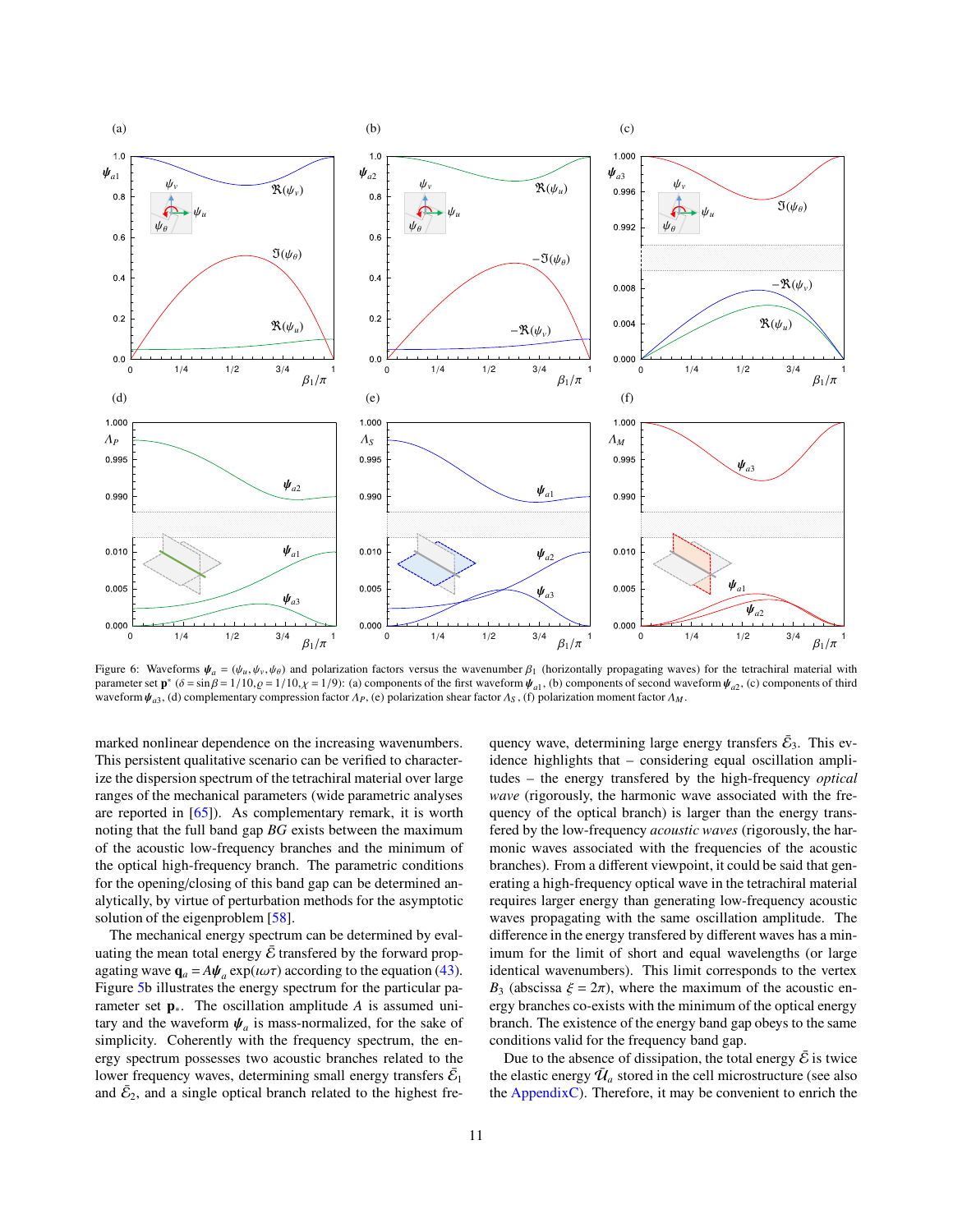discussion about the energy spectrum with some considerations about the waveforms related to each spectral branch. Indeed, each waveform can be regarded as the elastic displacement vector caused by the static application of inertial forces proportional to the waveform itself. The framed boxes in Figure 5b show a few samples of the waveforms  $\psi_{ai} = (\psi_u, \psi_v, \psi_\theta)$ . More specifically, the triplet of waveforms  $(i = 1, 2, 3)$  related to each of the three  $B_1$ -vertices are reported, while the waveform variation under continuous  $\xi$ -increment is treated with more depth in the next paragraph. For each component of the  $\psi_{ai}$ -vector, or wavecomponent, the real part (black) is distinguished from the imaginary part (red). As first remark, null elastic energy is associated to the perfectly polarized waveforms  $\psi_{a1}$  and  $\psi_{a2}$ of the acoustic waves with infinitely long wavelengths (vertex  $B_1$ ), corresponding to rigid (null-frequency) translations in the material plane. The maximum elastic energy for the acoustic waves, reached in the limit of short wavelengths (vertex  $B_3$ ), is instead associated to an iso-frequency pair of hybrid waveforms  $\psi_{a1}$  and  $\psi_{a2}$ , characterized by a comparable participation of the in-plane wavecomponents  $\psi_u$  and  $\psi_v$ . On the contrary, the optical branch is characterized by a perfectly polarized waveform  $\psi_{a3}$ , in which the out-of-plane rotation  $\psi_{\theta}$  is the only not null wavecomponent and no hybridizations occur in the limits of long and short wavelengths (vertices  $B_1$  and  $B_3$ ).

## 3.3. Wave polarization

The variation of the wave frequency along the closed boundary of the triangular zone  $\mathcal{B}_1$ , described by the dispersion function  $\omega(\xi)$ , is accompanied by the ξ-dependent variation of the corresponding waveform  $\psi_a = (\psi_u, \psi_v, \psi_\theta)$ . Adopting a suited self-normalization for each waveform  $(\psi_a^{\dagger} \psi_a = 1)$ , the components of the three vector functions  $\psi_{a1}(\xi), \psi_{a2}(\xi), \psi_{a3}(\xi)$  are reported for the first side of the triangular boundary ( $0 \le \xi \le \pi$ ), corresponding to horizontally propagating waves (see Figures 6a,b,c). Considering the first frequency  $\omega_1$ , the corresponding waveform  $\psi_{a1}$  is dominated by the vertical wavecomponent  $\psi_{\nu}$  (Figures 6a). This qualitative remark is accurately quantified by the corresponding shear polarization factor  $\Lambda_S$ , which is approximately unitary along the whole boundary side (see the function  $\Lambda_S(\xi) \simeq 1$  for  $\psi_{a1}$  in Figures 6e). It may be worth noting that the shear polarization is not perfect (note  $\Lambda_S(\xi) < 1$ ), due to a minimal but not negligible participation of the horizontal and rotational wavecomponents. This defect in the shear polarization of the first waveform  $\psi_{a1}$  is caused by the low chirality of the tetrachiral microstructure, and is efficiently quantified by the small values attained by the moment polarization factor  $\Lambda_M$  and the complementary compression factor  $\Lambda_P$  (note  $\Lambda_M(\xi) \simeq 0$  and  $\Lambda_P(\xi) \simeq 0$  for  $\psi_{a1}$  in Figures 6d,f).

A similar qualitative behaviour can be recognized for the second frequency  $\omega_2$ , which corresponds to a waveform  $\psi_{a2}$ dominated by the horizontal wavecomponent  $\psi_u$  (Figures 6b). The complementary compression factor  $\Lambda_P$  accurately quantifies this behaviour by attaining values close to unity along the whole boundary side (see the function  $\Lambda_P(\xi) \simeq 1$  for  $\psi_{a2}$  in Figure 6d). Finally, the waveform  $\psi_{a3}$  associated to the third frequency  $\omega_3$  is dominated by the rotational wavecomponent  $\psi_\theta$ (Figures 6c). Consistently, the moment polarization factor  $\Lambda_M$ 

assumes quasi-unitary values (see the function  $\Lambda_M(\xi) \simeq 1$  for  $\psi_{a3}$  in Figures 6f). As minor remark, the waveform  $\psi_{a3}$  is perfectly moment-polarized at the limits of short and long wavelengths (note  $\Lambda_M = 1$  for  $\psi_{a3}$  at  $\xi = 0$  and  $\xi = \pi$  in Figures 6f).

#### 3.4. Energy flux

The mean directional flux of mechanical energy is described by the Umov-Poynting vector  $\bar{\mathbf{J}} = (J_r, J_t)$  for the forward propagating waves  $\mathbf{q}_a = \mathbf{\psi}_a \exp(i\omega \tau)$ , evaluated according to the formulas  $(29)$ , $(30)$  for unitary amplitude A and self-normalized waveform  $\psi_a$ . The smooth functions of the mean energy fluxes  $r_{Ir}$  and  $r_{It}$  flowing out of the right and top microstructural boundaries are reported for horizontally propagating waves (functions  $r(r(\beta_1)$  and  $r(r(\beta_1))$  for  $0 \leq \beta_1 \leq \pi$  in Figures 7a,d), vertically propagating waves (functions  $r_1(\beta_2)$  and  $r_1(\beta_2)$  for  $0 \leq \beta_2 \leq \pi$  in Figures 7b,d), and diagonally propagating waves (functions  $J_r(\beta_3)$ and  $J_1(\beta_3)$  for  $0 \le \beta_3 = (\beta_1^2 + \beta_2^2)^{1/2} \le \sqrt{2\pi}$  in Figures 7c,f).

Focusing first on the energy flux  $\bar{J}_r$  for horizontal waves (see the functions  $\bar{j}_r(\beta_1)$  in Figure 7a), it can be immediately remarked that vanishing fluxes are systematically related to the limits of long and short wavelengths (note  $\bar{J}_r = \bar{J}_t = 0$  at  $\beta_1 = 0, \pi$ for all the waveforms). From the physical viewpoint, this remark states that no energy transport can occur in these wavelength limit conditions. The absolute value of all the energy fluxes grows up with increasing distances from the limits of the wavelength range. In particular, the maximum energy flux is reached in the range of medium wavelengths by the second acoustic wave (see the function  $\bar{J}_r(\beta_1)$  of the waveform  $\psi_a$  over the range  $1/2 < \beta_1/\pi < 3/4$  in Figure 7a). This result can be attributed to the high elastic energy stored in the self-normalized waves with quasi-unitary compression factors (recall  $\Lambda_P \simeq 1$  for  $\psi_{a2}$  in Figure 6d). Lower energy fluxes are instead associated to the self-normalized waveforms  $\psi_{a1}$  and  $\psi_{a3}$ , which are characterized by large shear and moment polarization factors. It must be highlighted that the higher and lower values attributed to the energy flux are intrinsically related to the particular normalization of the waveforms (the mass-normalization, for instance, would determine different results). As important consequence, the highest spectral energy does not necessarily correspond to the highest energy flux. Indeed, the  $\omega_3$ -frequency wave with the highest spectral energy  $\mathcal{E}_3$  (see Figure 5a) does not determine the maximum energy flux. This result is justified by the nonlinear (quadratic) dependence of the energy flux on the waveform.

The energy fluxes  $r(r(\beta_2))$  for vertical waves shows qualitatively similar behaviours (see the functions  $\bar{J}_r(\beta_1)$  in Figure 7b). From the quantitative viewpoint, instead, the energy fluxes are much lower than those related to horizontal waves (Figure 7a). This result depends on the propagation direction of the wave is relation with the right microstructural boundary considered. Indeed, the energy fluxes are expected to be higher for horizontally propagating waves (propagation direction orthogonal to the boundary) than for vertically propagating waves (propagation direction parallel to the boundary). Minor qualitative differences can be detected in the energy flux  $r_r$  for diagonal waves (see the functions  $\bar{J}_r(\beta_3)$  in Figure 7c), since the energy fluxes can attain more than one maximum value (see for instance the flux of the waveform  $\psi_{a1}$ ).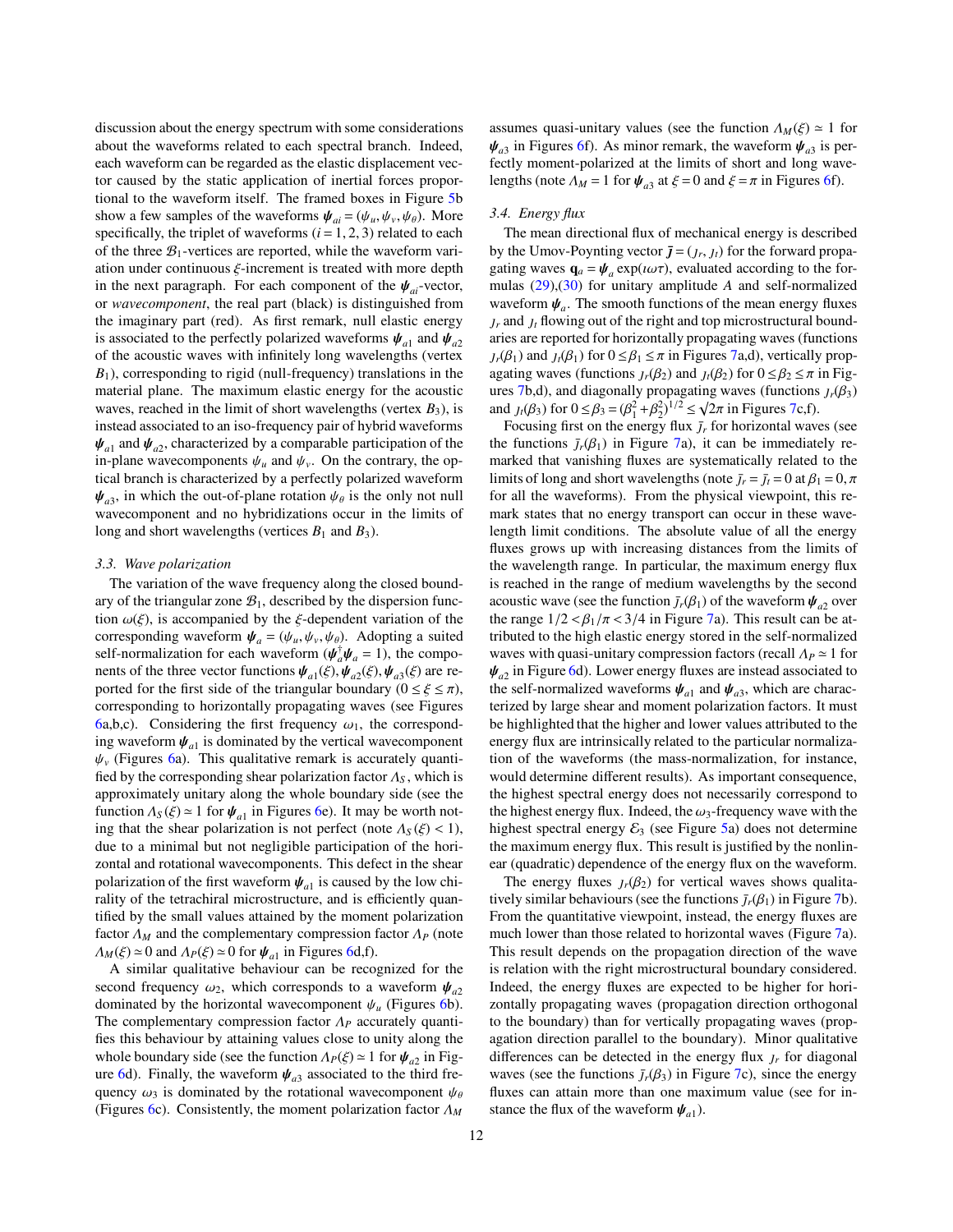

Figure 7: Umov-Poynting vector  $\vec{J} = (\vec{j}_r, \vec{j}_t)$  for the waveforms  $\psi_{ai}$  (i = 1, 2, 3) of the tetrachiral material with parameter set  $\vec{p}_*$  ( $\delta = \sin \beta = 1/10, \rho = 1/10, \chi = 1/9$ ). Energy flux flowing out of the right segment  $\Gamma_r$  of the cell boundary: (a)  $\bar{j}_r$  versus  $\beta_1$  (horizontally propagating waves), (b)  $\bar{j}_r$  versus  $\beta_2$  (vertically propagating waves), (c)  $\bar{j}_r$  versus  $\beta_3$  (diagonally propagating waves). Energy flux flowing out of the top segment  $\Gamma_t$  of the cell boundary: (d)  $\bar{j}_t$  versus  $\beta_1$  (horizontally propagating waves), (e)  $\bar{J}_t$  versus  $\beta_2$  (vertically propagating waves), (f)  $\bar{J}_t$  versus  $\beta_3$  (diagonally propagating waves).

Focusing on the energy fluxes  $\bar{J}_t$  flowing out of the top microstructural boundary (Figures 7d,e,f), the essential findings do not show major qualitative differences. Naturally, quantitative difference can be detected, since the highest energy fluxes are associated to vertical waves (Figure 7e), while lower energy fluxes are associated to horizontal waves (Figure 7d). Further parametric analyses allow to verify that the energy fluxes orthogonal to the propagation direction  $(t_t)$  for horizontal waves and  $r$  for vertical waves) tend to null values for a vanishing material chirality ( $\delta = \sin \beta \rightarrow 0$ ). Coherently, the energy fluxes related to diagonal waves tend to coincide with each other.

## 3.5. Energy velocity

The velocity  $\mathbf{v}_e = (v_r, v_t)$  of mechanical energy flow is determined according to the formulas  $(46)$ , $(47)$ . The smooth functions of the velocity components  $v_r$  and  $v_t$  are reported for the energy flowing out of the right microstructural boundary (Figure 8a,b,c) and the top microstructural boundary (Figure 8d,e,f). Focus is made on the energy velocity of forward propagating waves traveling in the horizontal direction (functions  $v_r(\beta_1)$ ) and  $v_t(\beta_1)$  for  $0 \le \beta_1 \le \pi$  in Figures 8a,d), vertical direction (functions  $v_r(\beta_2)$  and  $v_t(\beta_2)$  for  $0 \le \beta_2 \le \pi$  in Figures 8b,e), diagonal direction (functions  $v_r(\beta_3)$  and  $v_t(\beta_3)$  for  $0 \le \beta_3 \le \sqrt{2\pi}$  in Figures 8c,f). All the velocities are found to identically vanish for the limit of short wavelengths (at  $\beta_1 = \beta_2 = \pi$ ). On the contrary, the limit of long wavelengths (at  $\beta_1 = \beta_2 = 0$ ) corresponds to non-null finite values of the energy velocity related to the *acoustic* waveforms  $\psi_{a1}$  and  $\psi_{a2}$ , but null values of the energy velocity related to the *optical* waveform  $\psi_{a3}$ . This result is mathematically consistent with the coincidence between the group and energy velocity. From the quantitative viewpoint, the energy is found to flow with higher velocity through the boundary orthogonal to the propagation direction. Indeed, the velocity  $v_r$  is much larger than the velocity  $v_t$  for horizontally propagating waves (compare Figures 8a,b), while the opposite occurs for vertically propagating waves (compare Figures 8d,e). As minor remark, the highest velocities of the mechanical energy flow are attained by the second acoustic wave propagating horizontally (maximum  $v_r$ -value for  $\psi_{a2}$  in Figure 8a), which are featured by a large compression factor (recall  $\Lambda_P \simeq 1$  for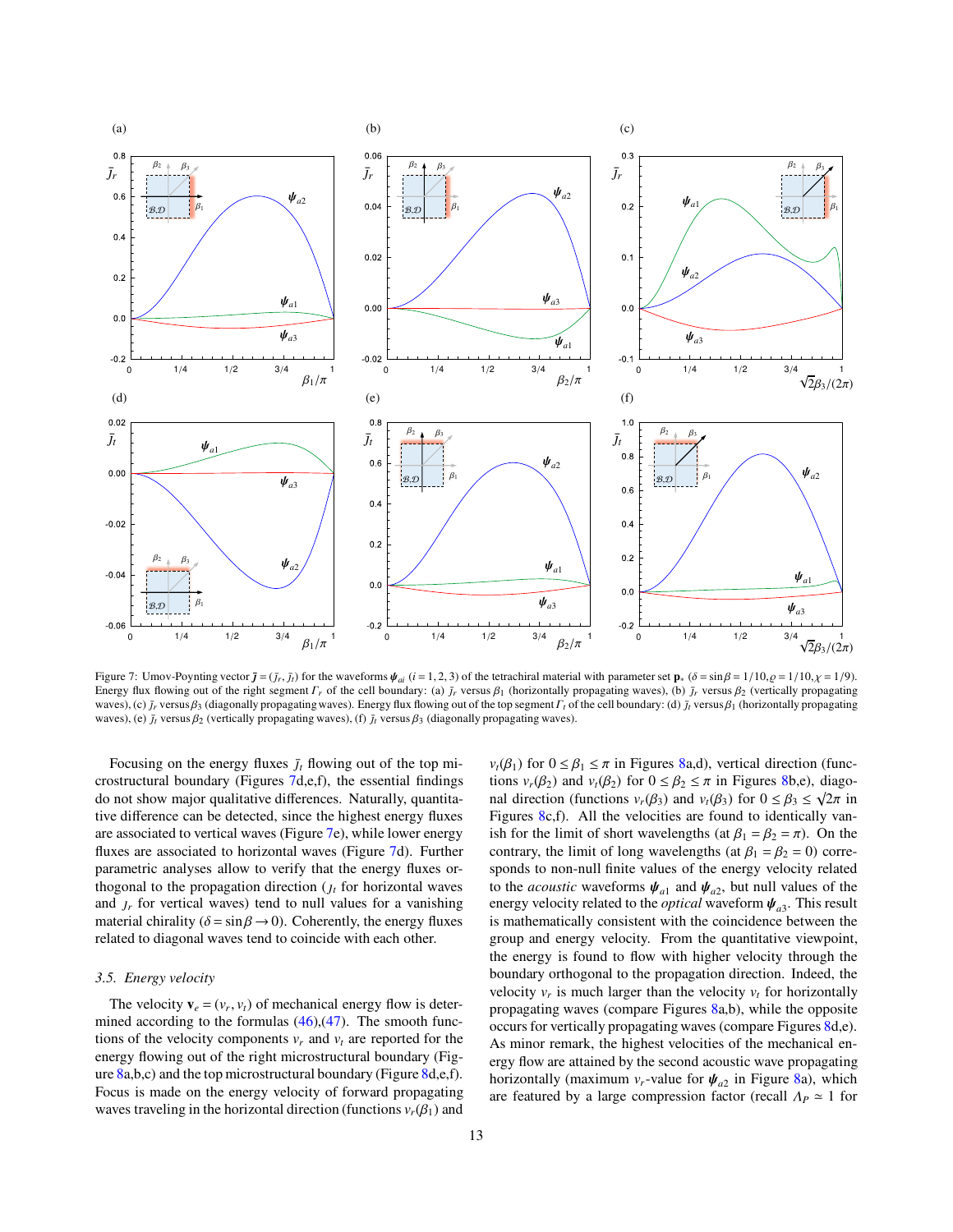

Figure 8: Energy velocity vector  $\mathbf{v}_e = (v_r, v_t)$  for the waveforms  $\psi_{di}$  (i = 1, 2, 3) of the tetrachiral material with parameter set  $\mathbf{p}_*(\delta = \sin \beta = 1/10, \rho = 1/10, \chi = 1/9)$ . Velocity of the energy flux flowing out of the right segment  $\Gamma_r$  of the cell boundary: (a)  $v_r$  versus  $\beta_1$  (horizontally propagating waves), (b)  $v_r$  versus  $\beta_2$  (vertically propagating waves), (c)  $v_r$  versus  $\beta_3$  (diagonally propagating waves). Velocity of the energy flux flowing out of the top segment  $\Gamma_t$  of the cell boundary: (d)  $v_t$  versus  $\beta_1$  (horizontally propagating waves), (e)  $v_t$  versus  $\beta_2$  (vertically propagating waves), (f)  $v_t$  versus  $\beta_3$  (diagonally propagating waves).

 $\psi_{a2}$  in Figure 6d). Again, further parametric analyses allow to verify how the energy velocity orthogonal to the propagation direction ( $v_t$  per horizontal waves and  $v_r$  for vertical waves) tends to vanish for evanescent material chirality.

The iso-frequency curves related to the dispersion surfaces over the entire first Brillouin zone  $B$  are reported for two tetrachiral materials characterized by low chirality (Figure 9a) and high chirality (Figure 9b). The vectors related to the phase velocity field  $c_p$  and the group velocity field  $c_g$  are superimposed to the contour plots of the three dispersion surfaces  $\omega_1$  (blue),  $\omega_2$  (green) and  $\omega_3$  (red). Considering a generic *B*-point, it can be immediately remarked that the velocity vectors  $\mathbf{c}_p$  and  $\mathbf{c}_g$  are not collinear with each other. On the one hand, the phase velocity vectors  $\mathbf{c}_p$  (gray arrows) have amplitude  $c_p$  and local direction collinear with the unit wavevector  $\mathbf{\hat{b}}$ . This ordinary result means that the wavefront of plane waves propagates along the wavevector direction. On the other hand, the group velocity vectors  $c_g$  are locally orthogonal to the iso-frequency curves. Due to the coincidence between the group and the energy velocities, the  $c_g$ -vector field and the  $v_e$ -vector field coincide with each other. The physical meaning of this result is that the propagation directions of the envelope wave coincide with the transport directions of the mechanical energy. In synthesis, the mechanical energy flows along directions that may strongly differ from the propagation directions of the dispersive waves. This peculiar behaviour can be attributed to the chiral microstructure of the periodic cell, that corresponds to a marked macroscopic anisotropy of the tetrachiral material. Indeed, the tetrachiral material with higher chirality exhibits lower collinearity between the velocity vectors (compare Figure 9a,b). On the opposite, if the macroscopic anisotropy is reduced by letting the chirality angle tend to zero ( $\delta = \sin \beta \rightarrow 0$ ), a cubic material symmetry is established. Therefore, all the dispersion surfaces gain a double symmetry with respect to the coordinate axes of the Brillouin zone B. Along these axes the collinearity of the velocity vectors  $\mathbf{c}_p$  and  $\mathbf{c}_g$  is respected and the energy flows along the same directions of the wave propagation. Nonetheless, since the cubic material symmetry cannot tend to the isotropy by modifying the other free parameters  $(\rho, \chi)$ , the lack of collinearity persists along all the other directions.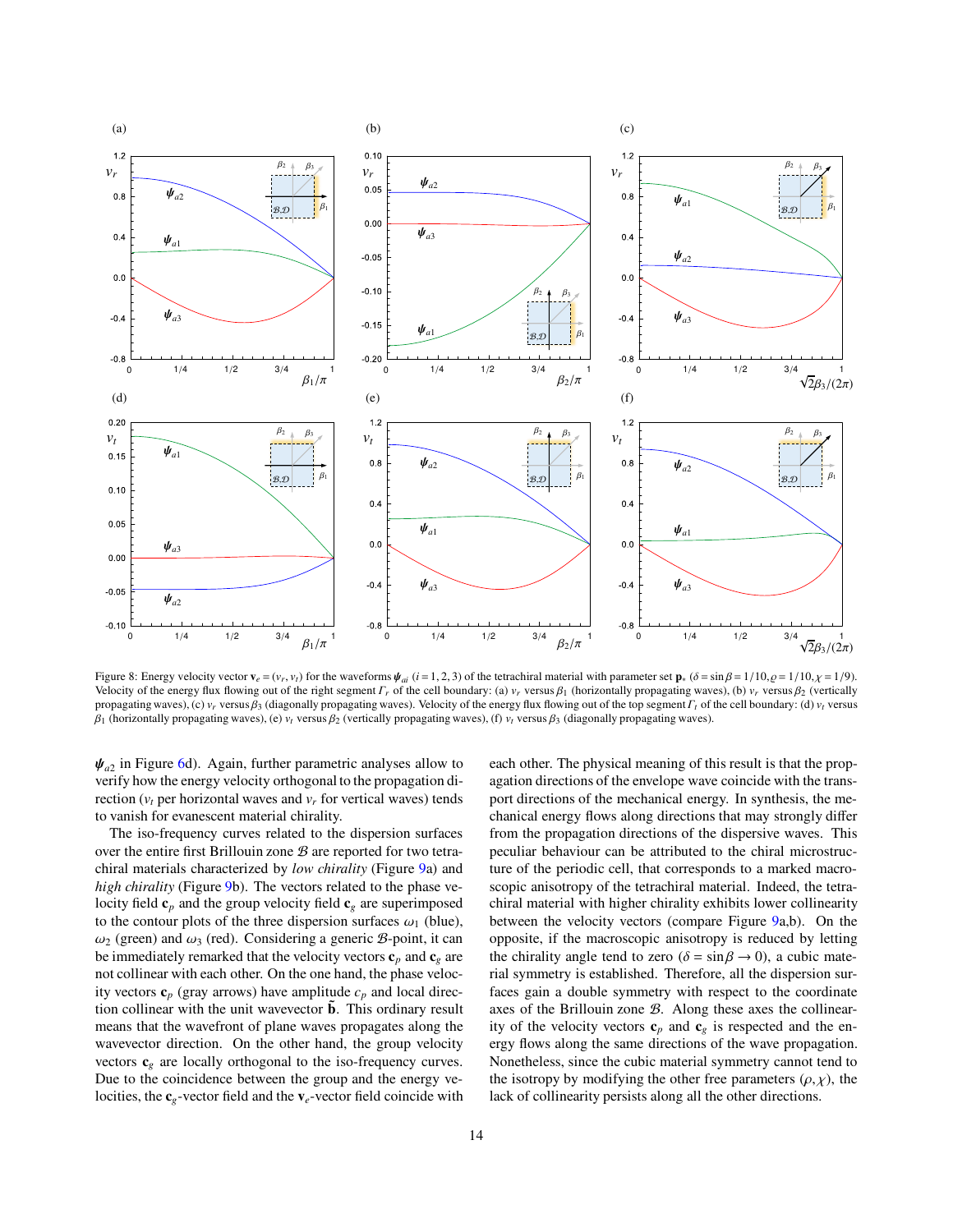

Figure 9: Iso-frequency curves of the dispersion surfaces  $\omega_1(\mathbf{b})$  (bluescale),  $\omega_2(\mathbf{b})$  (greenscale),  $\omega_3(\mathbf{b})$  (redscale) in the Brillouin zone  $\mathcal{B}$  for the tetrachiral material (with  $\rho = 1/10$ ,  $\chi = 1/9$ ) featured by (a) light chirality (and lower mass density  $\delta = \sin \beta = 1/10$ ) or (b) strong chirality (and higher mass density  $\delta = \sin \beta = 1/3$ ). The gray vectors represent the field of the phase velocity  $\mathbf{c}_f$ . The blue, green and red vectors represent the field of the group velocity  $\mathbf{c}_g$  (and energy velocity  $\mathbf{v}_e$ ).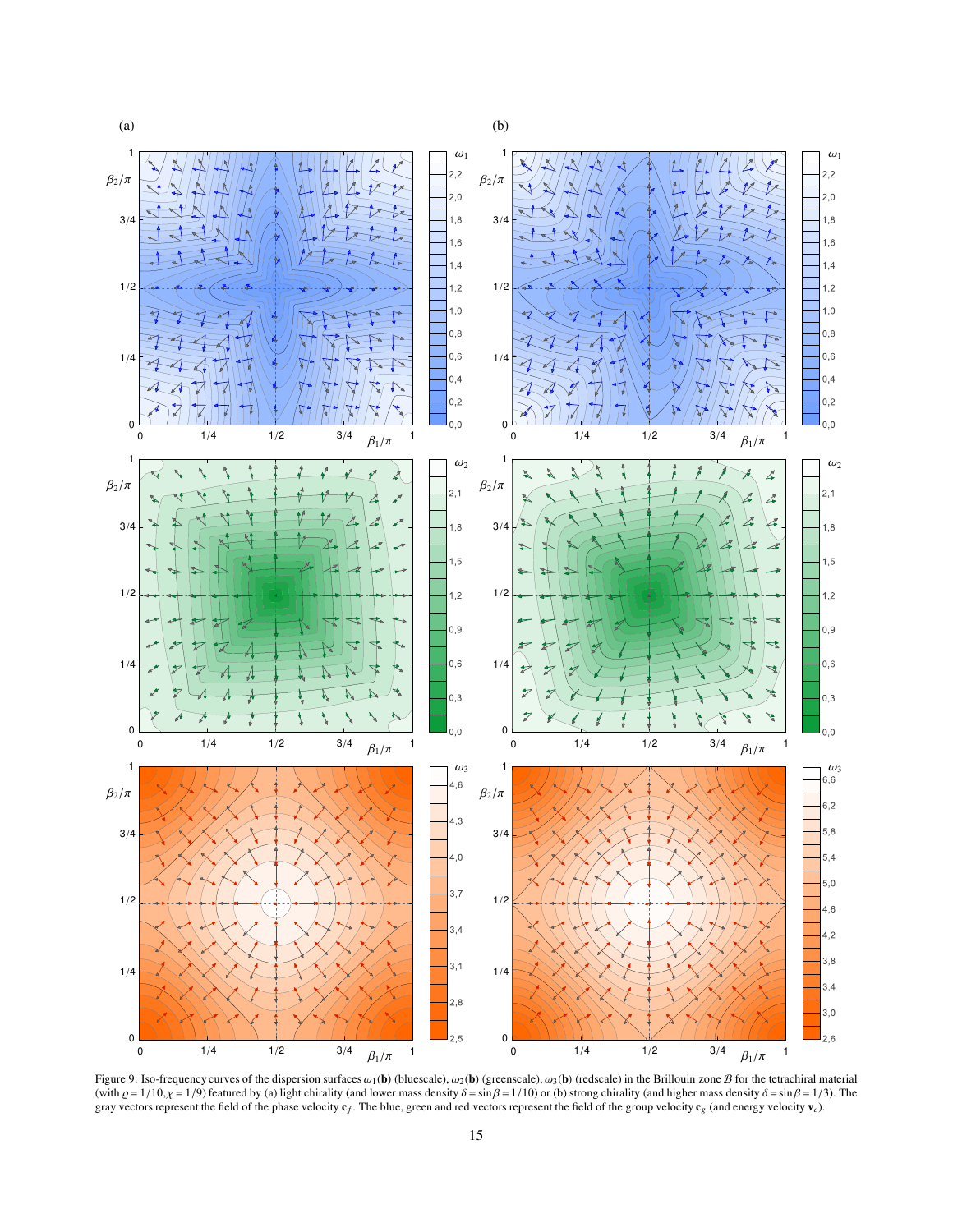Focusing on the optical dispersion surface  $\omega_3$  (red), it is worth noting that the velocity vectors  $\mathbf{c}_p$  and  $\mathbf{c}_g$  are oppositely directed  $(c_e \cdot c_p < 0)$  over the whole *B*-domain. This property is known as negative refraction and can equivalently be expressed through the Umov-Poynting vector  $(j \cdot \tilde{b} < 0)$ . From the physical viewpoint, the occurrence of negative refraction is related to the monotonic decrease of the dispersion surface  $\omega_3$  with the distance ||b|| from the limit point of long wavelengths. This particular acoustic effect is coherent with similar findings from literature studies about periodic lattice structures featured by different tetrachiral microstructures [38].

Focusing on the acoustic dispersion surfaces  $\omega_1$  (blue) and  $\omega_2$  (green), it can be observed that the **b**-oriented component of the group velocity tends to the amplitude of the phase velocity  $(c_g \cdot \mathbf{b} \to c_p)$  for the limit case of long wavelengths ( $||\mathbf{b}|| \to 0$ ). This limit behaviour is typical of first-order continua and is consistent with the possibility to approximate the acoustic dispersion surfaces of the beam lattice material with those of a first-order homogenized continuum. For shorter wavelengths the dispersion effects are increasingly important and better approximations of the material spectrum are achievable by homogenization in non-local continua [51, 66]. The boundary of the Brillouin zone  $B$ , defining the limit of short wavelengths, is identically featured by vanishing group velocity, but finite not null phase velocities.

## 4. Conclusions

A general mathematical framework has been outlined to analyze the transport of mechanical energy related to the propagation of dispersive acoustic waves in periodic microstructured materials. A non-dissipative beam lattice model, featured by massive rigid bodies connected by massless flexible beams, has been postulated to describe properly the generic microstructure of the periodic cell. A suited dimension reduction has been achieved by applying a classic quasi-static condensation to the passive (inertialess) degrees-of-freedom of the external nodes, located at the boundary between adjacent cells. Consequently, standard quasi-periodicity conditions have been imposed to the condensed degrees-of-freedom, according to the Floquet-Bloch theory for conservative systems. Finally, a linear eigenproblem has been stated to govern the free propagation of harmonic plane waves in the reduced space of the active degrees-of-freedom.

Since the mechanical energy transfered by freely propagating waves is determined by the complete eigensolution (eigenvalues and eigenvectors), the initial focus has been on the active waveforms related to the dispersion relations of the condensed model. In the specific context of beam lattices, this matter is strictly concerned with the different energetic contents of shear, compression and moment waves. As first original contribution, a pair of nondimensional quantities (polarization factors) have been defined to quantify the degree of geometric polarization of a certain wave. Rigorously, perfect polarization may occur in one or the other of the two (mutually-orthogonal) planes extending transversally to the propagation direction. A

physically meaningful interpretation is that the shear (or moment) polarization factor accounts for the ratio between the energy transported by the wavecomponents oscillating (or rotating) transversally to the propagation direction and the total mechanical energy of the waveform. Since each polarization factor can vary continuously from zero to unity, perfectly polarized waves (unitary factor), quasi-polarized waves (nearlyunitary factor) and hybrid waves (two comparable factors) can be distinguished on a consistent quantitative base. A complementary factor has been defined to identify by difference the perfect, quasi-perfect or hybrid compression waves, for the sake of completeness.

Drawing inspiration from the Maxwell theory of electromagnetic waves, a vector variable has been introduced to describe the directional flow of mechanical energy associated to the elastic waves propagating in the beam lattices, in analogy to the Umov-Poynting vector in solid mechanics. As major achievement, a mathematically consistent analogy has been established between a local variable of the continuum (the Umov-Poynting vector) and its microstructural counterpart of the beam lattice. Specifically, the periodic cell has been selected as minimal domain for the density of mechanical energy. Therefore, the condensation relations have been employed to express the mechanical energy flowing out the cellular boundary as an explicit function of the active waveforms. As further theoretical development, the directional flow of mechanical energy has been related to the velocity field of the energy transport. Coherently with other literature studies about periodic structures, the energy velocity field has been concluded to coincide with the group velocity field. This major result has been demonstrated by properly inverting the condensation relations to achieve an alternative expression for the group velocity.

Finally, the periodic tetrachiral material has been analyzed as prototypical case-study of beam lattice. The waveforms and the corresponding energy spectrum have been determined exactly. For each waveform, the polarization factors have succeeded in quantitatively following the smooth transition from perfect polarization to quasi-polarization and (more rarely) hybridization, under variation of the wavenumbers. Therefore, the energy fluxes and energy velocities have been determined. As first remark, the highest-energy branches of the dispersion spectrum have been found not immediately associable to the largest energy fluxes, depending on the nonlinear dependence of the energy fluxes on the waveforms. As second remark, the energy velocity (or the group velocity) has been found to differ from the phase velocity in the general case. This difference has been verified to enable the occurrence of negative refractions associated to the optical branch of the dispersion spectrum.

## Acknowledgments

The authors acknowledge financial support of the (MURST) Italian Department for University and Scientific and Technological Research in the framework of the research MIUR Prin15 project 2015LYYXA8, "Multi-scale mechanical models for the design and optimization of micro-structured smart materials and metamaterials", coordinated by prof. A. Corigliano.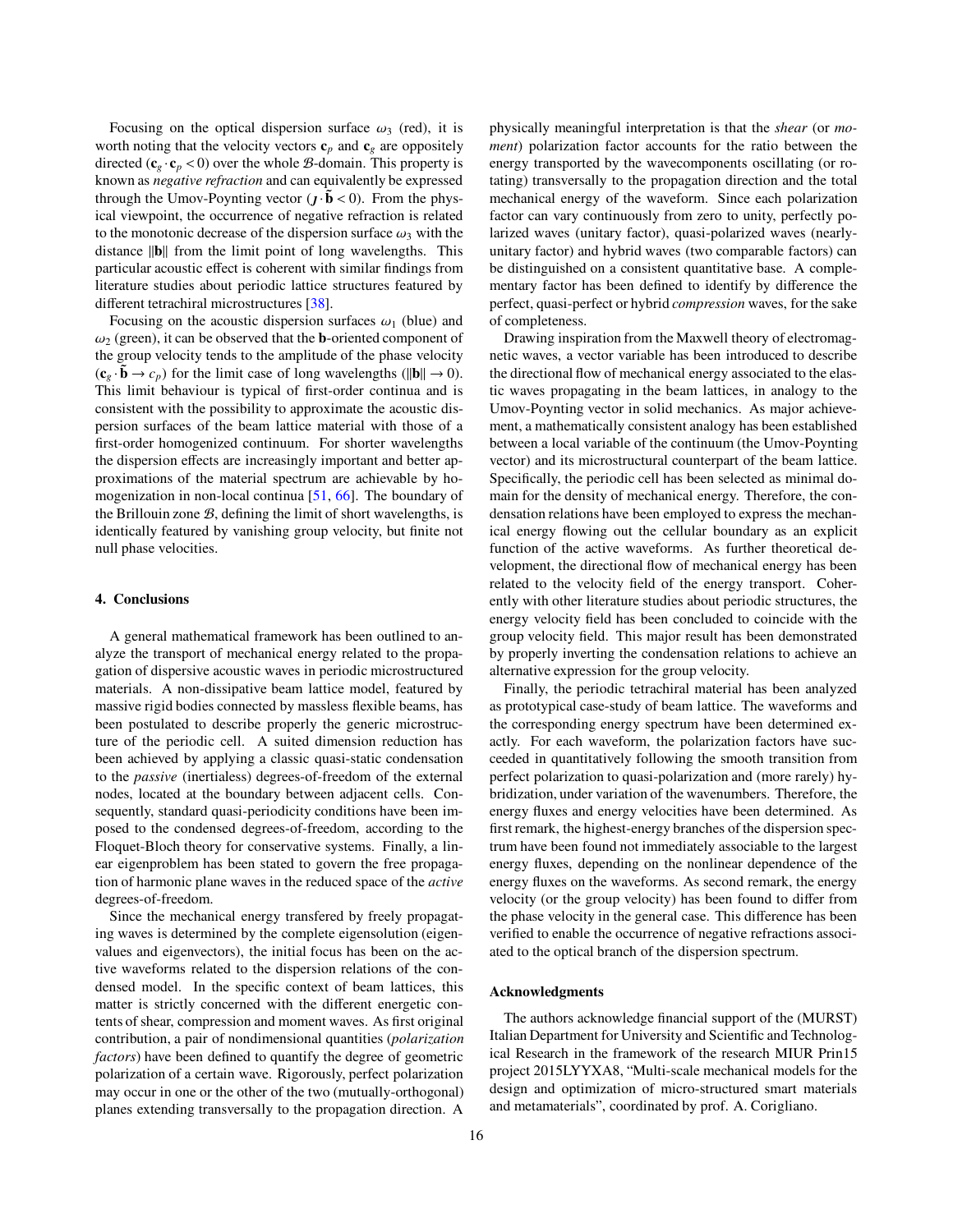## AppendixA. Auxiliary matrices

## AppendixA.1. Periodicity conditions

The  $N_p^+ \times N_p^-$  (square) matrix **L(b)**, governing the periodicity conditions imposed on the passive displacements and forces, can be expressed in the partitioned form

$$
\mathbf{L}(\mathbf{b}) = \begin{bmatrix} \mathbf{L}_1 & \mathbf{O} \\ \mathbf{O} & \mathbf{L}_2 \end{bmatrix} = \begin{bmatrix} e^{-i\beta_1} \mathbf{I}_1 & \mathbf{O} \\ \mathbf{O} & e^{-i\beta_2} \mathbf{I}_2 \end{bmatrix}
$$
 (A.1)

where the nondimensional wavevector  $\mathbf{b} = (\beta_1, \beta_2)$ , while  $\mathbf{I}_1$  and  $I_2$  are  $N_l \times N_l$  and  $N_b \times N_b$  identity matrices, respectively.

#### AppendixA.2. Quasi static condensation

According to the boundary segmentation and the consequent partition  $\mathbf{q}_p = (\mathbf{q}_p^-, \mathbf{q}_p^+)$  and  $\mathbf{f}_p = (\mathbf{f}_p^-, \mathbf{f}_p^+)$  of the passive variables, the quasi-static (lower) part of the equation (2) can be written

$$
\begin{bmatrix} \mathbf{K}_{pa}^{-} \\ \mathbf{K}_{pa}^{+} \end{bmatrix} \mathbf{q}_{a} + \begin{bmatrix} \mathbf{K}_{pp}^{-} & \mathbf{K}_{pp}^{+} \\ \mathbf{K}_{pp}^{+} & \mathbf{K}_{pp}^{+} \end{bmatrix} \begin{bmatrix} \mathbf{q}_{p}^{-} \\ \mathbf{q}_{p}^{+} \end{bmatrix} = \begin{bmatrix} \mathbf{f}_{p}^{-} \\ \mathbf{f}_{p}^{+} \end{bmatrix}
$$
 (A.2)

where it is worth noting that the submatrices  $\mathbf{K}_{pp}^{\pm}$  e  $\mathbf{K}_{pp}^{\pm}$  express the stiffness coupling between the passive degrees-of-freedom  $\mathbf{q}_p^-$  and  $\mathbf{q}_p^+$ . These stiffness terms vanish in the absence of elastic coupling between the nodes of the boundaries  $\Gamma^-$  and  $\Gamma^+$ .

In combination with the periodicity conditions  $\mathbf{q}_p^+ = \mathbf{L}\mathbf{q}_p^-$  and  $f_p^+ = -Lf_p^-$ , the equation (A.2) furnishes the linear laws  $q_p^-$  =  $S_{pa}^- q_a$  and  $f_p^- = F_{pp}^- q_p^- = F_{pa}^- q_a$ , relating the passive variables  $q_p^$ and  $\mathbf{f}_p^-$  to the active displacements  $\mathbf{q}_a$ . The rectangular  $N_p^- \times N_a$ matrix  $S_{pa}^-$  and the square  $N_p^- \times N_p^-$  matrix  $F_{pp}^-$  read

$$
\mathbf{S}_{pa}^{-} = \mathbf{R}(\mathbf{K}_{pa}^{+} + \mathbf{L}\mathbf{K}_{pa}^{-}),
$$
 (A.3)

$$
\mathbf{F}_{pp}^{-} = \mathbf{K}_{pa}^{-} + (\mathbf{K}_{pp}^{-} + \mathbf{K}_{pp}^{-} \mathbf{L})
$$
 (A.4)

and thus, by simple substitution, the  $N_p^- \times N_a$  matrix  $\mathbf{F}_{pa}^-$  reads

$$
\mathbf{F}_{pa}^{-} = (\mathbf{K}_{pa}^{-} + (\mathbf{K}_{pp}^{-} + \mathbf{K}_{pp}^{+} \mathbf{L}) ) \mathbf{R} (\mathbf{K}_{pa}^{+} + \mathbf{L} \mathbf{K}_{pa}^{-})
$$
(A.5)

where the square matrix  $\mathbf{R} = -(\mathbf{L}\mathbf{K}_{pp}^{\text{T}}\mathbf{L} + \mathbf{L}\mathbf{K}_{pp}^{\text{T}} + \mathbf{K}_{pp}^{\text{\#}}\mathbf{L} + \mathbf{K}_{pp}^{\text{\#}})^{-1}$ .

According to the partition of the displacement vector  $\mathbf{q}_p^-$  =  $(q_l^-, q_b^-)$ , the matrices  $S_{pa}^-$  and  $F_{pa}^-$  can be partitioned

$$
\mathbf{S}_{pa}^{-} = \begin{bmatrix} \mathbf{S}_{la}^{-} \\ \mathbf{S}_{ba}^{-} \end{bmatrix}, \qquad \mathbf{F}_{pa}^{-} = \begin{bmatrix} \mathbf{F}_{la}^{-} \\ \mathbf{F}_{ba}^{-} \end{bmatrix}
$$
 (A.6)

where  $S_{la}^-$  and  $S_{ba}^-$  (and also  $F_{la}^-$  and  $F_{ba}^-$ ) are  $N_l \times N_a$  and  $N_b \times N_a$ rectangular matrices, respectively.

Finally, the solution  $\mathbf{q}_p^- = \mathbf{S}_{pa}^- \mathbf{q}_a$  and the periodicity condition  $\mathbf{q}_p^+ = \mathbf{L}\mathbf{q}_p^-$  can be employed to replace the variable  $\mathbf{q}_p$  in the upper part of the equation (2). The algebra leads to the equation (4), governed by the condensed stiffness matrix

$$
\mathbf{K}_a = \mathbf{K}_{aa} + (\mathbf{K}_{ap}^- + \mathbf{K}_{ap}^+) \mathbf{R} (\mathbf{K}_{pa}^+ + \mathbf{L} \mathbf{K}_{pa}^-) \tag{A.7}
$$

which can be proved to be hermitian with dimensions  $N_a \times N_a$ .



Figure A.10: Graphical illustration of the change of coordinates from the natural basis of the material lattice to the local basis of the plane wave.

#### AppendixA.3. Change-of-basis

The skew-symmetric matrix **B** employed in the polarization factors  $(6)$ ,  $(7)$  accounts for a change-of-basis. It is a diagonal block matrix with *i*-th block  $(i = 1, ..., N_n)$ 

$$
\mathbf{B}_{i} = \begin{bmatrix} \mathbf{e}_{1} \cdot \tilde{\mathbf{b}} & \|\mathbf{e}_{1} \times \tilde{\mathbf{b}}\| & 0 \\ -\|\mathbf{e}_{1} \times \tilde{\mathbf{b}}\| & \mathbf{e}_{1} \cdot \tilde{\mathbf{b}} & 0 \\ 0 & 0 & 1 \end{bmatrix}
$$
(A.8)

which essentially governs the vector transformation  $\mathbf{B}_i \tilde{\mathbf{b}} = \mathbf{e}_1$ , as illustrated in Figure A.10.

## AppendixB. Umov-Poynting vector

## AppendixB.1. Umov-Poynting Theorem

Considering only mechanical energy, the energy balance for a continuum medium states that the variation rate of the mechanical energy  $\mathcal E$  is equal to the external mechanical power  $\mathcal P_E$ 

$$
\frac{\partial \mathcal{E}}{\partial t} = \mathcal{P}_E \tag{B.1}
$$

where, considering a generic reference volume  $\mathcal V$  bounded by the closed surface S, the external mechanical power  $P_E$  due to the body forces b and surface tractions f is

$$
\mathcal{P}_E = \int_{\mathcal{V}} \mathbf{b} \cdot \dot{\mathbf{u}} \, dV + \int_{\mathcal{S}} \mathbf{f} \cdot \dot{\mathbf{u}} \, dS \tag{B.2}
$$

while the increment rate of the mechanical energy is

$$
\frac{\partial \mathcal{E}}{\partial t} = \frac{\partial \mathcal{K}}{\partial t} + \mathcal{P}_I = \frac{\partial}{\partial t} \int_{\mathcal{V}} \frac{1}{2} \rho \dot{\mathbf{u}} \cdot \dot{\mathbf{u}} \, dV + \int_{\mathcal{V}} \mathbf{T} : \dot{\mathbf{E}} \, dV \qquad (B.3)
$$

where  $P_I$  denotes the internal mechanical power and **T** and E are the stress and strain tensors. Recalling that the strain rate tensor can be expressed as  $\mathbf{\vec{E}} = \nabla \dot{\mathbf{u}} - s \text{kw}(\nabla \dot{\mathbf{u}})$  and that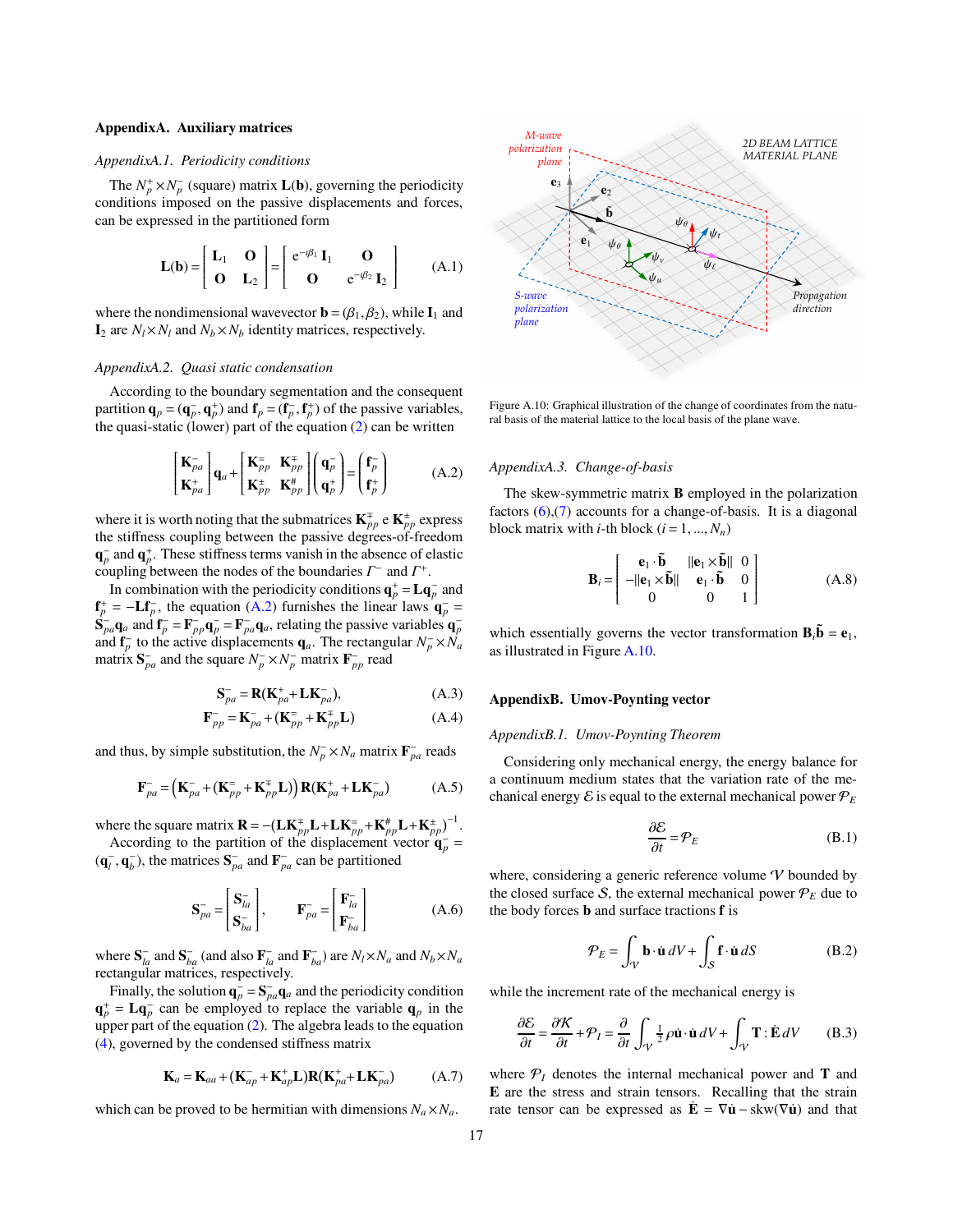$T : skw(\nabla \dot{u}) = 0$  for the symmetry of T, the increment rate of the mechanical energy can be expressed

$$
\frac{\partial \mathcal{E}}{\partial t} = \int_{\mathcal{V}} \rho \ddot{\mathbf{u}} \cdot \dot{\mathbf{u}} \, dV + \int_{\mathcal{V}} \mathbf{T} \cdot \nabla \dot{\mathbf{u}} \, dV =
$$
\n(B.4)

$$
= \int_{V} \rho \ddot{\mathbf{u}} \cdot \dot{\mathbf{u}} \, dV + \int_{V} \left( \nabla \cdot (\mathbf{T} \dot{\mathbf{u}}) - (\nabla \cdot \mathbf{T}) \dot{\mathbf{u}} \right) dV = \qquad (B.5)
$$

$$
= \int_{\mathcal{V}} (\rho \ddot{\mathbf{u}} - \nabla \cdot \mathbf{T}) \cdot \dot{\mathbf{u}} \, dV + \int_{\mathcal{S}} (\mathbf{T} \dot{\mathbf{u}}) \cdot \mathbf{n} \, dS \tag{B.6}
$$

where **n** is the unit outward S-normal. The equation  $(B.6)$  is equivalent to the equation (13). In the absence of external body forces ( $\mathbf{b} = \mathbf{0}$ ), the energy balance requires that the V-integral kernel identically vanishes (for all V), which implies  $\rho \ddot{\mathbf{u}} = \nabla \cdot \mathbf{T}$ . Furthermore, the S-integral must satisfy

$$
\int_{S} (\mathbf{T}\dot{\mathbf{u}}) \cdot \mathbf{n} \, dS = \int_{S} (\mathbf{T}\mathbf{n}) \cdot \dot{\mathbf{u}} \, dS = \int_{S} \mathbf{f} \cdot \dot{\mathbf{u}} \, dS \tag{B.7}
$$

which requires (Tŭ)·n = f · ǔ, or equivalently  $\mathbf{s} \cdot \mathbf{n} = -\mathbf{f} \cdot \mathbf{u}$  if the Umov-Poynting vector  $s = -Tu$  is employed. It is worth noting that, in the *free oscillation* regime ( $P_E = 0$ ), the *S*-surface integral is null (for all  $S$ ) and can be treated as

$$
\int_{S} (\mathbf{T}\dot{\mathbf{u}}) \cdot \mathbf{n} \, dS = -\int_{S} (\mathbf{s} \cdot \mathbf{n}) \, dS = -\int_{\mathcal{V}} (\nabla \cdot \mathbf{s}) \, dV \qquad (B.8)
$$

which is null (for all V) if s is a solenoidal field with  $\nabla \cdot \mathbf{s} = 0$ (see also [1]). From the physical viewpoint, this mathematical condition states that the flux of mechanical energy flowing out any closed surface is null.

#### AppendixB.2. Alternative formulation

An alternative formulation of the Umov-Poynting vector can be given, based on a proper mathematical treatment of the real and imaginary parts of the two harmonic vector fields contributing to the mechanical energy flux defined in equation  $(21)$ . Separating the real and imaginary parts, the passive forces and the velocities of the passive degrees-of-freedom related to the positive segments of the microstructural boundary  $\Gamma^+$  read

$$
\dot{\mathbf{q}}_p^+ = \mathcal{R}(\dot{\mathbf{q}}_p^+) + \imath \mathcal{I}(\dot{\mathbf{q}}_p^+), \qquad \mathbf{f}_p^+ = \mathcal{R}(\mathbf{f}_p^+) + \imath \mathcal{I}(\mathbf{f}_p^+) \tag{B.9}
$$

where, employing the relations  $\mathbf{q}_p^+ = \mathbf{L}\mathbf{S}_{pa}^- \mathbf{q}_a$  and  $\mathbf{f}_p^+ = -\mathbf{L}\mathbf{F}_{pa}^- \mathbf{q}_a$ following from the quasi-periodicity conditions with the quasistatic condensation, the real and imaginary parts read

$$
\mathbf{\mathcal{R}}(\dot{\mathbf{q}}_{p}^{+}) = \begin{pmatrix} \mathbf{\mathcal{R}}(\mathbf{L}_{1}\mathbf{S}_{la}^{-})\mathbf{\mathcal{R}}(\dot{\mathbf{q}}_{a}) - \mathbf{\mathcal{I}}(\mathbf{L}_{1}\mathbf{S}_{la}^{-})\mathbf{\mathcal{I}}(\dot{\mathbf{q}}_{a}) \\ \mathbf{\mathcal{R}}(\mathbf{L}_{2}\mathbf{S}_{ba}^{-})\mathbf{\mathcal{R}}(\dot{\mathbf{q}}_{a}) - \mathbf{\mathcal{I}}(\mathbf{L}_{2}\mathbf{S}_{ba}^{-})\mathbf{\mathcal{I}}(\dot{\mathbf{q}}_{a}) \end{pmatrix} \qquad (B.10)
$$
\n
$$
\mathbf{\mathcal{I}}(\dot{\mathbf{q}}_{p}^{+}) = \begin{pmatrix} \mathbf{\mathcal{R}}(\mathbf{L}_{1}\mathbf{S}_{la}^{-})\mathbf{\mathcal{I}}(\dot{\mathbf{q}}_{a}) - \mathbf{\mathcal{I}}(\mathbf{L}_{2}\mathbf{S}_{ba}^{-})\mathbf{\mathcal{I}}(\dot{\mathbf{q}}_{a}) \\ \mathbf{\mathcal{R}}(\mathbf{L}_{2}\mathbf{S}_{ba}^{-})\mathbf{\mathcal{I}}(\dot{\mathbf{q}}_{a}) + \mathbf{\mathcal{I}}(\mathbf{L}_{1}\mathbf{S}_{la}^{-})\mathbf{\mathcal{R}}(\dot{\mathbf{q}}_{a}) \\ \mathbf{\mathcal{R}}(\mathbf{f}_{p}^{+}) = \begin{pmatrix} -\mathbf{\mathcal{R}}(\mathbf{L}_{1}\mathbf{F}_{la}^{-})\mathbf{\mathcal{R}}(\mathbf{q}_{a}) + \mathbf{\mathcal{I}}(\mathbf{L}_{1}\mathbf{F}_{la}^{-})\mathbf{\mathcal{I}}(\mathbf{q}_{a}) \\ -\mathbf{\mathcal{R}}(\mathbf{L}_{2}\mathbf{F}_{ba}^{-})\mathbf{\mathcal{R}}(\mathbf{q}_{a}) + \mathbf{\mathcal{I}}(\mathbf{L}_{2}\mathbf{F}_{ba}^{-})\mathbf{\mathcal{I}}(\mathbf{q}_{a}) \end{pmatrix} \qquad (B.11)
$$
\n
$$
\mathbf{\mathcal{I}}(\mathbf{f}_{p}^{+}) = \begin{pmatrix} -\mathbf{\mathcal{R}}(\mathbf{L}_{1}\mathbf{F}_{la}^{-})\mathbf{\mathcal{I}}(\mathbf{q}_{a}) - \mathbf
$$

After substitution in equation  $(21)$  and expansion of the matrix products, the real-valued components of the Umov-Poynting vector read

$$
\mathfrak{R}(j_r(\tau)) = \mathfrak{I}(\mathbf{q}_a)^{\top} \mathfrak{I}(\mathbf{L}_1 \mathbf{F}_{la}^{\top})^{\top} \mathfrak{I}(\mathbf{L}_1 \mathbf{S}_{la}^{\top}) \mathfrak{I}(\dot{\mathbf{q}}_a) +
$$
\n
$$
- \mathfrak{I}(\mathbf{q}_a)^{\top} \mathfrak{I}(\mathbf{L}_1 \mathbf{F}_{la}^{\top})^{\top} \mathfrak{R}(\mathbf{L}_1 \mathbf{S}_{la}^{\top}) \mathfrak{R}(\dot{\mathbf{q}}_a) +
$$
\n
$$
- \mathfrak{R}(\mathbf{q}_a)^{\top} \mathfrak{R}(\mathbf{L}_1 \mathbf{F}_{la}^{\top})^{\top} \mathfrak{I}(\mathbf{L}_1 \mathbf{S}_{la}^{\top}) \mathfrak{R}(\dot{\mathbf{q}}_a) +
$$
\n
$$
+ \mathfrak{R}(\mathbf{q}_a)^{\top} \mathfrak{R}(\mathbf{L}_1 \mathbf{F}_{la}^{\top})^{\top} \mathfrak{I}(\mathbf{L}_1 \mathbf{S}_{la}^{\top}) \mathfrak{I}(\dot{\mathbf{q}}_a) +
$$
\n
$$
+ \mathfrak{R}(\mathbf{q}_a)^{\top} \mathfrak{R}(\mathbf{L}_1 \mathbf{F}_{la}^{\top})^{\top} \mathfrak{R}(\mathbf{L}_1 \mathbf{S}_{la}^{\top}) \mathfrak{R}(\dot{\mathbf{q}}_a)
$$
\n
$$
\mathfrak{R}(j_r(\tau)) = \mathfrak{I}(\mathbf{q}_a)^{\top} \mathfrak{I}(\mathbf{L}_2 \mathbf{F}_{ba}^{\top})^{\top} \mathfrak{I}(\mathbf{L}_2 \mathbf{S}_{ba}^{\top}) \mathfrak{I}(\dot{\mathbf{q}}_a) +
$$
\n
$$
- \mathfrak{I}(\mathbf{q}_a)^{\top} \mathfrak{I}(\mathbf{L}_2 \mathbf{F}_{ba}^{\top})^{\top} \mathfrak{I}(\mathbf{L}_2 \mathbf{S}_{ba}^{\top}) \mathfrak{I}(\dot{\mathbf{q}}_a) +
$$
\n
$$
- \mathfrak{R}(\mathbf
$$

where the real and imaginary parts of the matrix products can be expressed in the trigonometric form

$$
\mathfrak{R}(\mathbf{L}_{1}\mathbf{S}_{la}^{-}) = \mathfrak{R}(\mathbf{S}_{la}^{-}) \cos \beta_{1} + \mathfrak{I}(\mathbf{S}_{la}^{-}) \sin \beta_{1}
$$
\n
$$
\mathfrak{I}(\mathbf{L}_{1}\mathbf{S}_{la}^{-}) = \mathfrak{I}(\mathbf{S}_{la}^{-}) \cos \beta_{1} - \mathfrak{R}(\mathbf{S}_{la}^{-}) \sin \beta_{1}
$$
\n
$$
\mathfrak{R}(\mathbf{L}_{2}\mathbf{S}_{Da}^{-}) = \mathfrak{R}(\mathbf{S}_{ba}^{-}) \cos \beta_{2} + \mathfrak{I}(\mathbf{S}_{ba}^{-}) \sin \beta_{2}
$$
\n
$$
\mathfrak{I}(\mathbf{L}_{2}\mathbf{S}_{ba}^{-}) = \mathfrak{I}(\mathbf{S}_{ba}^{-}) \cos \beta_{2} - \mathfrak{R}(\mathbf{S}_{ba}^{-}) \sin \beta_{2}
$$
\n
$$
\mathfrak{R}(\mathbf{L}_{1}\mathbf{F}_{la}^{-}) = \mathfrak{R}(\mathbf{F}_{la}^{-}) \cos \beta_{1} + \mathfrak{I}(\mathbf{F}_{la}^{-}) \sin \beta_{1}
$$
\n
$$
\mathfrak{I}(\mathbf{L}_{1}\mathbf{F}_{la}^{-}) = \mathfrak{I}(\mathbf{F}_{la}^{-}) \cos \beta_{1} - \mathfrak{R}(\mathbf{F}_{la}^{-}) \sin \beta_{1}
$$
\n
$$
\mathfrak{R}(\mathbf{L}_{2}\mathbf{F}_{ba}^{-}) = \mathfrak{R}(\mathbf{F}_{ba}^{-}) \cos \beta_{2} + \mathfrak{I}(\mathbf{F}_{ba}^{-}) \sin \beta_{2}
$$
\n
$$
\mathfrak{I}(\mathbf{L}_{2}\mathbf{F}_{ba}^{-}) = \mathfrak{I}(\mathbf{F}_{ba}^{-}) \cos \beta_{2} - \mathfrak{R}(\mathbf{F}_{ba}^{-}) \sin \beta_{2}
$$
\n
$$
\mathfrak{I}(\mathbf{L}_{2}\mathbf{F}_{ba}^{-}) = \mathfrak{I}(\mathbf{F}_{ba}^{-}) \cos \beta_{2} - \mathfrak{R}(\mathbf{F}_{ba}^{-}) \sin \beta_{2}
$$

while, recalling the natural wave solution  $\mathbf{q}_a = A \psi_a \exp(i \omega \tau)$ , the the real and imaginary parts of the displacement and velocity vectors can be expressed in the trigonometric form

$$
\mathfrak{R}(\mathbf{q}_a) = (\mathfrak{R}(A)\mathfrak{R}(\psi_a) - \mathfrak{I}(A)\mathfrak{I}(\psi_a))\cos(\omega\tau) + -(\mathfrak{I}(A)\mathfrak{R}(\psi_a) + \mathfrak{R}(A)\mathfrak{I}(\psi_a))\sin(\omega\tau)
$$
(B.15)

$$
\mathfrak{I}(\mathbf{q}_a) = (\mathfrak{R}(A)\mathfrak{I}(\psi_a) + \mathfrak{I}(A)\mathfrak{R}(\psi_a))\cos(\omega\tau) + -(\mathfrak{I}(A)\mathfrak{I}(\psi_a) - \mathfrak{R}(A)\mathfrak{R}(\psi_a))\sin(\omega\tau)
$$
(B.16)

$$
\mathcal{R}(\dot{\mathbf{q}}_a) = -\omega \left( \mathcal{R}(A) \mathfrak{I}(\boldsymbol{\psi}_a) + \mathfrak{I}(A) \mathcal{R}(\boldsymbol{\psi}_a) \right) \cos(\omega \tau) + \n- \omega \left( \mathcal{R}(A) \mathcal{R}(\boldsymbol{\psi}_a) - \mathfrak{I}(A) \mathfrak{I}(\boldsymbol{\psi}_a) \right) \sin(\omega \tau) \tag{B.17}
$$

$$
\mathfrak{I}(\dot{\mathbf{q}}_a) = -\omega \left( \mathfrak{I}(A) \mathfrak{I}(\psi_a) + \mathfrak{R}(A) \mathfrak{R}(\psi_a) \right) \cos(\omega \tau) +
$$
  
 
$$
-\omega \left( \mathfrak{R}(A) \mathfrak{I}(\psi_a) + \mathfrak{I}(A) \mathfrak{R}(\psi_a) \right) \sin(\omega \tau) \qquad (B.18)
$$

Similarly, the real-valued components of the mean flux of mechanical energy defined in equation (23) read

$$
\bar{j}_r = \frac{A A^*}{2} \omega \left( \mathbf{\hat{R}}(\boldsymbol{\psi}_a)^{\top} \mathbf{Y}_r^a \mathbf{\hat{R}}(\boldsymbol{\psi}_a) + \mathbf{\tilde{J}}(\boldsymbol{\psi}_a)^{\top} \mathbf{Y}_r^a \mathbf{\tilde{J}}(\boldsymbol{\psi}_a) + \right. \tag{B.19}
$$
\n
$$
- \mathbf{\hat{R}}(\boldsymbol{\psi}_a)^{\top} \mathbf{Y}_r^b \mathbf{\tilde{J}}(\boldsymbol{\psi}_a) + \mathbf{\tilde{J}}(\boldsymbol{\psi}_a)^{\top} \mathbf{Y}_r^b \mathbf{\tilde{R}}(\boldsymbol{\psi}_a) \right)
$$

$$
\bar{J}_t = \frac{A A^*}{2} \omega \left( \mathbf{\tilde{R}}(\psi_a)^{\top} \mathbf{Y}_t^a \mathbf{\tilde{R}}(\psi_a) + \mathfrak{I}(\psi_a)^{\top} \mathbf{Y}_t^a \mathfrak{I}(\psi_a) + -\mathbf{\tilde{R}}(\psi_a)^{\top} \mathbf{Y}_t^b \mathfrak{I}(\psi_a) + \mathfrak{I}(\psi_a)^{\top} \mathbf{Y}_t^b \mathbf{\tilde{R}}(\psi_a) \right)
$$
(B.20)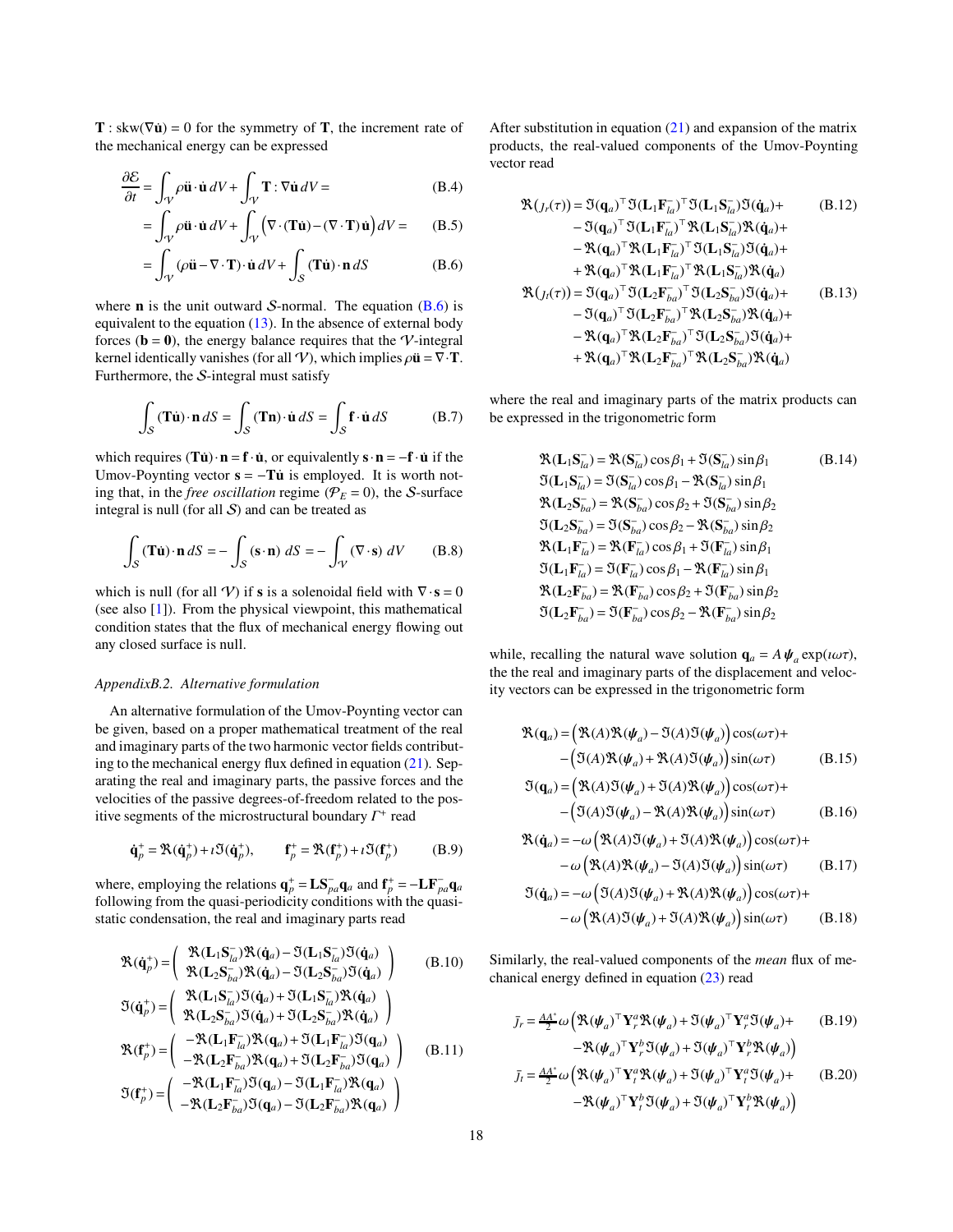where the auxiliary matrices

$$
\mathbf{Y}_r^a = \mathfrak{I}(\mathbf{L}_1 \mathbf{F}_{la}^-)^{\top} \mathfrak{R}(\mathbf{L}_1 \mathbf{S}_{la}^-) + \mathfrak{R}(\mathbf{L}_1 \mathbf{F}_{la}^-)^{\top} \mathfrak{I}(\mathbf{L}_1 \mathbf{S}_{la}^-) =
$$
(B.21)  
=  $\mathfrak{I}(\mathbf{F}_{la}^-)^{\top} \mathfrak{R}(\mathbf{S}_{la}^-) - \mathfrak{R}(\mathbf{F}_{la}^-)^{\top} \mathfrak{I}(\mathbf{S}_{la}^-)$ 

$$
\mathbf{Y}_r^b = \mathcal{R}(\mathbf{L}_1 \mathbf{F}_{la}^-)^{\top} \mathcal{R}(\mathbf{L}_1 \mathbf{S}_{la}^-) + \mathcal{I}(\mathbf{L}_1 \mathbf{F}_{la}^-)^{\top} \mathcal{I}(\mathbf{L}_1 \mathbf{S}_{la}^-) =
$$
\n
$$
= \mathcal{I}(\mathbf{F}_{la}^-)^{\top} \mathcal{I}(\mathbf{S}_{la}^-) + \mathcal{R}(\mathbf{F}_{la}^-)^{\top} \mathcal{R}(\mathbf{S}_{la}^-)
$$
\n(B.22)

$$
\mathbf{Y}_{t}^{a} = \mathfrak{I}(\mathbf{L}_{2}\mathbf{F}_{ba}^{-})^{\top}\mathfrak{R}(\mathbf{L}_{2}\mathbf{S}_{ba}^{-}) + \mathfrak{R}(\mathbf{L}_{2}\mathbf{F}_{ba}^{-})^{\top}\mathfrak{I}(\mathbf{L}_{2}\mathbf{S}_{ba}^{-}) = (B.23)
$$

$$
= \mathfrak{I}(\mathbf{F}_{ba}^{-})^{\top}\mathfrak{R}(\mathbf{S}_{ba}^{-}) - \mathfrak{R}(\mathbf{F}_{ba}^{-})^{\top}\mathfrak{I}(\mathbf{S}_{ba}^{-})
$$

$$
\mathbf{Y}_{t}^{b} = \mathcal{R}(\mathbf{L}_{2}\mathbf{F}_{ba}^{-})^{\top} \mathcal{R}(\mathbf{L}_{2}\mathbf{S}_{ba}^{-}) + \mathcal{I}(\mathbf{L}_{2}\mathbf{F}_{ba}^{-})^{\top} \mathcal{I}(\mathbf{L}_{2}\mathbf{S}_{ba}^{-}) = (B.24)
$$
  
=  $\mathcal{I}(\mathbf{F}_{ba}^{-})^{\top} \mathcal{I}(\mathbf{S}_{ba}^{-}) + \mathcal{R}(\mathbf{F}_{ba}^{-})^{\top} \mathcal{R}(\mathbf{S}_{ba}^{-})$ 

## AppendixC. Energy relations

The mechanical energy  $\mathcal E$  in the periodic cell of a beam lattice material is the sum  $\mathcal{E} = \mathcal{K} + \mathcal{U}$ , where  $\mathcal K$  and  $\mathcal U$  are the kinetic and (internal) potential energies. Considering a harmonic wave motion  $q(\tau)$  with complex waveform, the mean energy values yielding from proper averaging over the time period are

$$
\bar{\mathcal{K}} = \frac{\omega}{2\pi} \int_0^{\frac{2\pi}{\omega}} \frac{1}{2} \mathcal{R}(\dot{\mathbf{q}})^\top \mathbf{M} \mathcal{R}(\dot{\mathbf{q}}) d\tau, \tag{C.1}
$$

$$
\bar{\mathbf{U}} = \frac{\omega}{2\pi} \int_0^{\frac{2\pi}{\omega}} \frac{1}{2} \mathbf{\mathcal{R}}(\mathbf{q})^\top \mathbf{K} \mathbf{\mathcal{R}}(\mathbf{q}) d\tau
$$
 (C.2)

which are equivalent to

$$
\bar{\mathcal{K}} = \frac{1}{2} \mathfrak{R} \left( \dot{\mathbf{q}}^{\top} \mathbf{M} \dot{\mathbf{q}}^* \right), \qquad \bar{\mathcal{U}} = \frac{1}{2} \mathfrak{R} \left( \mathbf{q}^{\top} \mathbf{K} \mathbf{q}^* \right) \tag{C.3}
$$

where  $\dot{q}$  and  $q$  are the velocity and displacement vectors of all the configuration nodes, while the products  $M\dot{q}$  and  $Kq$  stand for the momentum the elastic force vectors, respectively.

Recalling the displacement partition  $\mathbf{q} = (\mathbf{q}_a, \mathbf{q}_p)$  and the consequent partition of the mass stiffness matrices  $M$  and  $K$  in the equation (2), the kinetic energy can be expressed

$$
\bar{\mathcal{K}} = \frac{1}{2} \mathcal{R} \left( \dot{\mathbf{q}}_a^{\top} \mathbf{M}_a \dot{\mathbf{q}}_a^* \right) = \frac{1}{8} \left( \dot{\mathbf{q}}_a^{\top} \mathbf{M}_a \dot{\mathbf{q}}_a^* + \dot{\mathbf{q}}_a^{\top} \mathbf{M}_a \dot{\mathbf{q}}_a \right) \tag{C.4}
$$

where the quadratic dependence on the velocity of the only active degrees-of-freedom can be recognized. Similarly, if the displacement partition is introduced, the potential energy reads

$$
\bar{\mathbf{U}} = \frac{1}{2} \mathbf{\mathcal{R}} (\mathbf{q}_a^{\top} \mathbf{K}_{aa} \mathbf{q}_a^*) + \frac{1}{2} \mathbf{\mathcal{R}} (\mathbf{q}_a^{\top} \mathbf{K}_{ap} \mathbf{q}_p^*) + \n+ \frac{1}{2} \mathbf{\mathcal{R}} (\mathbf{q}_p^{\top} \mathbf{K}_{pa} \mathbf{q}_a^*) + \frac{1}{2} \mathbf{\mathcal{R}} (\mathbf{q}_p^{\top} \mathbf{K}_{pp} \mathbf{q}_p^*)
$$
\n(C.5)

Therefore, imposing both the quasi-static condensation and the quasi-periodicity conditions on the passive degrees-of-freedom, the potential energy can be expressed

$$
\bar{\mathbf{U}} = \frac{1}{2} \mathbf{\mathcal{R}} (\mathbf{q}_a^{\top} \mathbf{K}_a^* \mathbf{q}_a^*) + \frac{1}{2} \mathbf{\mathcal{R}} (\mathbf{q}_p^{\top} \mathbf{K}_{pa} \mathbf{q}_a^*) + \frac{1}{2} \mathbf{\mathcal{R}} (\mathbf{q}_p^{\top} \mathbf{K}_{pp} \mathbf{q}_p^*) \quad (C.6)
$$

where two terms can be recognized

$$
\bar{\mathbf{U}}_a = \frac{1}{2} \mathbf{\mathcal{R}} (\mathbf{q}_a^{\top} \mathbf{K}_a^* \mathbf{q}_a^*)
$$
 (C.7)

$$
\bar{\mathbf{U}}_p = \frac{1}{2} \mathbf{\mathcal{R}} (\mathbf{q}_p^{\top} \mathbf{K}_{pa} \mathbf{q}_a^*) + \frac{1}{2} \mathbf{\mathcal{R}} (\mathbf{q}_p^{\top} \mathbf{K}_{pp} \mathbf{q}_p^*)
$$
 (C.8)

corresponding to the potential energy stored in the active and passive degrees-of-freedom, respectively.

The equilibrium condition  $(2)$ , after multiplication of the upper and lower parts by  $\mathbf{q}_a$  and  $\mathbf{q}_p$ , respectively, and averaging over a period, states that

$$
\bar{\mathbf{U}}_a = \bar{\mathbf{K}}, \qquad \bar{\mathbf{U}}_p = \frac{1}{2} \bar{\mathbf{W}} \tag{C.9}
$$

where  $\overline{W}$  is the mean work done by the passive external forces  $f<sub>p</sub>$  in the passive degrees-of-freedom

$$
\tilde{W} = \frac{\omega}{2\pi} \int_0^{\frac{2\pi}{\omega}} \mathfrak{R}(\mathbf{q}_p)^\top \mathfrak{R}(\mathbf{f}_p) d\tau
$$
 (C.10)

which is equivalent to

$$
\tilde{\mathbf{W}} = \mathbf{\mathcal{R}} \left( \mathbf{q}_p^{\top} \mathbf{f}_p^* \right) = \frac{1}{4} \left( \mathbf{q}_p^{\top} \mathbf{f}_p^* + \mathbf{q}_p^{\dagger} \mathbf{f}_p \right) \tag{C.11}
$$

Therefore, the internal potential energy can be expressed

$$
\bar{\mathbf{U}} = \bar{\mathbf{U}}_a + \bar{\mathbf{U}}_p = \bar{\mathbf{K}} + \frac{1}{2}\bar{\mathbf{W}} \tag{C.12}
$$

and the mean mechanical energy  $\bar{\mathcal{E}}$  is

$$
\bar{\mathcal{E}} = \bar{\mathcal{K}} + \bar{\mathcal{U}} = (\bar{\mathcal{K}} + \bar{\mathcal{U}}_a) + \bar{\mathcal{U}}_p = 2\bar{\mathcal{K}} + \frac{1}{2}\bar{\mathcal{W}} \tag{C.13}
$$

where the two contributions given by the active and passive degrees-of-freedom have been separated.

The work done by the passive external forces  $f_p$  in the passive degrees-of-freedom can be separated by distinguishing the contributions  $\bar{W}$ <sup>-</sup> and  $\bar{W}$ <sup>+</sup> stored in the negative and positive microstructural boundaries  $\Gamma^-$  and  $\Gamma^+$ , respectively

$$
\overline{W} = \overline{W}^- + \overline{W}^+ \tag{C.14}
$$

where, recalling the displacement partition  $\mathbf{q}_p = (\mathbf{q}_p^-, \mathbf{q}_p^+)$ , the two distinct contributions read

$$
\overline{W}^-=\frac{1}{4}\left((\mathbf{q}_p^{\scriptscriptstyle -})^{\scriptscriptstyle \top}(\mathbf{f}_p^{\scriptscriptstyle -})^*+(\mathbf{q}_p^{\scriptscriptstyle -})^{\scriptscriptstyle \dagger}(\mathbf{f}_p^{\scriptscriptstyle -})\right) \qquad (C.15)
$$

$$
\overline{W}^+ = \frac{1}{4} \left( (\mathbf{q}_p^+)^{\top} (\mathbf{f}_p^+)^* + (\mathbf{q}_p^+)^{\dagger} (\mathbf{f}_p^+) \right) \tag{C.16}
$$

Therefore, imposing the quasi-periodicity conditions  $\mathbf{q}_p^+ = \mathbf{L}\mathbf{q}_p^$ and  $f_p^+ = -Lf_p^-$ , the work done by the passive forces in the positive boundary  $\Gamma^+$  can be expressed

$$
\begin{aligned}\n\mathbf{\bar{W}}^+ &= -\frac{1}{4} \left( (\mathbf{L}\mathbf{q}_p^-)^{\top} (\mathbf{L}\mathbf{f}_p^-)^* + (\mathbf{L}\mathbf{q}_p^-)^{\dagger} (\mathbf{L}\mathbf{f}_p^-) \right) = \\
&= -\frac{1}{4} \left( (\mathbf{q}_p^-)^{\top} \mathbf{L}^{\top} \mathbf{L}^* (\mathbf{f}_p^-)^* + (\mathbf{q}_p^-)^{\dagger} \mathbf{L}^{\dagger} \mathbf{L}\mathbf{f}_p^- \right)\n\end{aligned} \tag{C.17}
$$

where the products  $\mathbf{L}^\top \mathbf{L}^* = \mathbf{L}^\dagger \mathbf{L} = \mathbf{I}$  by construction. In conclusion, the work done by the passive forces is null

$$
\overline{W} = \overline{W}^- + \overline{W}^+ = 0 \tag{C.18}
$$

since the work done by the passive forces in the negative boundary  $\Gamma^+$  is exactly balanced by that done by the passive forces in the positive boundary. Thus, the equation  $(43)$  is verified.

## AppendixD. Group velocity

The alternative equations  $(50)$  and  $(51)$  for the group velocity can be demonstrated by opportune  $\beta_i$ -differentiation of the condensed and non-condensed equations of motion, respectively, according to the following mathematical procedures.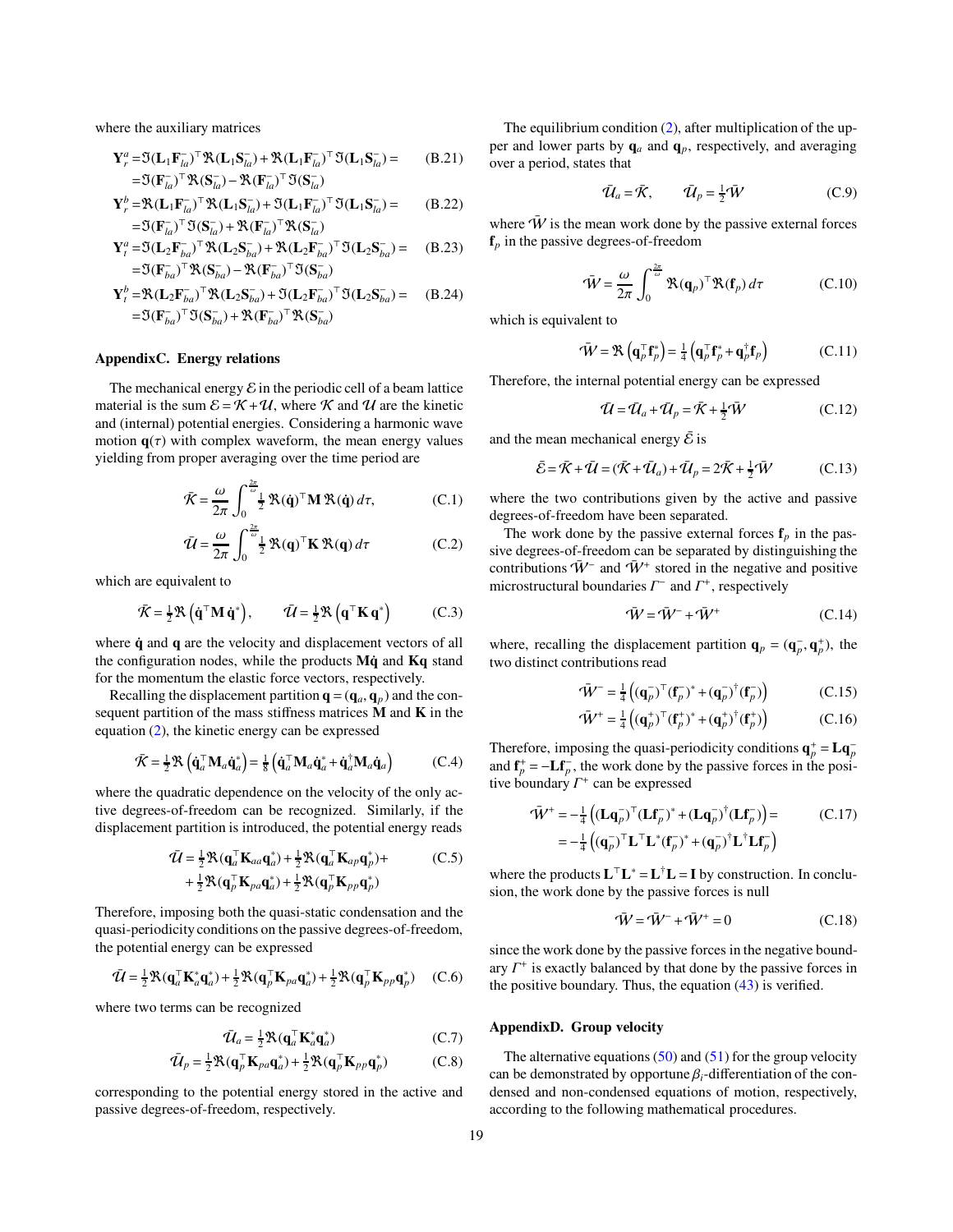## AppendixD.1. Stiffness derivative formulation

The equation (50) can be demonstrated by  $\beta_i$ -differentiation of the condensed equation of motion  $(4)$ , yielding

$$
\partial_{\beta_i} \left( \left( \mathbf{K}_a - \omega^2 \mathbf{M}_a \right) \boldsymbol{\psi}_a \right) = \mathbf{0} \tag{D.1}
$$

The left-hand term can be developed in the form

$$
(\partial_{\beta_i} \mathbf{K}_a - \partial_{\beta_i} (\omega^2) \mathbf{M}_a - \omega^2 \partial_{\beta_i} \mathbf{M}_a) \psi_a + (\mathbf{K}_a - \omega^2 \mathbf{M}_a) \partial_{\beta_i} \psi_a \quad (D.2)
$$

where the mass matrix is  $\beta_i$ -independent and  $\partial_{\beta_i} M_a = 0$ . Therefore, the equation  $(D.1)$  becomes

$$
(\partial_{\beta_i} \mathbf{K}_a - \partial_{\beta_i} (\omega^2) \mathbf{M}_a) \psi_a + (\mathbf{K}_a - \omega^2 \mathbf{M}_a) \partial_{\beta_i} \psi_a = \mathbf{0} \tag{D.3}
$$

Pre-multiplication left and right terms by  $\psi_a^{\dagger}$  gives

$$
\boldsymbol{\psi}_a^{\dagger} \left( \partial_{\beta_i} \mathbf{K}_a - \partial_{\beta_i} (\omega^2) \mathbf{M}_a \right) \boldsymbol{\psi}_a + \boldsymbol{\psi}_a^{\dagger} \left( \mathbf{K}_a - \omega^2 \mathbf{M}_a \right) \partial_{\beta_i} \boldsymbol{\psi}_a = 0 \quad (D.4)
$$

whose complex conjugate, after simple algebraic manipulations, assumes the form

$$
\boldsymbol{\psi}_a^{\dagger} \left( \partial_{\beta_i} \mathbf{K}_a - \partial_{\beta_i} (\omega^2) \mathbf{M}_a \right)^{\dagger} \boldsymbol{\psi}_a + \left( \partial_{\beta_i} \boldsymbol{\psi}_a \right)^{\dagger} \left( \mathbf{K}_a - \omega^2 \mathbf{M}_a \right)^{\dagger} \boldsymbol{\psi}_a = 0
$$
\n(D.5)

Recalling that  $\omega$  is real-valued,  $\mathbf{K}_a$  is a hermitian matrix by construction and  $M_a$  is a real and symmetric matrix, the following identities can be demonstrated

$$
\left(\mathbf{K}_a - \omega^2 \mathbf{M}_a\right)^{\dagger} \boldsymbol{\psi}_a = \left(\mathbf{K}_a - \omega^2 \mathbf{M}_a\right) \boldsymbol{\psi}_a = \mathbf{0} \tag{D.6}
$$

Consequently, the first term of the equation  $(D.5)$  gives

$$
\boldsymbol{\psi}_a^{\dagger} \left( \partial_{\beta_i} \mathbf{K}_a \right)^{\dagger} \boldsymbol{\psi}_a = \partial_{\beta_i} (\omega^2) \boldsymbol{\psi}_a^{\dagger} \mathbf{M}_a \boldsymbol{\psi}_a \tag{D.7}
$$

and finally

$$
\partial_{\beta_i}(\omega^2) = 2\omega \, \partial_{\beta_i} \omega = \frac{\psi_a^{\dagger} \partial_{\beta_i} \mathbf{K}_a \psi_a}{\psi_a^{\dagger} \mathbf{M}_a \psi_a}
$$
(D.8)

where the following identity has been employed

$$
\left(\partial_{\beta_i} \mathbf{K}_a\right)^{\dagger} = \partial_{\beta_i} \mathbf{K}_a \tag{D.9}
$$

which derives from hermitian property of  $K_a$ . The equation  $(50)$  follows immediately from the relation  $(D.8)$ . Since the numerator and denominator of the right-hand term in the relation (D.8) are real-valued due to the properties of complex conjugate eigenvectors, their ratio is real-valued, as required.

#### AppendixD.2. Waveform derivative formulation

The equation (51) can be demonstrated by  $\beta_i$ -differentiation of the non-condensed equation of motion  $(1)$ , where the harmonic monofrequent solution  $\mathbf{q} = \mathbf{\psi} \exp(i \omega \tau)$  and  $\mathbf{f} =$  $\varphi \exp(i\omega \tau)$  are imposed, where  $\psi = (\psi_a, \psi_p)$  e  $\varphi = (0, \varphi_p)$ . After substitution and removing the  $\tau$ -dependence, the equation reads

$$
\mathbf{K}\boldsymbol{\psi} - \omega^2 \mathbf{M}\boldsymbol{\psi} = \boldsymbol{\varphi}
$$
 (D.10)

Pre-multiplication left and right terms by  $\psi^{\dagger}$  gives

$$
\psi^{\dagger} \mathbf{K} \psi - \omega^2 \psi^{\dagger} \mathbf{M} \psi = \psi^{\dagger} \varphi
$$
 (D.11)

Applying  $\beta_i$ -differentiation to both terms, the following equation is obtained

$$
\partial_{\beta_i} (\boldsymbol{\psi}^\dagger \mathbf{K} \boldsymbol{\psi}) - \partial_{\beta_i} (\omega^2 \boldsymbol{\psi}^\dagger \mathbf{M} \boldsymbol{\psi}) = \partial_{\beta_i} (\boldsymbol{\psi}^\dagger \boldsymbol{\varphi})
$$
 (D.12)

which can be manipulated according to the differentiation properties to achieve

$$
\partial_{\beta_i} (\psi^{\dagger}) \mathbf{K} \psi + \psi^{\dagger} \partial_{\beta_i} \mathbf{K} \psi + \psi^{\dagger} \mathbf{K} \partial_{\beta_i} \psi - \partial_{\beta_i} (\omega^2) \psi^{\dagger} \mathbf{M} \psi + \n- \omega^2 \partial_{\beta_i} (\psi^{\dagger}) \mathbf{M} \psi - \omega^2 \psi^{\dagger} \partial_{\beta_i} \mathbf{M} \psi - \omega^2 \psi^{\dagger} \mathbf{M} \partial_{\beta_i} \psi = \n= \partial_{\beta_i} (\psi^{\dagger}) \varphi + \psi^{\dagger} \partial_{\beta_i} \varphi
$$
\n(D.13)

Recalling that the matrices **K** and **M** are  $\beta_i$ -independent, the equation (D.13) becomes

$$
\partial_{\beta_i} (\psi^{\dagger}) \mathbf{K} \psi + \psi^{\dagger} \mathbf{K} \partial_{\beta_i} \psi - \partial_{\beta_i} (\omega^2) \psi^{\dagger} \mathbf{M} \psi + \n- \omega^2 \partial_{\beta_i} (\psi^{\dagger}) \mathbf{M} \psi - \omega^2 \psi^{\dagger} \mathbf{M} \partial_{\beta_i} \psi = \n= \partial_{\beta_i} (\psi^{\dagger}) \varphi + \psi^{\dagger} \partial_{\beta_i} \varphi
$$
\n(D.14)

or, in a more significant form

$$
\partial_{\beta_i} (\psi^{\dagger}) (\mathbf{K} \psi - \omega^2 \mathbf{M} \psi) + \psi^{\dagger} (\mathbf{K} \partial_{\beta_i} \psi - \omega^2 \mathbf{M} \partial_{\beta_i} \psi) + - \partial_{\beta_i} (\omega^2) \psi^{\dagger} \mathbf{M} \psi = \partial_{\beta_i} (\psi^{\dagger}) \varphi + \psi^{\dagger} \partial_{\beta_i} \varphi
$$
 (D.15)

Simple algebraic manipulation allow to modify the equation in the convenient form

$$
\partial_{\beta_i} (\psi^{\dagger}) (\mathbf{K} \psi - \omega^2 \mathbf{M} \psi) + (\partial_{\beta_i} (\psi^{\dagger}) (\mathbf{K} \psi - \omega^2 \mathbf{M} \psi))^{\top} + \n- \partial_{\beta_i} (\omega^2) \psi^{\dagger} \mathbf{M} \psi = \partial_{\beta_i} (\psi^{\dagger}) \varphi + \psi^{\dagger} \partial_{\beta_i} \varphi
$$
\n(D.16)

where the equation  $(D.10)$  can be recalled to state that

$$
\partial_{\beta_i} (\boldsymbol{\psi}^{\dagger}) \boldsymbol{\varphi} + (\partial_{\beta_i} (\boldsymbol{\psi}^{\dagger}) \boldsymbol{\varphi})^{\top} + \n- \partial_{\beta_i} (\omega^2) \boldsymbol{\psi}^{\dagger} \mathbf{M} \boldsymbol{\psi} = \partial_{\beta_i} (\boldsymbol{\psi}^{\dagger}) \boldsymbol{\varphi} + \boldsymbol{\psi}^{\dagger} \partial_{\beta_i} \boldsymbol{\varphi}
$$
\n(D.17)

which can be algebrically manipulated to obtain the relation

$$
\partial_{\beta_i} \left( \omega^2 \right) = 2\omega \, \partial_{\beta_i} \omega = \frac{\varphi_p^{\dagger} \partial_{\beta_i} \psi_p - \psi_p^{\dagger} \partial_{\beta_i} \varphi_p}{\psi_a^{\dagger} M_a \psi_a} \tag{D.18}
$$

where the partitions  $\psi = (\psi_a, \psi_p)$  and  $\varphi = (0, \varphi_p)$ , together with the corresponding matrix partitions, have been employed. The equation (51) follows immediately from the relation (D.18).

#### AppendixD.3. Group velocity versus energy velocity

The two terms contributing to the numerator of equation  $(51)$ for the group velocity can be handled according to algebraic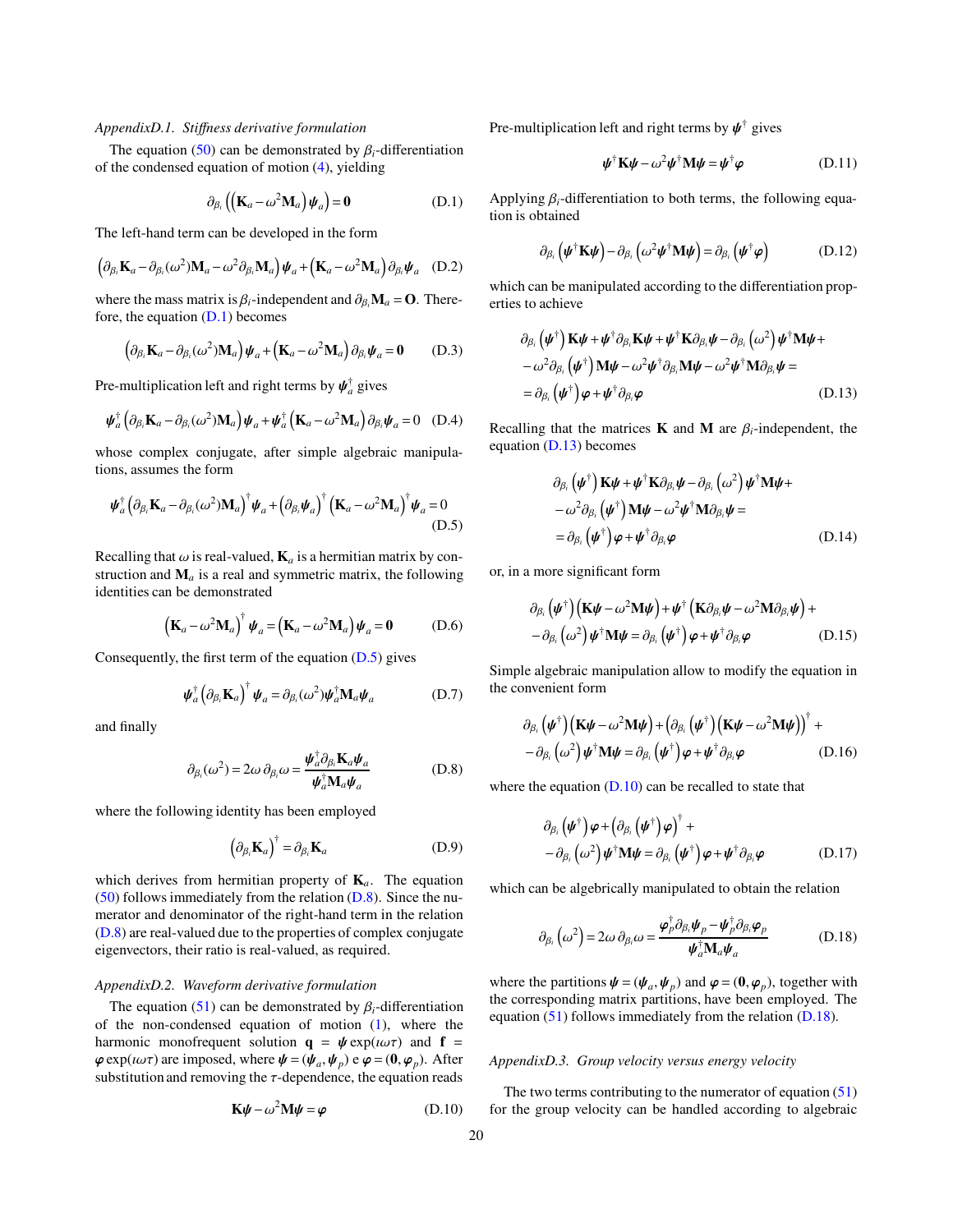and differential manipulations

$$
\varphi_{p}^{\dagger}\partial_{\beta_{i}}\psi_{p} = (\varphi_{p}^{-})^{\dagger}\partial_{\beta_{i}}\psi_{p}^{-} + (\varphi_{p}^{+})^{\dagger}(\partial_{\beta_{i}}\psi_{p}^{+}) =
$$
\n
$$
= (\varphi_{p}^{-})^{\dagger}\partial_{\beta_{i}}\psi_{p}^{-} + (-L\varphi_{p}^{-})^{\dagger}\partial_{\beta_{i}}(L\psi_{p}^{-}) =
$$
\n
$$
= (\varphi_{p}^{-})^{\dagger}\partial_{\beta_{i}}\psi_{p}^{-} + (-L\varphi_{p}^{-})^{\dagger}\partial_{\beta_{i}}L\psi_{p}^{-} + (-L\varphi_{p}^{-})^{\dagger}L\partial_{\beta_{i}}\psi_{p}^{-} =
$$
\n
$$
= (\varphi_{p}^{-})^{\dagger}\partial_{\beta_{i}}\psi_{p}^{-} - (\varphi_{p}^{-})^{\dagger}L^{\dagger}\partial_{\beta_{i}}L\psi_{p}^{-} - (\varphi_{p}^{-})^{\dagger}L^{\dagger}L\partial_{\beta_{i}}\psi_{p}^{-} =
$$
\n
$$
= (\varphi_{p}^{-})^{\dagger}(I - L^{\dagger}L)\partial_{\beta_{i}}\psi_{p}^{-} - (\varphi_{p}^{-})^{\dagger}L^{\dagger}\partial_{\beta_{i}}L\psi_{p}^{-} =
$$
\n
$$
= -(\varphi_{p}^{-})^{\dagger}L^{\dagger}\partial_{\beta_{i}}L\psi_{p}^{-} - (\varphi_{p}^{-})^{\dagger}L^{\dagger}\partial_{\beta_{i}}L\psi_{p}^{-} =
$$
\n
$$
\psi_{p}^{\dagger}\partial_{\beta_{i}}\varphi_{p} = (\psi_{p}^{-})^{\dagger}\partial_{\beta_{i}}\varphi_{p}^{-} + (\psi_{p}^{+})^{\dagger}\partial_{\beta_{i}}(\varphi_{p}^{-}) =
$$
\n
$$
= (\psi_{p}^{-})^{\dagger}\partial_{\beta_{i}}\varphi_{p}^{-} - (L\psi_{p}^{-})^{\dagger}\partial_{\beta_{i}}L\varphi_{p}^{-} - (L\psi_{p}^{-})^{\dagger}L\partial_{\beta_{i}}\varphi_{p}^{-} =
$$
\n
$$
= (\psi_{p}^{-})^{\dagger}\partial_{\beta_{i}}\varphi_{p}
$$

$$
= (\psi_p^-)^{\dagger} \partial_{\beta_1} \varphi_p^- - (\psi_p^-)^{\dagger} \mathbf{L}^{\dagger} \partial_{\beta_1} \mathbf{L} \varphi_p^- - (\psi_p^-)^{\dagger} \mathbf{L}^{\dagger} \mathbf{L} \partial_{\beta_1} \varphi_p^- =
$$
  
\n
$$
= (\psi_p^-)^{\dagger} (\mathbf{I} - \mathbf{L}^{\dagger} \mathbf{L}) \partial_{\beta_1} \varphi_p^- - (\psi_p^-)^{\dagger} \mathbf{L}^{\dagger} \partial_{\beta_1} \mathbf{L} \varphi_p^- =
$$
  
\n
$$
= -(\psi_p^-)^{\dagger} \mathbf{L}^{\dagger} \partial_{\beta_1} \mathbf{L} \varphi_p^-
$$
 (D.20)

Therefore, distinguishing between the partial derivatives with respect to one or the other wavenumbers, the terms of the equations (D.19),(D.20) can be specified

$$
\boldsymbol{\varphi}_p^{\dagger} \partial_{\beta_1} \boldsymbol{\psi}_p = -(\boldsymbol{\varphi}_p^{-})^{\dagger} \mathbf{L}^{\dagger} \partial_{\beta_1} \mathbf{L} \boldsymbol{\psi}_p^{-} = \imath(\boldsymbol{\varphi}_l^{-})^{\dagger} \boldsymbol{\psi}_l^{-} \tag{D.21}
$$

$$
\boldsymbol{\varphi}_p^{\dagger} \partial_{\beta_2} \boldsymbol{\psi}_p = -(\boldsymbol{\varphi}_p^{-})^{\dagger} \mathbf{L}^{\dagger} \partial_{\beta_2} \mathbf{L} \boldsymbol{\psi}_p^{-} = \iota(\boldsymbol{\varphi}_b^{-})^{\dagger} \boldsymbol{\psi}_b^{-}
$$
(D.22)

$$
\boldsymbol{\psi}_{p}^{\dagger} \partial_{\beta_{1}} \boldsymbol{\varphi}_{p} = -(\boldsymbol{\psi}_{p}^{-})^{\dagger} \mathbf{L}^{\dagger} \partial_{\beta_{1}} \mathbf{L} \boldsymbol{\varphi}_{p}^{-} = \boldsymbol{\iota}(\boldsymbol{\psi}_{l}^{-})^{\dagger} \boldsymbol{\varphi}_{l}^{-} \tag{D.23}
$$

$$
\boldsymbol{\psi}_p^{\dagger} \partial_{\beta_2} \boldsymbol{\varphi}_p = -(\boldsymbol{\psi}_p^{-})^{\dagger} \mathbf{L}^{\dagger} \partial_{\beta_2} \mathbf{L} \boldsymbol{\varphi}_p^{-} = \imath (\boldsymbol{\psi}_b^{-})^{\dagger} \boldsymbol{\varphi}_b^{-} \tag{D.24}
$$

The substitution of the relations  $(D.21)-(D.24)$  into the equations (D.19),(D.20) gives the following expressions for the group velocity components

$$
c_{g1} = \frac{i}{2\omega} \frac{(\varphi_l^-)^\dagger \psi_l^- - (\psi_l^-)^\dagger \varphi_l^-}{\psi_a^{\dagger} \mathbf{M}_a \psi_a}
$$
 (D.25)

$$
c_{g2} = \frac{i}{2\omega} \frac{(\varphi_b^-)^{\dagger} \psi_b^- - (\psi_b^-)^{\dagger} \varphi_b^-}{\psi_a^{\dagger} M_a \psi_a}
$$
 (D.26)

and, employing the properties  $(\psi_l^-)^{\dagger} \varphi_l^- = ((\psi_l^-)^{\dagger} \varphi_l^-)^{\dagger}$  and  $(\psi_b^-)^{\dagger} \varphi_b^- = ((\psi_b^-)^{\dagger} \varphi_b^-)^{\dagger}$  at the numerator, the group velocities becomes

$$
c_{g1} = \frac{i}{2\omega} \frac{(\boldsymbol{\varphi}_l^{-})^{\dagger} \boldsymbol{\psi}_l^{-} - (\boldsymbol{\varphi}_l^{-})^{\top} (\boldsymbol{\psi}_l^{-})^*}{\boldsymbol{\psi}_a^{\dagger} \mathbf{M}_a \boldsymbol{\psi}_a}
$$
(D.27)

$$
c_{g2} = \frac{i}{2\omega} \frac{(\varphi_b^-)^{\dagger} \psi_b^- - (\varphi_b^-)^{\dagger} (\psi_b^-)^*}{\psi_a^{\dagger} \mathbf{M}_a \psi_a}
$$
(D.28)

Recalling the important relations  $\psi_l^- = S_{la}^- \psi_a$ ,  $\varphi_l^- = F_{la}^- \psi_a$ ,  $\psi_b^- =$  $\mathbf{S}_{ba}^- \boldsymbol{\psi}_a, \boldsymbol{\varphi}_b^- = \mathbf{F}_{ba}^- \boldsymbol{\psi}_a$ , the group velocity components read

$$
c_{g1} = \frac{i}{2\omega} \frac{(\mathbf{F}_{la}^{-}\mathbf{\psi}_{a})^{\dagger} \mathbf{S}_{la}^{-} \mathbf{\psi}_{a} - (\mathbf{F}_{la}^{-}\mathbf{\psi}_{a})^{\top} (\mathbf{S}_{la}^{-}\mathbf{\psi}_{a})^{*}}{\mathbf{\psi}_{a}^{\dagger} \mathbf{M}_{a} \mathbf{\psi}_{a}}
$$
(D.29)

$$
c_{g2} = \frac{i}{2\omega} \frac{(\mathbf{F}_{ba}^{-} \boldsymbol{\psi}_a)^{\dagger} \mathbf{S}_{ba}^{-} \boldsymbol{\psi}_a - (\mathbf{F}_{ba}^{-} \boldsymbol{\psi}_a)^{\top} (\mathbf{S}_{ba}^{-} \boldsymbol{\psi}_a)^{*}}{\boldsymbol{\psi}_a^{\dagger} \mathbf{M}_a \boldsymbol{\psi}_a}
$$
(D.30)

which are equivalent to the energy velocity components  $(46)$ , $(47)$ .

## AppendixE. Physical matrices of the tetrachiral material

#### AppendixE.1. Non condensed model

The non-null coefficients  $M_{ij}$  of the mass submatrix  $\mathbf{M}_a$  (with dimensions  $3\times3$ ) and the non-null coefficients  $K_{ij}$  of the stiffness matrix **K** (with dimensions  $15 \times 15$ ) governing the free dynamics of the tetrachiral material read

• submatrix  $M_a$  with dimensions  $3 \times 3$  and  $i, j = 1...3$ 

$$
M_{11} = M_{22} = 1
$$
,  $M_{33} = \chi^2$  (E.1)

• submatrix  $\mathbf{K}_{aa}$  with dimensions 3 × 3 and *i*, *j* = 1...3

$$
K_{11} = K_{22} = 4d_5(48\varrho^2 + \Delta^2)
$$
 (E.2)  

$$
K_{33} = 2d_3(16\varrho^2 + \Delta^2 \delta^2)
$$

• submatrix  $\mathbf{K}_{ap}$  with dimensions  $3 \times 12$  and  $i = 1...3$  and  $j = 4...15$ 

$$
K_{14} = K_{17} = -2d_5(48e^2\delta^2 + \Delta^3)
$$
(E.3)  
\n
$$
K_{15} = K_{18} = K_{111} = K_{114} = 2d_4\delta (48e^2 - \Delta^2)
$$
  
\n
$$
K_{16} = -K_{19} = -24d_4\delta e^2
$$
  
\n
$$
K_{110} = K_{113} = -2d_3(48e^2 + \Delta\delta^2)
$$
  
\n
$$
K_{112} = -K_{115} = 24d_3e^2
$$
  
\n
$$
K_{24} = K_{27} = -K_{210} = -K_{213} = -2d_4\delta (48e^2 - \Delta^2)
$$
  
\n
$$
K_{25} = K_{28} = -2d_3(48e^2 + \Delta\delta^2)
$$
  
\n
$$
K_{26} = -K_{29} = -24d_3e^2
$$
  
\n
$$
K_{211} = K_{214} = -2d_5(48e^2\delta^2 + \Delta^3)
$$
  
\n
$$
K_{212} = -K_{215} = -24d_4\delta e^2
$$
  
\n
$$
K_{34} = -K_{37} = K_{311} = -K_{314} = d_4\delta (24e^2 - \Delta^2)
$$
  
\n
$$
K_{35} = -K_{38} = -K_{310} = K_{313} = d_3(24e^2 + \Delta\delta^2)
$$
  
\n
$$
K_{36} = K_{39} = K_{312} = K_{315} = 4d_3e^2
$$

• submatrix  $\mathbf{K}_{pp}$  with dimensions  $12 \times 12$  and  $i = 4...15$  and  $j = 4...15$ 

$$
K_{44} = K_{77} = K_{1111} = K_{1414} = 2d_5(48\varrho^2\delta^2 + \Delta^3)
$$
 (E.4)  
\n
$$
K_{55} = K_{88} = K_{1010} = K_{1313} = 2d_3(48\varrho^2 + \Delta\delta^2)
$$
  
\n
$$
K_{66} = K_{99} = K_{1212} = K_{1515} = 8d_3\varrho^2
$$
  
\n
$$
K_{45} = K_{78} = -K_{1011} = -K_{1314} = 2d_4\delta(48\varrho^2 - \Delta^2)
$$
  
\n
$$
K_{46} = -K_{79} = K_{1112} = -K_{1415} = 24d_4\delta\varrho^2
$$
  
\n
$$
K_{56} = -K_{89} = -K_{1012} = K_{1315} = 24d_3\varrho^2
$$

where  $\mathbf{K}_{ap} = \mathbf{K}_{pa}^{\top}$  and  $\mathbf{K}_{pp} = \mathbf{K}_{pp}^{\top}$  for the symmetric property of the stiffness matrix K.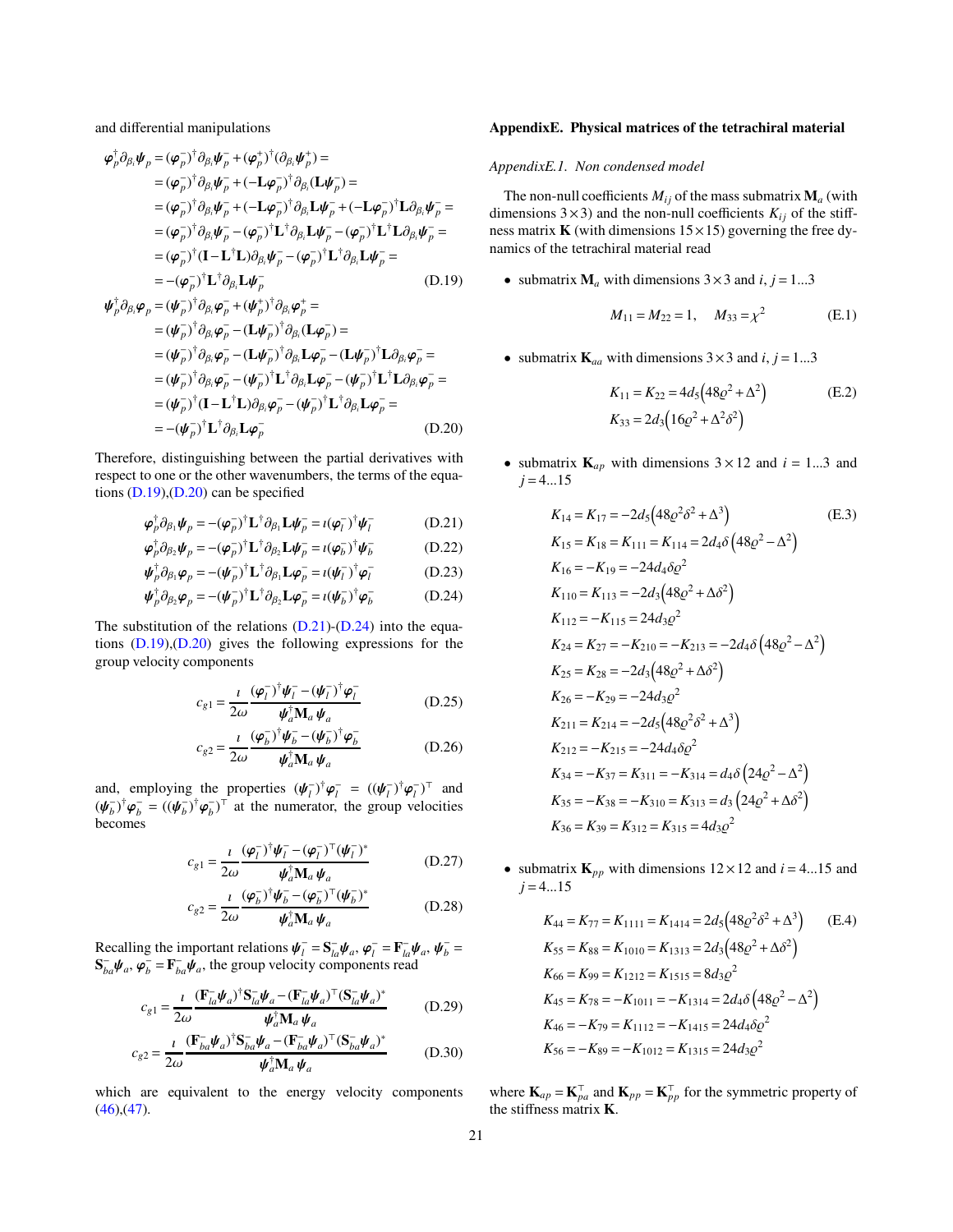## AppendixE.2. Condensed model

The non-null coefficients  $K_{aij}$  (i, j = 1, 2, 3) of the 3-by-3 condensed stiffness matrix  $\mathbf{K}_a(\mathbf{p}, \mathbf{b})$  governing the wave equation for the tetrachiral material read

$$
K_{a11} = c_1 - c_2 \cos \beta_1 - c_3 \cos \beta_2
$$
(E.5)  
\n
$$
K_{a22} = c_1 - c_3 \cos \beta_1 - c_2 \cos \beta_2
$$
  
\n
$$
K_{a33} = c_4 + c_5(\cos \beta_1 + \cos \beta_2)
$$
  
\n
$$
K_{a12} = 2c_6(\cos \beta_1 - \cos \beta_2)
$$
  
\n
$$
K_{a13} = -\iota (c_6 \sin \beta_1 + c_7 \sin \beta_2)
$$
  
\n
$$
K_{a23} = \iota (c_7 \sin \beta_1 - c_6 \sin \beta_2)
$$

where the mass coefficients must be divided by  $\omega_c^2$  if the normalization frequency  $\omega_c$  is not unitary and

$$
c_1 = 2d_5(\Delta^2 + 12\varrho^2), \qquad c_2 = 2d_5(\Delta^3 + 12\delta^2\varrho^2) \qquad (E.6)
$$
  
\n
$$
c_3 = 2d_3(\Delta\delta^2 + 12\varrho^2), \qquad c_4 = d_3(\Delta\delta^2 + 16\varrho^2)
$$
  
\n
$$
c_5 = \frac{1}{2}d_3(\Delta\delta^2 + 8\varrho^2), \qquad c_6 = d_4\delta(\Delta^2 - 12\varrho^2)
$$
  
\n
$$
c_7 = d_3(\Delta\delta^2 + 12\varrho^2)
$$

are fully geometric parameters. The auxiliary parameters

$$
\Delta = (1 - \delta^2), \qquad d_4 = 1/(1 - \delta^2)^2 \qquad (E.7)
$$
  
\n
$$
d_3 = 1/(1 - \delta^2)^{3/2}, \qquad d_5 = 1/(1 - \delta^2)^{5/2}
$$

have been introduced for the sake of conciseness. Finally, the coefficients  $K_{aji}$  are the complex conjugate of  $K_{aij}$  by virtue of the Hermitian property of the matrix  $\mathbf{K}_a$ .

#### References

- [1] J. M. Carcione, F. Cavallini, Energy balance and fundamental relations in anisotropic-viscoelastic media, Wave motion 18 (1) (1993) 11–20.
- [2] N. A. Umov, The equation of motion for the energy of a body (in russian), Ph.D. thesis, Odessa University (1874).
- [3] L. Brillouin, Wave propagation in periodic structures: electric filters and crystal lattices, Dover Publications, New York, 1946.
- [4] L. Brillouin, Wave propagation and group velocity, Academic Press, 1960.
- [5] M. A. Biot, General theorems on the equivalence of group velocity and energy transport, Physical review 105 (4) (1957) 1129–1137.
- [6] B. A. Auld, Acoustic fields and waves in solids, A Wiley-Interscience publication, Wiley, 1973.
- [7] G. Caviglia, A. Morro, Inhomogeneous waves in solids and fluids, Vol. 7, World Scientific, 1992.
- [8] J. M. Carcione, Wave fields in real media: Wave propagation in anisotropic, anelastic, porous and electromagnetic media, Vol. 38, Elsevier, 2007.
- [9] R. D. Borcherdt, Viscoelastic waves in layered media, Cambridge University Press, 2009.
- [10] L. M. Magid, Mechanical energy flow in crystal lattices, Physical Review 134 (1A) (1964) A158.
- [11] O. Weis, On the mechanical power transfer and unit-cell averaged energycurrent density in general lattices, Zeitschrift für Physik B Condensed Matter 64 (4) (1986) 401–407.
- [12] D. Mead, A general theory of harmonic wave propagation in linear periodic systems with multiple coupling, Journal of Sound and Vibration 27 (2) (1973) 235–260.
- [13] R. Langley, On the modal density and energy flow characteristics of periodic structures, Journal of Sound and Vibration 172 (4) (1994) 491–511.
- [14] J. M. Carcione, F. Cavallini, On the acoustic-electromagnetic analogy, Wave motion 21 (2) (1995) 149–162.
- [15] J. H. Poynting, On the transfer of energy in the electromagnetic field, Philosophical Transactions of the Royal Society of London 175 (1884) 343–361.
- [16] M. Hayes, M. Musgrave, On energy flux and group velocity, Wave motion 1 (1) (1979) 75–82.
- [17] F. Mainardi, Energy velocity for hyperbolic dispersive waves, Wave motion 9 (3) (1987) 201–208.
- [18] W. Maysenholder, Proof of two theorems related to the energy of acoustic bloch waves in periodically inhomogeneous media, Acustica 78 (3) (1993) 246–249.
- [19] Y. Y. Rushchitskii, The wave energy in nonlinearly deformable composites, International applied mechanics 37 (1) (2001) 107–113.
- [20] I. Tolstoy, Resonant frequencies and high modes in layered wave guides, The Journal of the Acoustical Society of America 28 (6) (1956) 1182– 1192.
- [21] A. S. Phani, J. Woodhouse, N. Fleck, Wave propagation in twodimensional periodic lattices, The Journal of the Acoustical Society of America 119 (4) (2006) 1995–2005.
- [22] K. Tee, A. Spadoni, F. Scarpa, M. Ruzzene, Wave propagation in auxetic tetrachiral honeycombs, Journal of Vibration and Acoustics 132 (3) (2010) 031 007.
- [23] X. Liu, G. Hu, C. Sun, G. Huang, Wave propagation characterization and design of two-dimensional elastic chiral metacomposite, Journal of Sound and Vibration 330 (11) (2011) 2536–2553.
- [24] C. Zhou, J. Lainé, M. Ichchou, A. Zine, Numerical and experimental investigation on broadband wave propagation features in perforated plates, Mechanical Systems and Signal Processing 75 (2016) 556–575.
- [25] A. Bacigalupo, M. Lepidi, G. Gnecco, L. Gambarotta, Optimal design of auxetic hexachiral metamaterials with local resonators, Smart Materials and Structures 25 (5) (2016) 054009.
- [26] L. D'Alessandro, V. Zega, R. Ardito, A. Corigliano, 3d auxetic single material periodic structure with ultra-wide tunable bandgap, Scientific reports 8 (1) (2018) 2262.
- [27] L. D'Alessandro, E. Belloni, R. Ardito, A. Corigliano, F. Braghin, Modeling and experimental verification of an ultra-wide bandgapin 3d phononic crystal, Applied Physics Letters 109 (22) (2016) 221907.
- [28] M. Lepidi, A. Bacigalupo, Parametric design of the band structure for lattice materials, Meccanica 53 (3) (2018) 613–628.
- [29] M. Lepidi, A. Bacigalupo, Multi-parametric sensitivity analysis of the band structure for tetrachiral acoustic metamaterials, International Journal of Solids and Structures (2018) 1–17, in press, doi: 10.1016/j.ijsolstr.2017.12.014.
- [30] M. Ruzzene, F. Scarpa, F. Soranna, Wave beaming effects in twodimensional cellular structures, Smart materials and structures 12 (3) (2003) 363–372.
- [31] M. Carrara, M. Cacan, J. Toussaint, M. Leamy, M. Ruzzene, A. Erturk, Metamaterial-inspired structures and concepts for elastoacoustic wave energy harvesting, Smart Materials and Structures 22 (6) (2013) 065004.
- [32] A. J. Zelhofer, D. M. Kochmann, On acoustic wave beaming in twodimensional structural lattices, International Journal of Solids and Structures 115 (2017) 248–269.
- [33] A. Spadoni, M. Ruzzene, S. Gonella, F. Scarpa, Phononic properties of hexagonal chiral lattices, Wave Motion 46 (7) (2009) 435–450.
- [34] M. Brun, S. Guenneau, A. B. Movchan, D. Bigoni, Dynamics of structural interfaces: filtering and focussing effects for elastic waves, Journal of the Mechanics and Physics of Solids 58 (9) (2010) 1212–1224.
- [35] D. Bigoni, S. Guenneau, A. B. Movchan, M. Brun, Elastic metamaterials with inertial locally resonant structures: Application to lensing and localization, Physical Review B 87 (2013) 174303.
- [36] D. J. Colquitt, I. S. Jones, N. V. Movchan, A. B. Movchan, M. Brun, R. C. McPhedran, Making waves round a structured cloak: lattices, negative refraction and fringes, Proceedings of the Royal Society of London A 469 (2157) (2013) 20130218.
- [37] X. Zhang, Z. Liu, Negative refraction of acoustic waves in twodimensional phononic crystals, Applied Physics Letters 85 (2) (2004) 341–343.
- [38] S.-D. Zhao, Y.-S. Wang, Negative refraction and imaging of acoustic waves in a two-dimensional square chiral lattice structure, Comptes Rendus Physique 17 (5) (2016) 533–542.